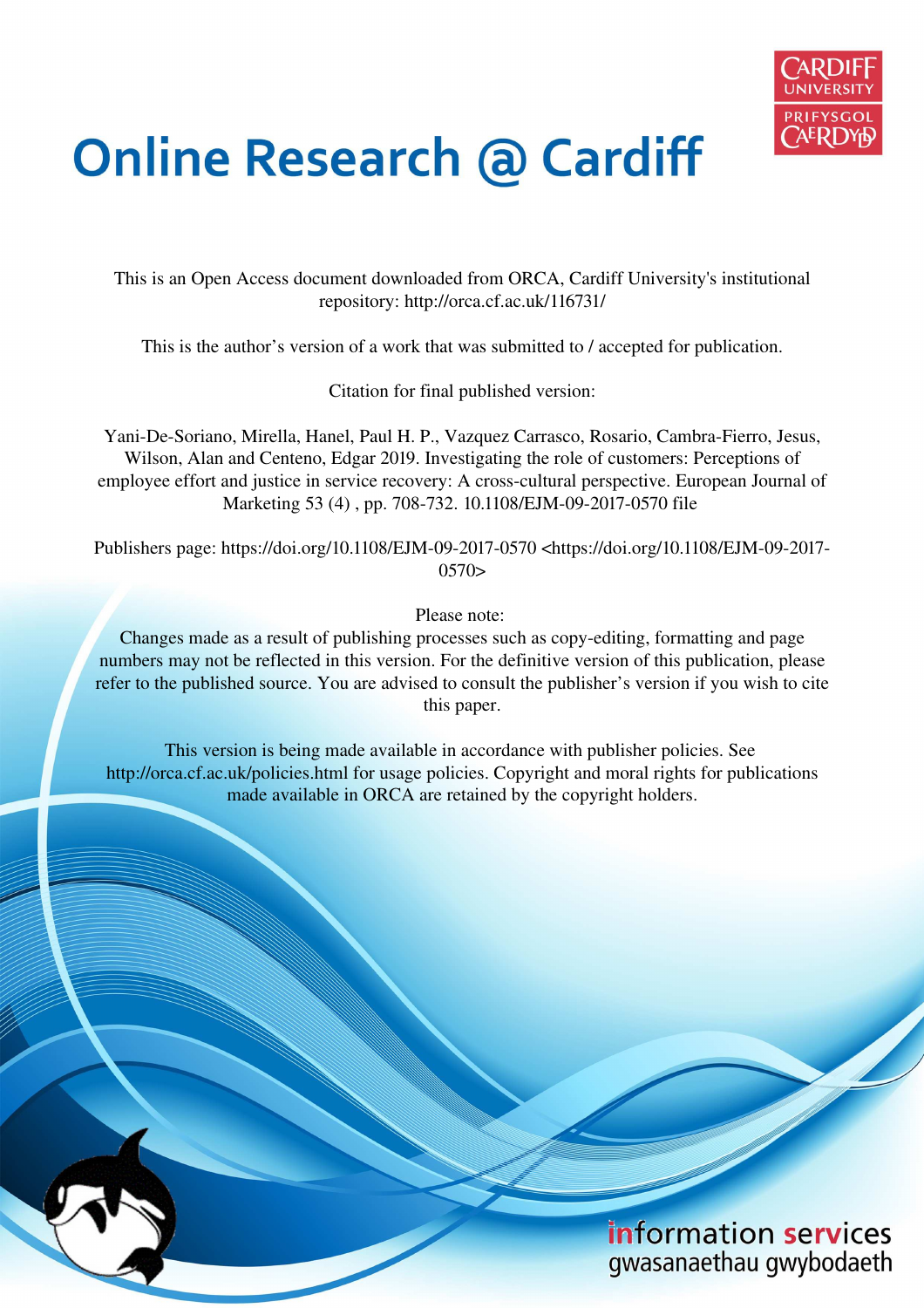#### European Journal of Marketing



# Investigating the Role of Customers' Perceptions of **Employee Effort and Justice in Service Recovery: A Cross-Cultural Perspective**

| <b>AD ASADEMY O</b><br><b>Investigating the Role of Customers' Perceptions of</b><br><b>Employee Effort and Justice in Service Recovery: A Cross-</b><br><b>Cultural Perspective</b> |                                                                                                    |  |  |  |  |  |  |
|--------------------------------------------------------------------------------------------------------------------------------------------------------------------------------------|----------------------------------------------------------------------------------------------------|--|--|--|--|--|--|
| Journal:                                                                                                                                                                             | European Journal of Marketing                                                                      |  |  |  |  |  |  |
| Manuscript ID                                                                                                                                                                        | EJM-09-2017-0570.R2                                                                                |  |  |  |  |  |  |
| Manuscript Type:                                                                                                                                                                     | Original Article                                                                                   |  |  |  |  |  |  |
| Culture, Perceived employee effort, Perceived justice, Service recovery,<br>Keywords:<br>Customer Satisfaction, Customer Loyalty                                                     |                                                                                                    |  |  |  |  |  |  |
| PDF. You must view these files (e.g. movies) online.                                                                                                                                 | Note: The following files were submitted by the author for peer review, but cannot be converted to |  |  |  |  |  |  |
|                                                                                                                                                                                      | Appendix-the role of employee effort and justice-cross-cultural.odt                                |  |  |  |  |  |  |
|                                                                                                                                                                                      | <b>SCHOLARONE™</b><br><b>Manuscripts</b>                                                           |  |  |  |  |  |  |

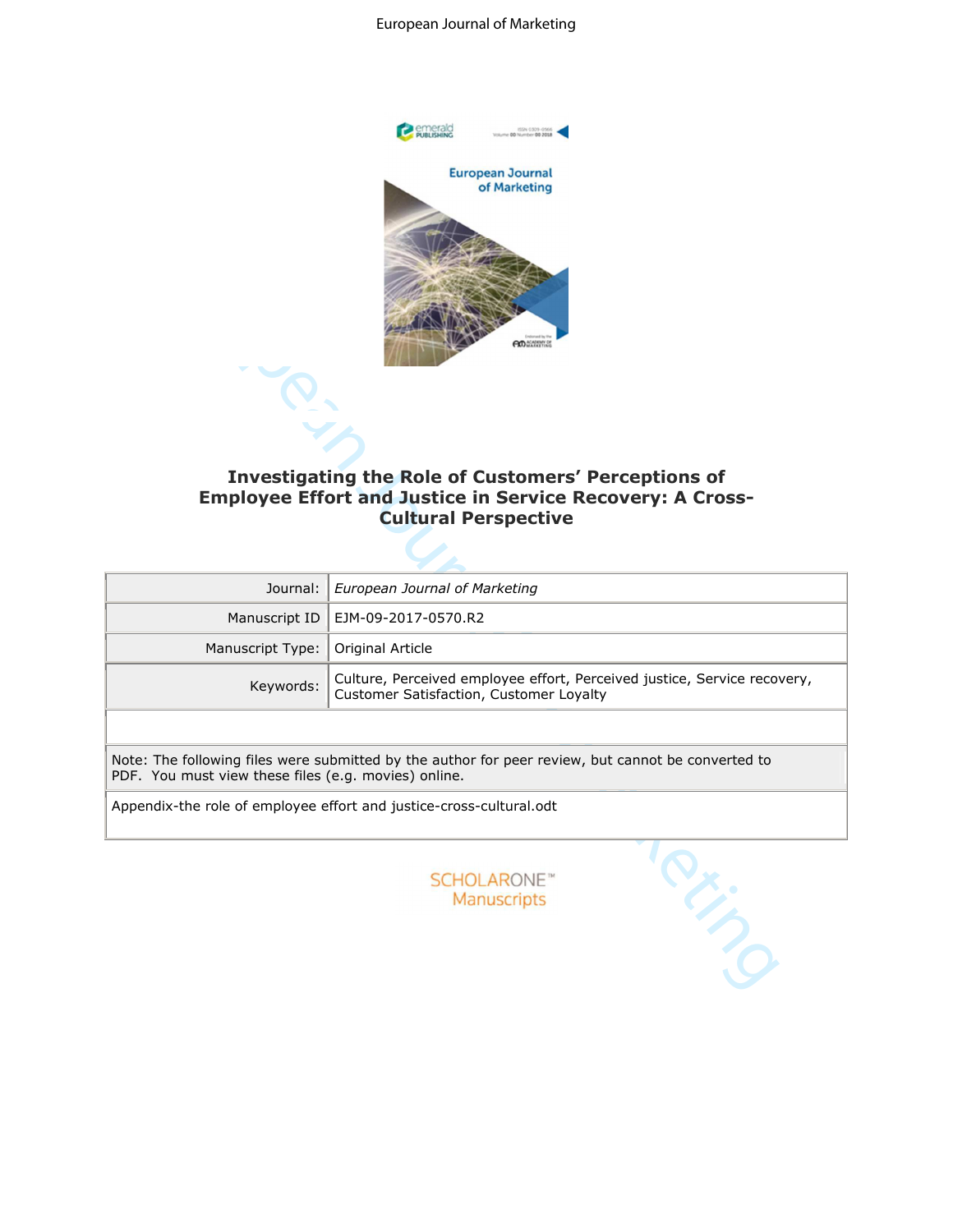# Investigating the Role of Customers' Perceptions of Employee Effort and **Justice in Service Recovery: A Cross-Cultural Perspective**

# **Abstract**

**Purpose** – The purposes of this paper are, first, to identify the relationship, if any, between customers' perceptions of justice (functional element) and employee effort (symbolic element) and their effects on satisfaction and loyalty in the context of service recovery and, second, to determine the impact of cross-cultural differences on these relationships.

**Design/methodology/approach – Survey data from actual customers were gathered in three** countries  $(n = 414)$  and analyzed using structural equation modeling to test the proposed hypotheses.

**Example 2018**<br>
Solutionary and the purposes of this paper are, first, to identify the relationship, if any, between<br>
teirs' perceptions of justice (functional element) and employee effort (symbolic element<br>
Firefrects on Findings – The results demonstrate the role of the constructs of perceived employee effort and perceived justice in influencing post-recovery satisfaction and loyalty across cultures. While perceived justice is valued across cultures, customers from feminine (masculine) cultures require more (less) employee effort to influence post-recovery satisfaction positively. Customers from low (high) uncertainty cultures are more (less) willing to give the provider another chance after a service recovery.

**Research limitations/implications** – The study shows that both functional and symbolic elements of service recovery are important determinants of customer satisfaction and loyalty and that their influence can be significant in a cross-cultural context.

**Practical implications** – International service managers must consider the nature of cultural differences in their markets in order to develop and implement tailored recovery strategies that can result in satisfied customers.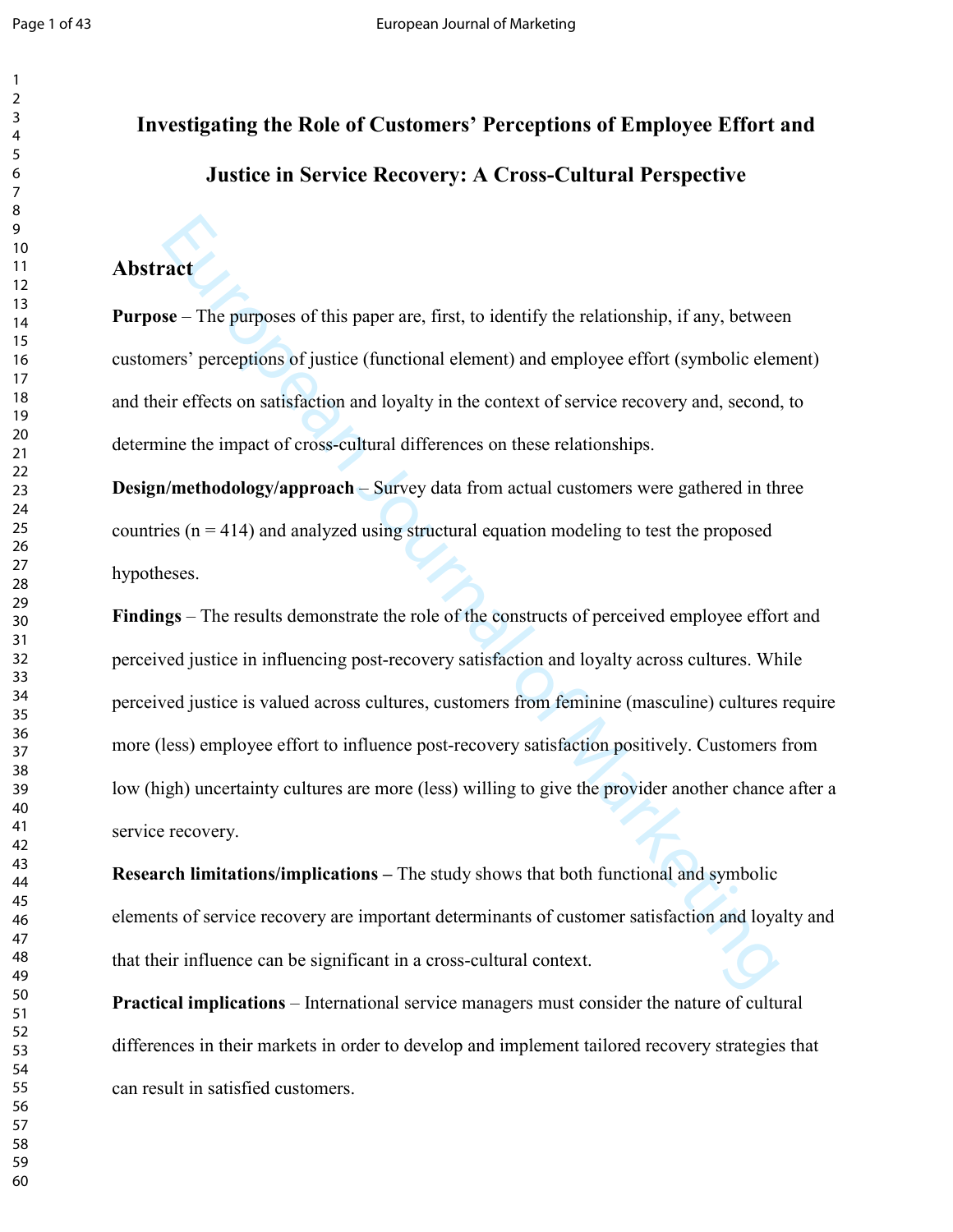**Originality/value** –This study is the first to integrate the functional and symbolic elements of service recovery, their impact on customers' behavioral responses, and the influence of cultural variations.

Freds Culture, Perceived employee effort, Perceived justice, Service recevery, Custe<br>
tion, Customer loyalty<br>
type Research paper<br>
Archives<br>
Archives<br>
Contract of Marketing Contract of Marketing Contract of Marketing Contr **Keywords** Culture, Perceived employee effort, Perceived justice, Service recovery, Customer Culture, Perceived employee effort, Perceived justice, Service recovery, Customer satisfaction, Customer loyalty

**Paper type Research paper type Research paper**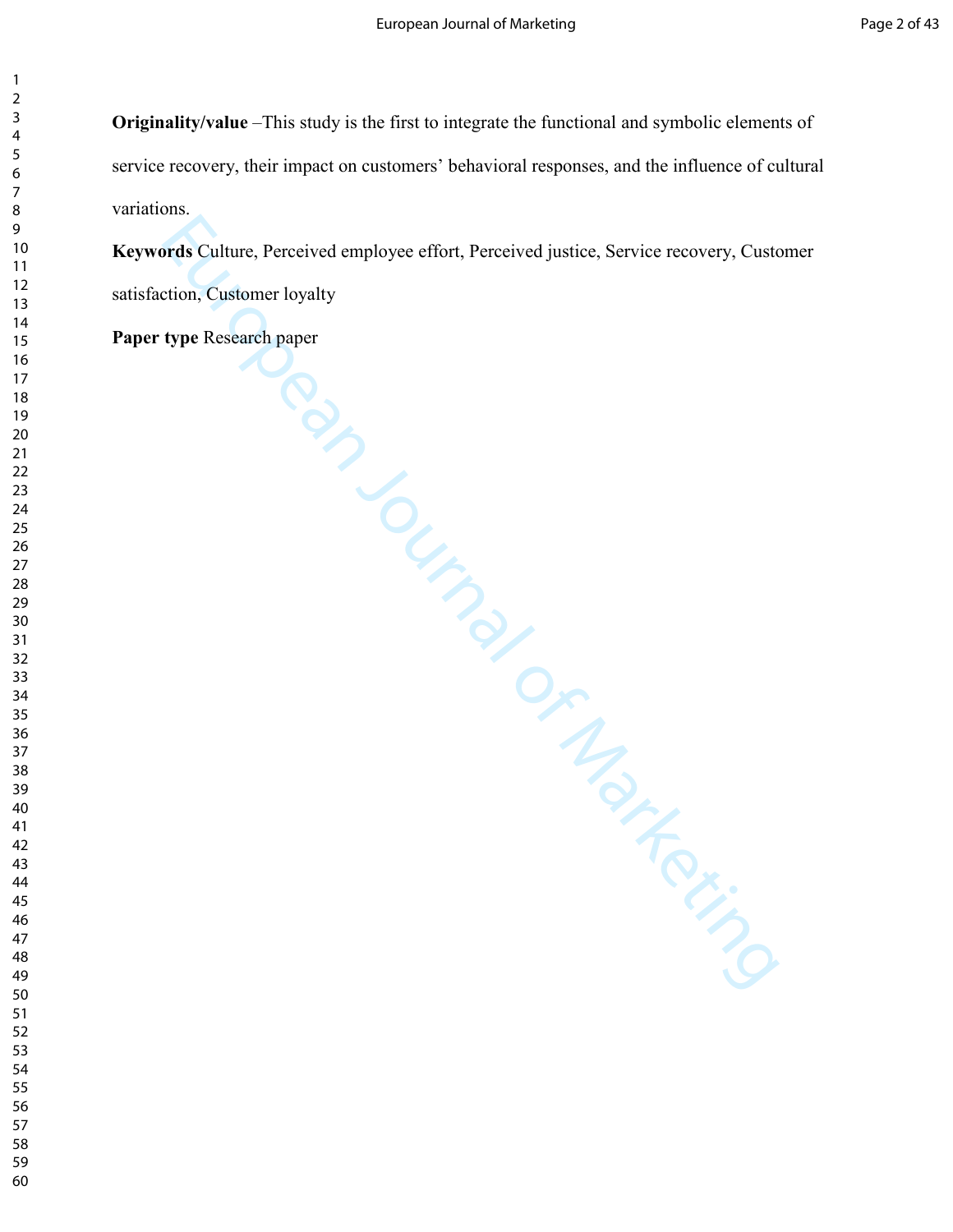# Investigating the Role of Customers' Perceptions of Employee Effort and **Justice in Service Recovery: A Cross-Cultural Perspective**

### **Introduction**

**Luction**<br>
Luction<br>
Luction<br>
Luction of services marketing, the area of service recovery has ring attention during the last three decades (e.g., Andreassen, 2001; Bitner *et al.*, 15<br>
4, 2014). Service recovery, which is As part of the dynamic evolution of services marketing, the area of service recovery has received increasing attention during the last three decades (e.g., Andreassen, 2001; Bitner *et al.*, 1990; Mattila, 2014). Service recovery, which is concerned with providing satisfactory solutions to customers' problems (Blodgett *et al.*, 1997), consists of the actions a service provider takes in response to service failure (Grönroos, 1988). The effectiveness of a correction after a failure is strategically important, as it determines the customer's satisfaction level, which can affect profits (Zeithaml *et al.*, 1996). An effective correction occurs when the organization responds in a way that overcomes disappointment, restores justice perceptions and enhances customer satisfaction (Smith *et al.*, 1999), and its benefits include positive word-of-mouth, repurchase intentions, and loyalty (Mattila and Patterson, 2004a; 2004b; Patterson *et al.*, 2006; Tax *et al.*, 1998).

Research shows that the personal interactions between customers and employees—that is, the service encounter (Czepiel *et al.*, 1985)–usually determine customer's perceptions of the service itself. There is a high degree of interaction between staff and customers during the service-recovery process. In this context, human interactions are important and employee effort is of significant value in its own right, so an examination of customers' evaluation of employee effort and how it impacts satisfaction after the recovery can show service organizations how to maximize the benefits of effective service recovery (Mohr and Bitner, 1995). However, the service-recovery research is dominated by studies that focus on the construct of perceived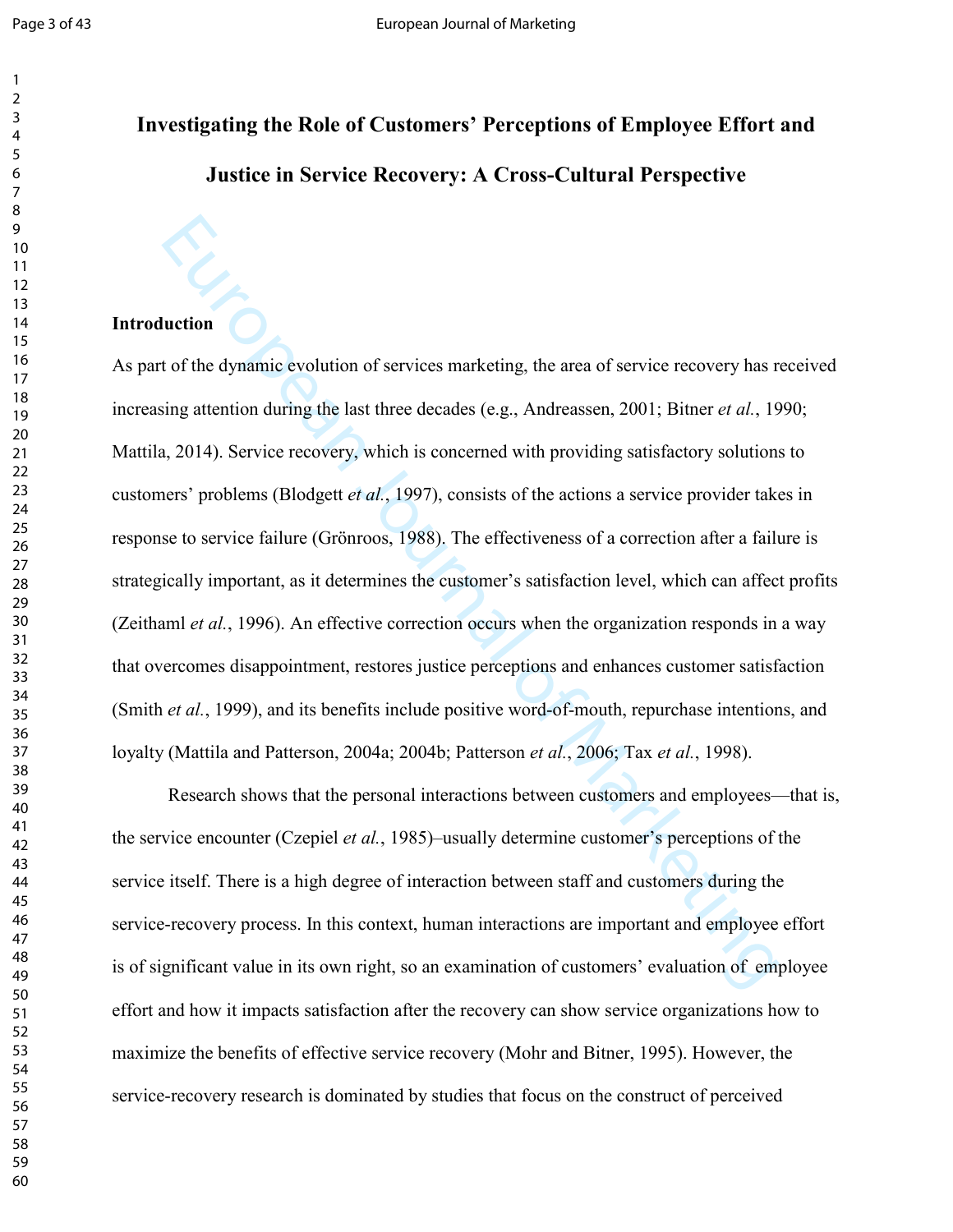European Interior and electric ligning interaction of While the services marketing literature largely ignores the role of employee effort, where igning attention as a central element in the link between employees' emotion justice, which reflects how fairly the customer feels the organization has treated him or her and the effect of that perception on the customer's postrecovery satisfaction (e.g., Chebat and Slusarczyk, 2005; Del Rio-Lanza et al., 2009; Jung and Seock, 2017; Maxham and Netemeyer, 2002). While the services marketing literature largely ignores the role of employee effort, its influence is gaining attention as a central element in the link between employees' emotional responses and emotional intelligence and that link's influence on the performance of service recovery (Kim and Oh, 2012; Lee *et al.*, 2013). Most important, employee effort can impact perceptions of justice (Liao, 2007; McQuilken *et al.*, 2013). Therefore, since studies assert the importance of understanding customers' perceptions of service quality and their interrelationships (Cronin *et al.*, 2000; Ostrom and Iacobucci, 1995), excluding customers' perceptions of employee effort from the context of service recovery results in an incomplete picture of the determinants of post-recovery satisfaction.

The challenge of addressing service failures is compounded when a service-provider serves customers in multiple countries and cultures, as a successful recovery strategy begins by understanding customers' core values (Becker, 2000). Service encounters are social exchanges, and customers' perceptions of these processes are heavily influenced by the cultural environments that shape their values (e.g., De Matos *et al.*, 2011; Patterson *et al.*, 2016; Patterson *et al.*, 2006; Schoefer, 2010). Orsingher *et al.*'s (2010) meta-analysis of studies on satisfaction shows that cultural differences explain differences in the relationships between the variables related to service recovery. While most cross-cultural studies focus on the effectiveness of servicerecovery methods, such as compensation and apology (e.g., Mattila and Patterson, 2004a; 2004b; Nguyen *et al.*, 2012; Patterson *et al.*, 2006; Wong, 2004), others show the difficulties service providers have in recognizing the emotions of dissatisfied customers when the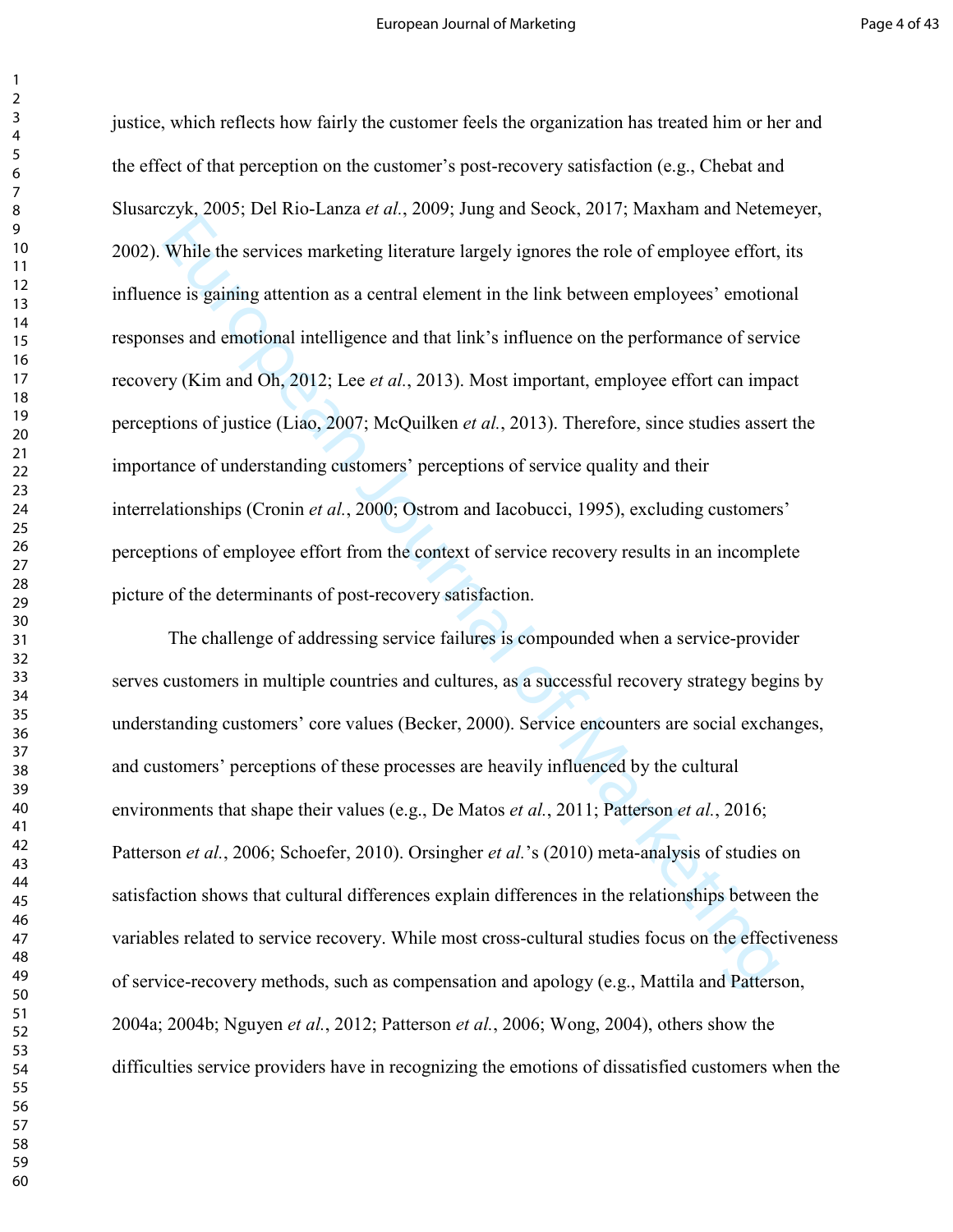#### Page 5 of 43 **Page 5 of 43** European Journal of Marketing

provider and the customer are culturally mismatched (Tombs et al., 2014). However, the last three decades of cross-cultural studies in research on service recovery issues is limited (Burgess) and Steenkamp, 2006; Steenkamp, 2005; Zhang *et al.*, 2008). Since most of the research in this area focuses on the role of perceived justice, any effort that integrates both perceived justice and perceived employee effort can help to clarify their interrelationships and their impact on post recovery satisfaction and loyalty.

European Control and Northelm and Northelm and Northelm and Northelm and Northelm and Northelm and Northelm and the masses of increasing globalization, the role of culture and its impact on consume or has become pre-eminen Because of increasing globalization, the role of culture and its impact on consumer behavior has become pre-eminent in international marketing (De Mooji and Hofstede, 2002; Yaprak, 2008). Consequently, as organizations continue to grow through international expansion, marketing researchers and managers must understand how customers' perceptions of service recovery actions vary across nations whose cultures, geographic locations, and levels of economic development differ (Morgeson *et al.*, 2015). Marketing theories and their practical implications rely heavily on findings from studies conducted in the Western world, particularly the United States, but cross-national and cross-cultural generalizability cannot be assumed. Therefore, international marketing research is necessary in order to identify the strategies that can be applied globally and those that must be tailored to specific cultural contexts (Burgess and Steenkamp, 2006; Steenkamp, 2005).

The purpose of the present study is to address the gaps in the literature that are related to the integration of the symbolic element of perceived employee effort and the functional element of perceived justice as determinants of post-recovery satisfaction and loyalty in a cross-cultural context by addressing the questions: how do customers in different cultural contexts evaluate employee effort and justice, how are employee effort and justice related, and what is their impact on post-recovery satisfaction and customer loyalty?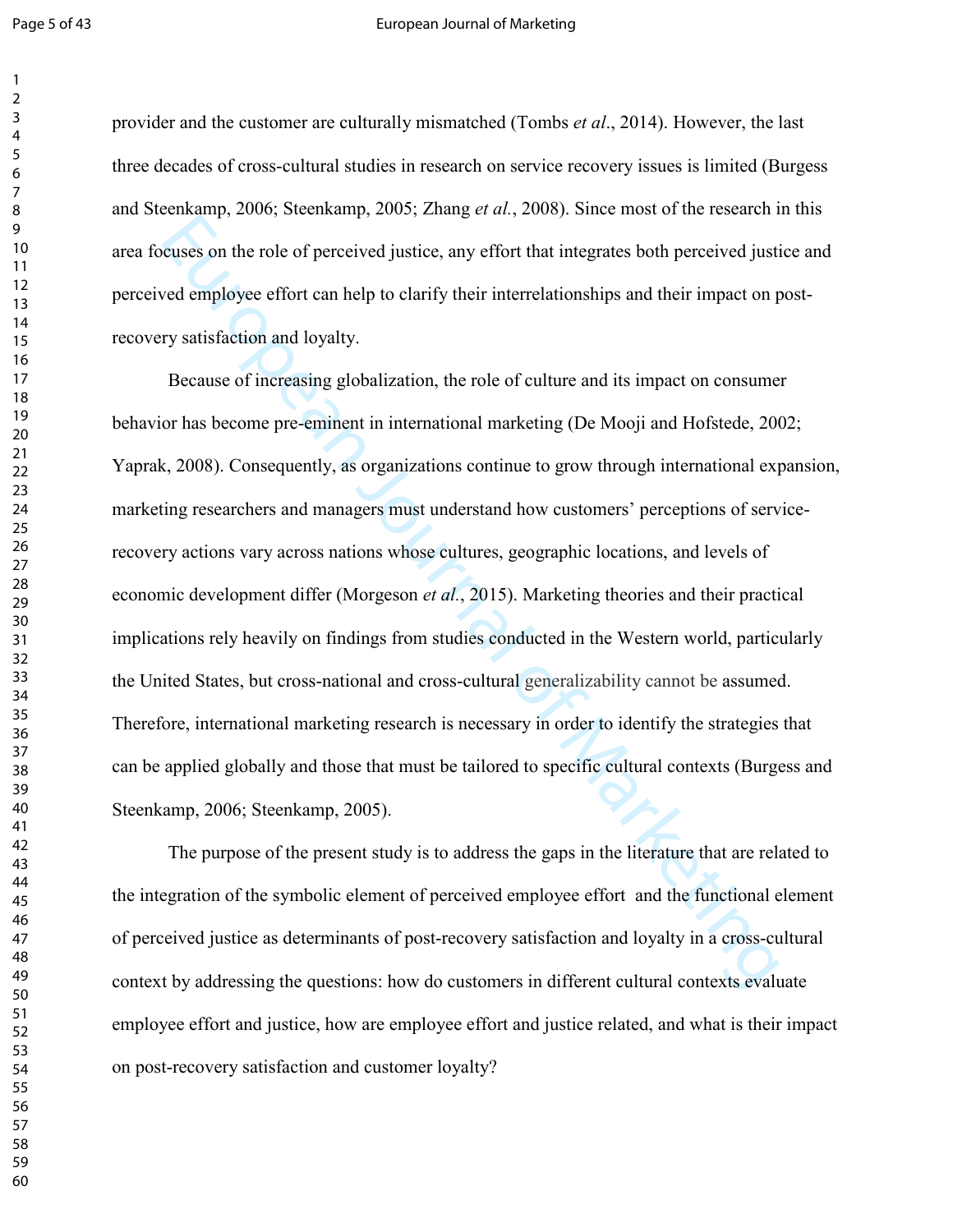We make three primary contributions to the literature. First, we expand what we know about customers' perceptions of employee effort as a determinant of customers' postrecovery satisfaction and loyalty. Second, we clarify how customers perceive the relationship between employee effort and justice, and the influence of these two constructs on postrecovery satisfaction and loyalty. Third, we offer a model of service recovery that takes into account cultural variations in the global marketplace.

Our paper is organized as follows: First, we explain our conceptual model and derive our hypotheses, drawing on the theories of social exchange, equity, motivation, justice, relationship marketing, and national culture. Next, we explain the methodology of cross-cultural research before presenting the results of our hypotheses testing. We conclude with a discussion of the main implications of our findings to theory and management practice, their limitations, and avenues of research for future studies.

### **Conceptual Framework and Hypotheses Development**

European divideo, and the influence of these two constructs on post-recovery<br>tion and loyalty. Third, we offer a model of service recovery that takes into accound<br>variations in the global marketplace.<br>Our paper is organiz Figure 1 shows the conceptual model, which summarizes the hypotheses. Drawing on social exchange and equity theories (e.g., Walster *et al.*, 1973), we define a service recovery encounter as an exchange between an organization and a customer in which a customer experiences a service failure and an organization attempts to make up for it (Smith et al., 1999). According to these theories, the exchange should be equitable and fair (Bagozzi, 1975) such that both parties see reasonably balanced benefits and costs from the exchange. We follow studies that consider the equity theory framework especially appropriate to service recovery (e.g., Blodgett *et al.*, 1997; Maxham and Netemeyer, 2002; Oliver and Swan, 1989). When a service failure occurs, customers tend to perceive an inequity, so the organization's ability to restore equity is essential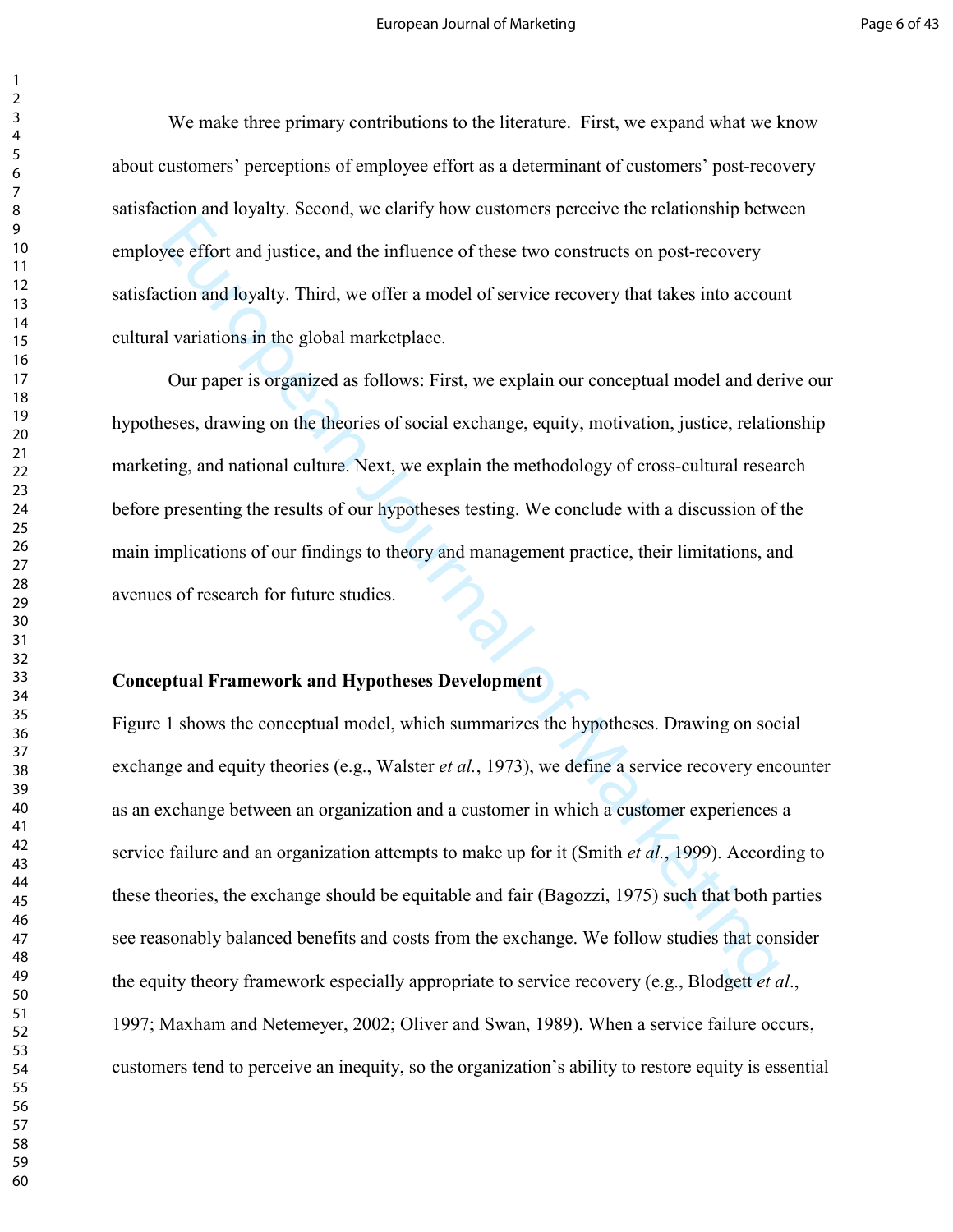#### Page 7 of 43 **Page 7** of 43 **European Journal of Marketing**

to shaping the customer's perception of satisfactory exchange. Studies demonstrate that when consumers perceive fairness in the recovery effort, their postrecovery satisfaction increases (e.g., Oliver and Swan, 1989; Smith *et al.*, 1999; Tax *et al.*, 1998).

The exchange between the ustomer and the provider involves both utilitarian dim<br>
onal benefits, including money or goods) and symbolic dimensions (psychological<br>
is, including status and empathy) (Bagozzi, 1975). In the c The exchange between the customer and the provider involves both utilitarian dimensions (functional benefits, including money or goods) and symbolic dimensions (psychological benefits, including status and empathy) (Bagozzi, 1975). In the context of service recovery, Smith *et al.* (1999) recognize two types of failures: an *outcome* failure which involves a utilitarian exchange and a *process* failure, related to a symbolic exchange. As the organization tries to recover from failure, both dimensions of the service recovery exchange—what is offered as compensation and how it is offered in terms of employee interactions with the customer affect the customer's perceptions of the organization's attempt at service recovery (Sparks and McColl-Kennedy, 2001) and influences his or her satisfaction with and continued loyalty to the company (Blodgett *et al.*, 1997; Tax *et al.*, 1998). Consequently, creating customer satisfaction is at the heart of marketing theory and practice, and there is considerable evidence that satisfaction is the key to customer retention (Bolton, 1998). Customer retention is a paramount consideration in service recovery (Andreassen, 2001); studies like Reichheld and Sasser (1990) find that the cost of attracting a new customer is far more expensive than retaining an existing one, so building a long-term relationship with existing customers is essential to increasing profitability and ensuring the company's long-term survival.

The purpose of service recovery is to bring the customer from a state of dissatisfaction to a state of satisfaction with the hope of strengthening loyalty and retaining the customer  $(Andreassen, 2001)$ . The relationship marketing framework is critical to building such long-term, service-based relationships, as it focuses on attracting, maintaining, and enhancing customer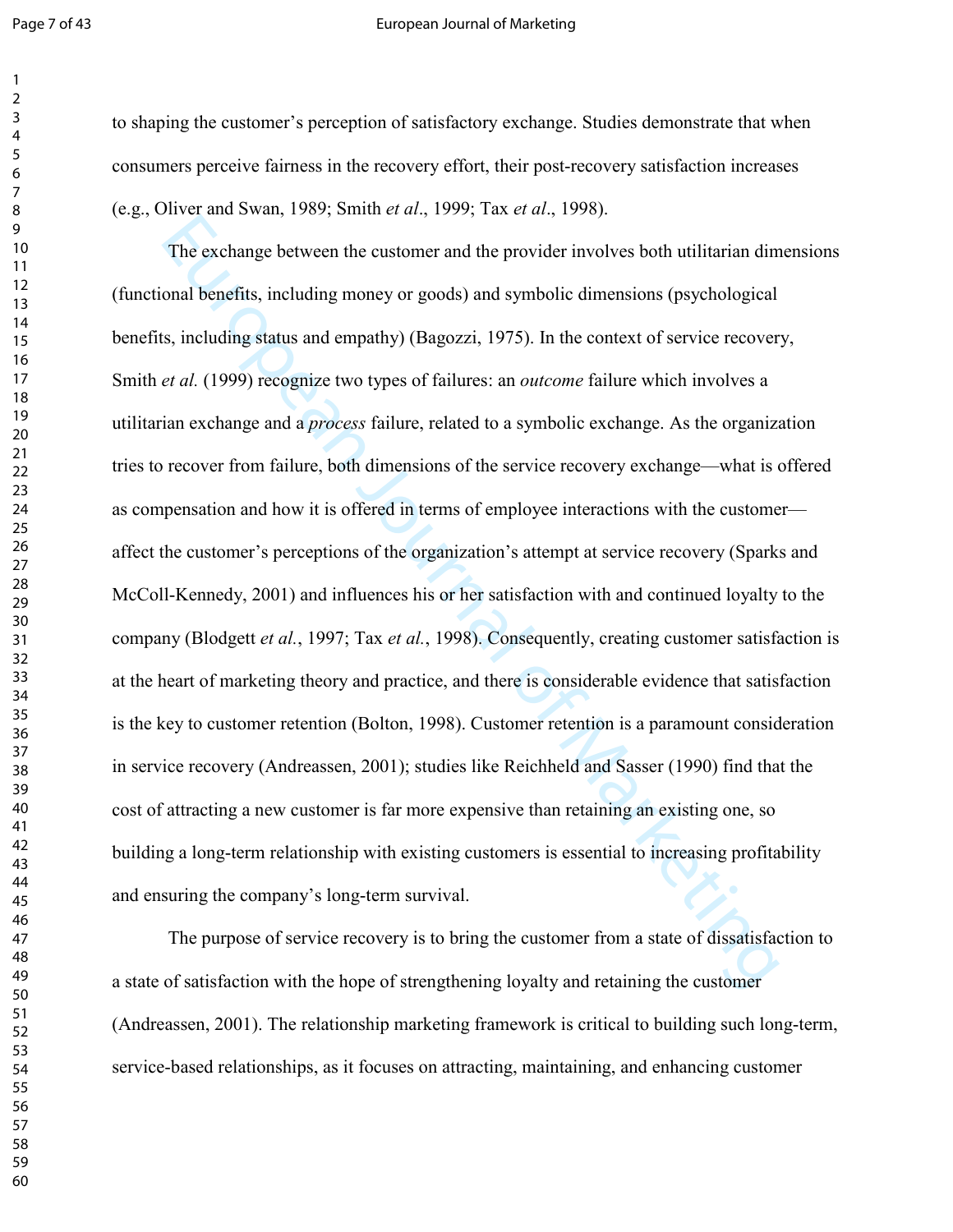European Journal transformation and their perceptions of the perception and the perception of Marketing of Marketing of Marketing of Marketing of Marketing of Marketing of Marketing of Marketing of Marketing Marketing (Ol relationships (Berry, 1995). The intangibility of services makes relationship marketing particularly important to the field of services marketing, as both focus on enhancing the company's relationship with existing customers, which increases customers' satisfaction, commitment, and trust (Tax *et al.*, 1998). Successful service recovery engenders positive perceptions of employee effort, which increases postrecovery satisfaction (Mohr and Bitner, 1995; Mattila and Patterson, 2004b) and justice or fairness, which also enhances post-recovery satisfaction (Oliver and Swan, 1989; Smith *et al.*, 1999). Consequently, effective service recovery, as a relationship marketing tool (DeWitt *et al.*, 2008), should be a critical element of effects to maintain strong customer-provider relationships (Blodget et al., 1997; Smith and Bolton, 2002; Tax *et al.*, 1998).

We argue, then, that customers evaluate their perceptions of an organization's servicerecovery effort in terms of two elements: their perceptions of employee effort, which is related to symbolic or social elements like empathy and status that are derived from the employee's level of motivation or energy expended in solving the problem, and their perceptions of justice, which is related to utilitarian or functional elements like compensation. These two elements influence post-recovery satisfaction and its correlate, loyalty.

 We propose a model that examines a) the relationship between customers' perceptions of employee effort and their perceptions of justice, b) these perceptions as determinants of the post recovery satisfaction that affects loyalty, and c) how customers' cultural orientations affect the model's hypothesized relationships. In addressing the last of these three goals, we take the same approach as that of Brettel *et al.* (2008), De Matos *et al.* (2011), Mazaheri *et al.* (2011), and Schoefer (2010), such that not all cultural dimensions and variables are included in each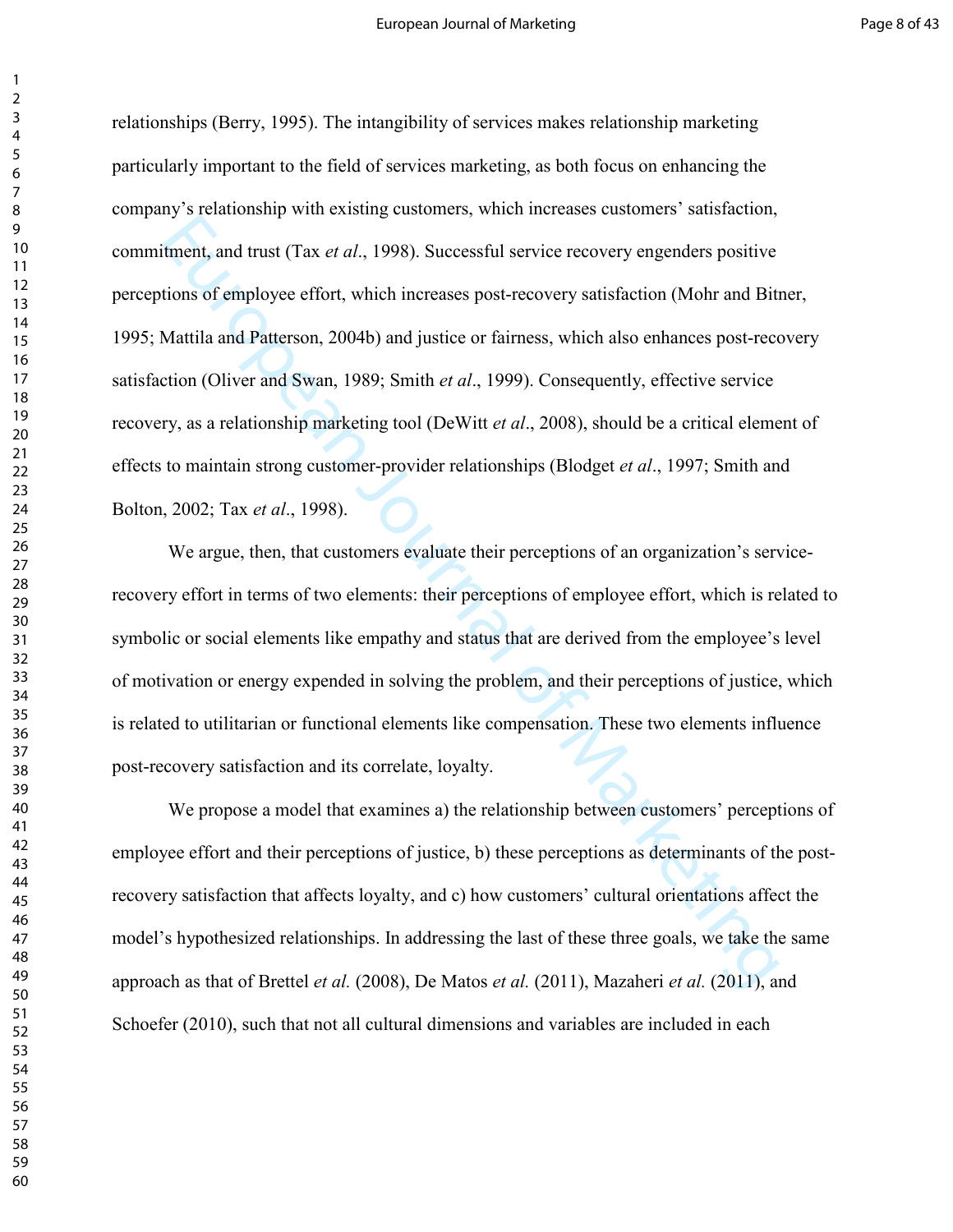hypothesis, but each variable relates back to specific cultural dimensions based on theoretical and/or empirical support.

# Perceived employee effort and perceived justice

*exal employee effort and perceived justice*<br> *Euritive relationship between the eustomer's perceptions of employee effort (symbolt)*<br> **(a)** and his or her perceptions of justice (functional element) is that the more the c The intuitive relationship between the customer's perceptions of employee effort (symbolic element) and his or her perceptions of justice (functional element) is that the more the customer perceives that the service employee has made a genuine effort to sort out a service failure, the more likely the customer is to perceive the recovery outcome as fair and just. Evidence from research shows that customers' perceptions of employees' positive behavior in the service recovery encounter influences their perceptions of the justice of the outcome (McQuilken *et al.*, 2013), which enhances satisfaction and repurchase intent (Liao, 2007). How the firm's staff treats cutomers during the recovery process, including their courtesy and empathy (Tax *et al.*, 1998) and the sensitivity and effort with which they try to solve the problem (Del Río-Lanza *et* al., 2009), affects cutomers' overall perception of justice. Despite its importance, this relationship has rarely been tested empirically. We argue that companies should recognize that customers value highly motivated employees who make serious efforts to fix service failures and that this effort is fundamental to enhancing customers' perceptions of the fairness of the recovery effort. Based on this discussion, we propose:

. There is a positive relationship between perceived employee effort and perceived justice.

*Perceived employee effort and post-recovery customer satisfaction*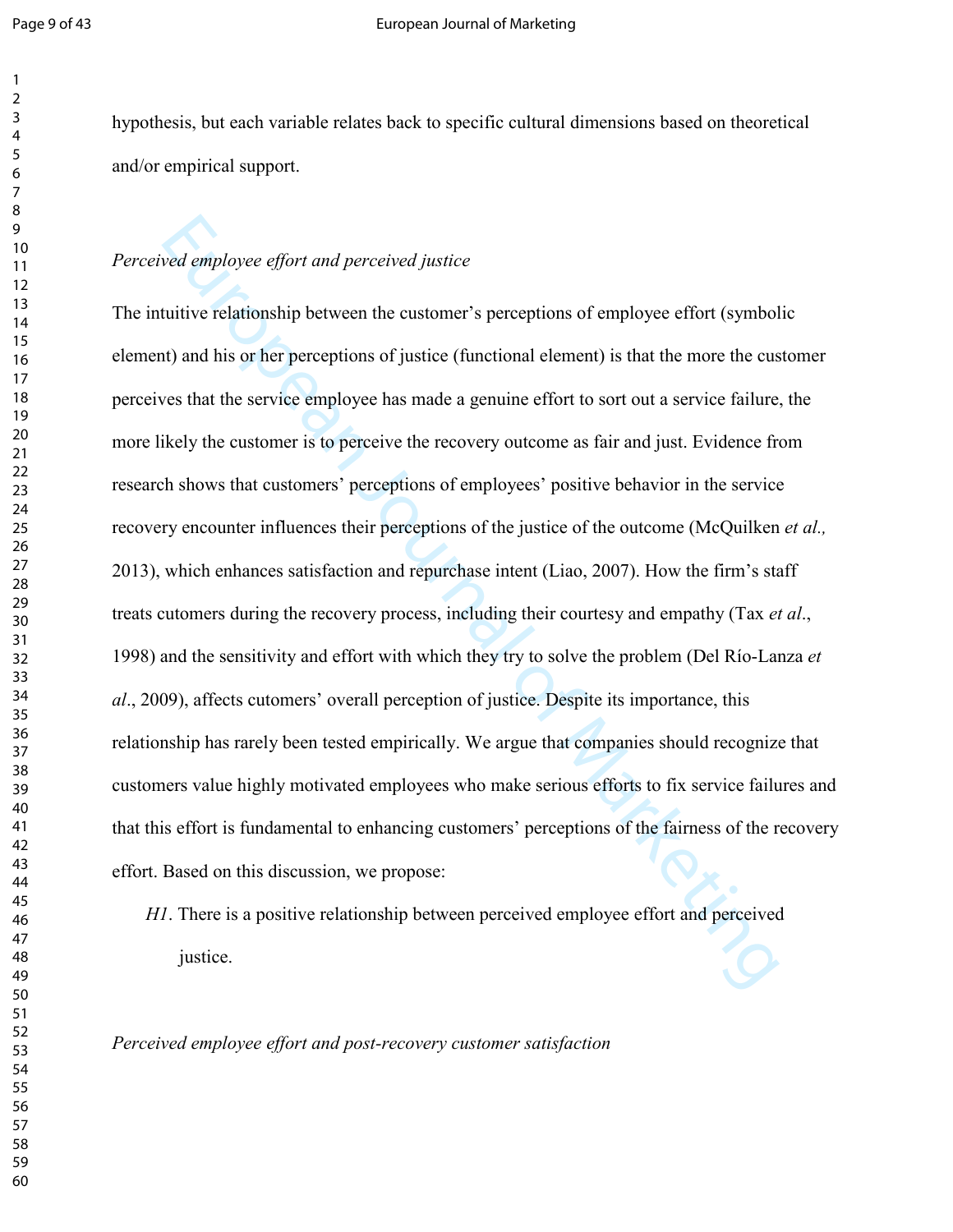Based on the distinction the services marketing literature makes between the service (functional) *outcome* (what the customer receives during the transaction) and the *process* of service delivery (how the outcome is transferred to the customer), Mohr and Bitner (1995) argue that the functional outcome and the symbolic meaning the consumer gives to the social interaction combine to influence the customer's satisfaction with the transaction. Mohr and Bitner (1995) draw on theories of motivation, attribution, and equity to operationalize the *process* of service delivery through employee effort and develop a scale with which to capture customers' perceptions of this factor and its effect on satisfaction.

and outcome and the symbolic meaning the consumer gives to the social interaction<br>to the to influence the customer's satisfaction with the transaction. Mohr and Bitner (1<sup>t</sup><br>in theories of motivation, attribution, and equ The customer's perception of employee effort is a social influence factor that refers to the amount of energy that customers perceive an organizations' staff has put into a behavior or series of behaviors (Mohr and Bitner, 1995). Bitner *et al.* (1990) report that a large number, 43 percent, of unsatisfactory encounters arise from the employee's inability to respond to service failure, revealing the importance of customers' perceptions of employee effort during the service recovery encounter since "the service encounter frequently *is* the service from the customer's point of view" (Bitner *et al.*, 1990, p. 1). Consequently, employee effort can be so important to customers' satisfaction with the service encounter that they "sometimes [have] difficulty seeing when effort and outcome were not consistent with each other" (Mohr and Bitner, 1995, p. 251). Mohr and Bitner's (1995) findings show that higher levels of customer satisfaction result when they perceive a high level of employee effort, independent of the outcome. Later studies (Huang, 2008; Mattila and Patterson, 2004b) obtain similar results.

Despite its importance, the service recovery literature largely ignores customers' perceptions of employee effort. Walsh *et al.* (2008, p. 986) argue that "during critical incidents, the personal interactions between the employee and customer become surrogates for the actual problem"; that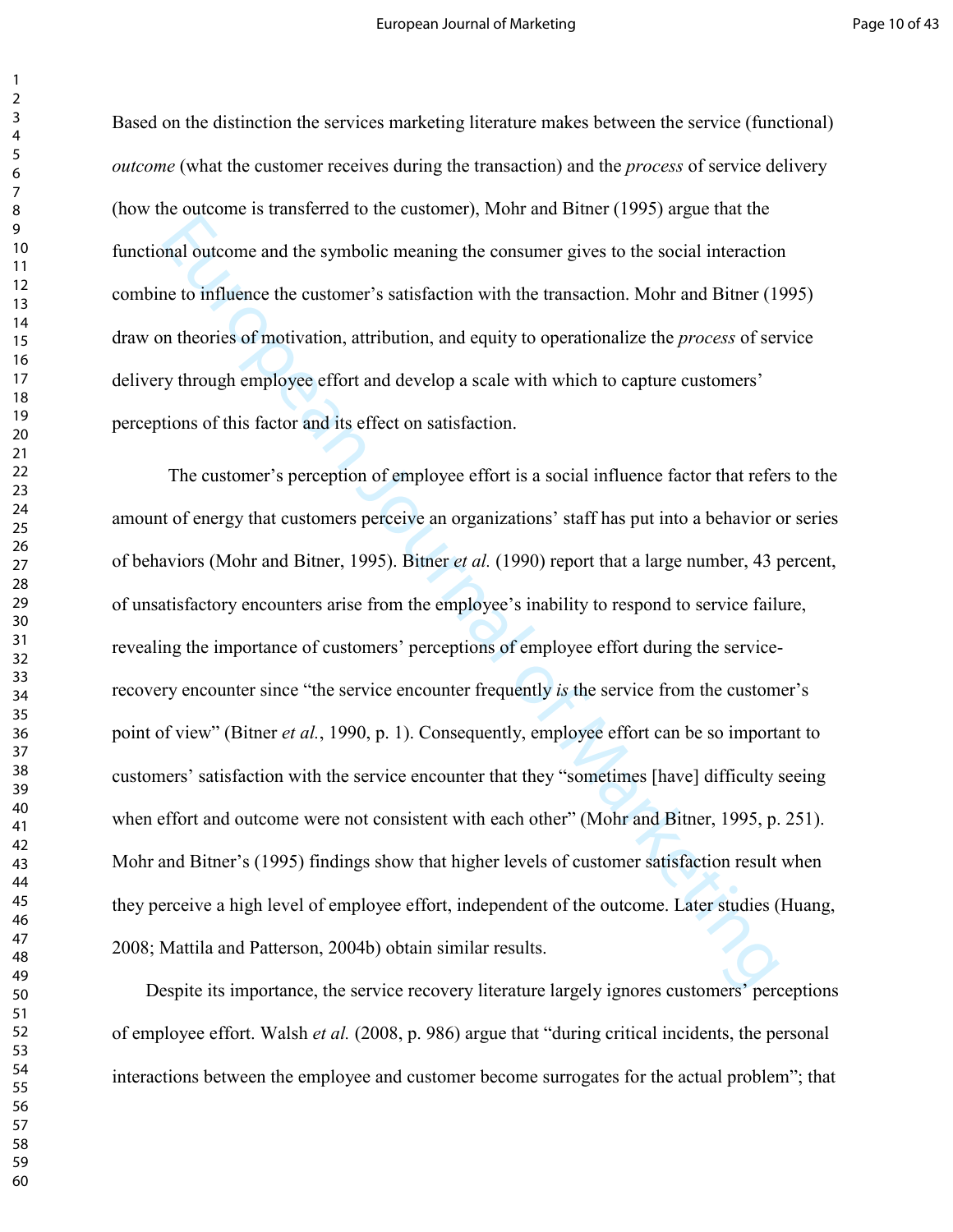#### Page 11 of 43 **Page 11 of 43** European Journal of Marketing

is, how the staff deals with customers' queries is often more important to customers than the causes of the earlier service failures. The importance of the service staff is so high that Bitner (1990) suggests they should be appropriately screened, trained, and motivated to understand customers' needs and wants. In line with these findings, we argue that a customer's perception of employee effort is a symbolic element that affects post-recovery satisfaction, and we expect that:

*H2*. Perceived employee effort is positively associated with post-recovery customer

satisfaction.

### Perceived justice and post-recovery customer satisfaction

Engine any antitation primally activity for the sympath and wants. In line with these findings, we argue that a customer's percever effort is a symbolic element that affects post-recovery satisfaction, and we expect 2. Pe The perception of justice refers to the degree to which customers feel an organization has treated them fairly when they have complained about a service failure (Maxham and Netemeyer, 2002). Justice (or fairness) exists in perception, so it is the individual who decides whether an action is fair or just (Mattila, 2014). Justice theory identifies three forms of justice: distributive justice, which involves tangible outcomes (e.g., compensation); procedural justice, which relates to the methods used; and interactional justice, which refers to how a customer is treated during the service recovery process (Blodgett *et al.*, 1997; Smith *et al.*, 1999). These three dimensions of justice can be combined into one dimension (e.g., DeWitt *et al.*, 2008), which suggests that despite the amount of research on the facets of justice, recent studies are shifting from the dimensional view to an overall justice (Ambrose and Schminke, 2009).

Perceived justice has a positive influence on customers' evaluations of service-recovery experiences (Blodgett *et al.*, 1997; Tax *et al.*, 1998), while perceived injustice has a negative impact (Balaji *et al.*, 2017). The literature provides ample evidence that, when customers experience fair treatment and a good outcome, they tend to perceive a greater level of justice,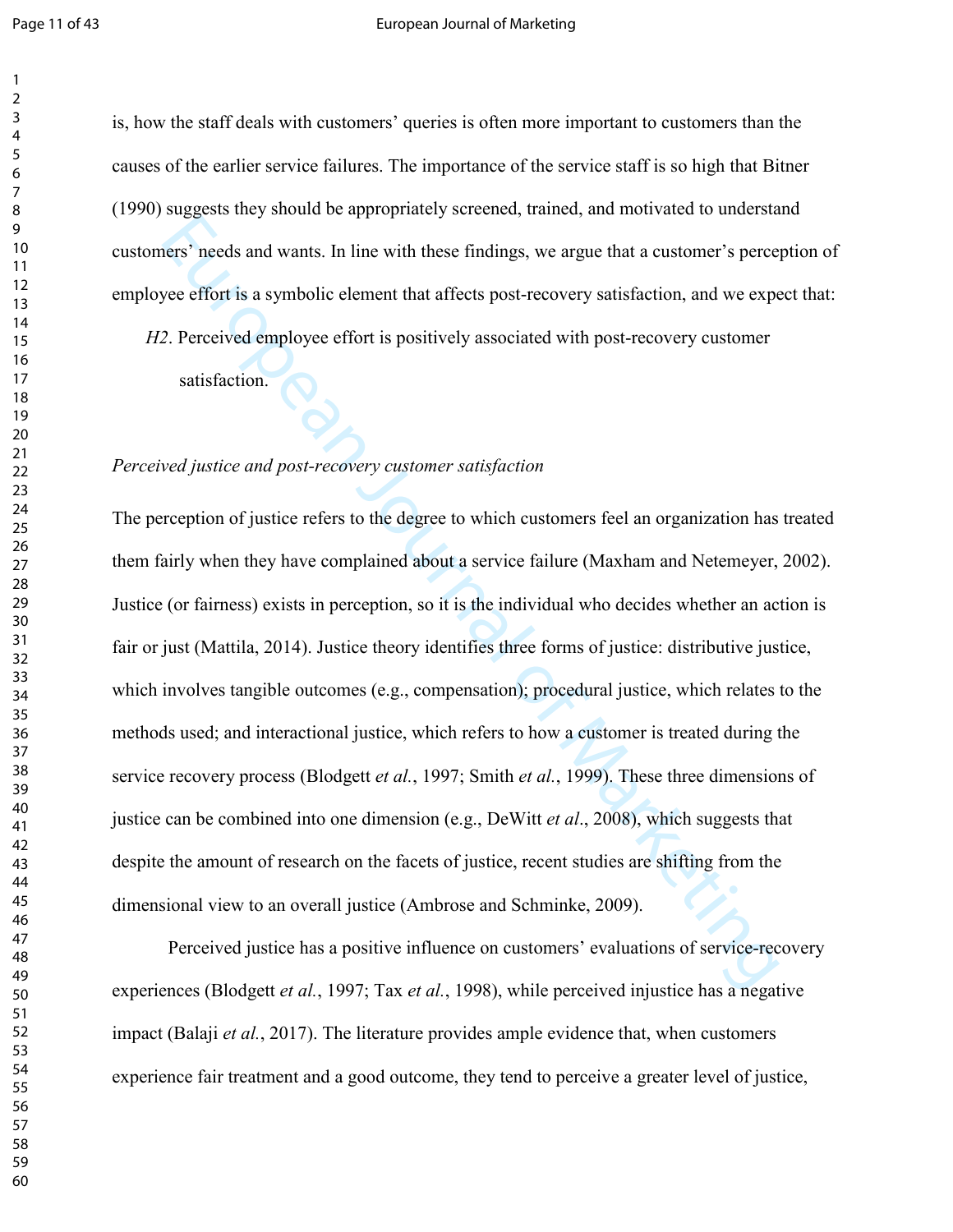leading to satisfaction with the recovery (e.g., Liao, 2007; Oliver and Swan, 1989; Sabharwal *et* al., 2010; Smith *et al.*, 1999). Consistent with Oliver and Swan's (1989) findings, Smith *et al.* (1999) show that a customer's perception of justice accounts for most of the explained variance in satisfaction with the recovery. Studies find that the distributive justice dimension accounts for a relatively large percentage of perceived justice's overall effect on satisfaction (e.g., Kau and Wan-Yiun Loh, 2006; Orsingher *et al.*, 2010; Smith *et al.*, 1999). Based on these studies, we argue that perceived justice is largely a functional element that influences postrecovery satisfaction and hypothesize:

H3. Perceived justice is positively associated with post-recovery customer satisfaction.

### *Post-recovery customer satisfaction and loyalty*

European Journal of the transmission accounts and the distributive justice dimension account the meta-<br>
year of percentage of perceived justice's overall effect on satisfaction (e.g., Kautium Loh, 2006; Orsingher *et al.* In a seminal work, Oliver (1997) describes customer satisfaction as a positive post-consumption evaluation. Research shows that satisfaction enhances loyalty (Grønholdt *et al.*, 2000; Homburg and Giering, 2001; Poon *et al.*, 2004)—that is, the likelihood that a customer will commits to an organization (Dick and Basu, 1994). Loyalty entails an attitudinal element and a behavioral element (Ganesh *et al.*, 2000; Garbarino and Johnson, 1999; Oliver, 1999). In the context of service recovery, studies show that satisfied customers are willing to do business with the service company again (Liao, 2007; Smith and Bolton, 1998; Smith *et al.*, 1999; Sparks and McColl-Kennedy, 2001). Furthermore, effective service recovery can strengthen the customer-supplier relationship leading to higher levels of customer loyalty, as studies find that customers' post recovery satisfaction can be higher than their satisfaction before the failure (De Matos *et al.*, 2007; Mattila and Patterson, 2004b; McCollough and Bharadwaj, 1992). Research also suggests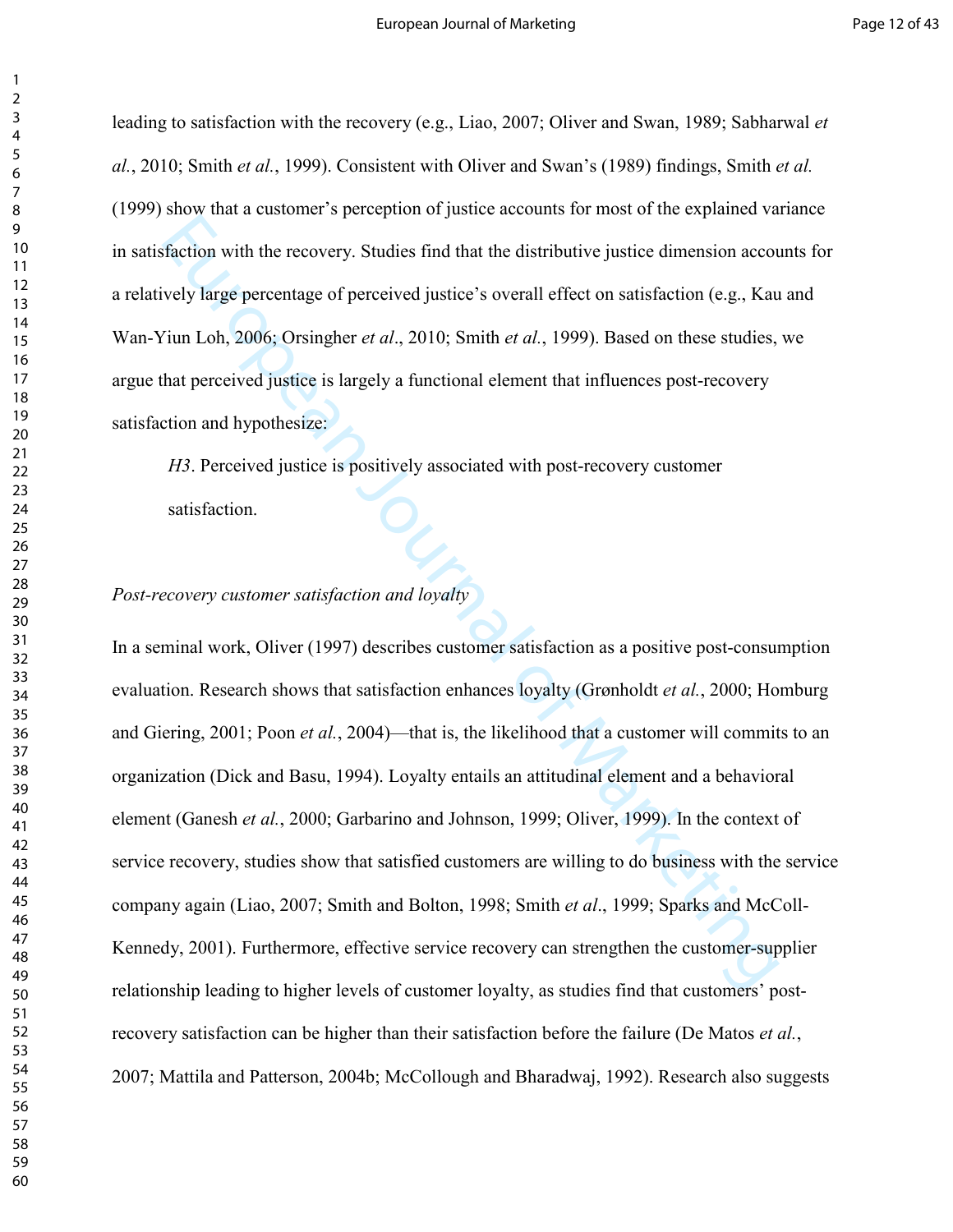#### Page 13 of 43 **Page 13 of 43** European Journal of Marketing

that the satisfaction-loyalty link is stronger for customers who have experienced an effective service recovery than it is for those who have never experienced a service failure (Walsh *et al.*, 2008).Therefore, we expect that:

H4. Post-recovery satisfaction is positively associated with loyalty.

# Cultural dimensions and service-recovery variables

*II4*. Post- recovery satisfaction is positively associated with loyalty.<br> *II4*. Post- recovery satisfaction is positively associated with loyalty.<br> *ad dimensions and service-recovery variables*<br>
ting scholars increasin Marketing scholars increasingly recognize the importance of moderator variables in explaining apparently established relationships in consumer behavior, especially customer satisfaction and its correlate, loyalty (e.g., Walsh *et al.*, 2008). Cross-cultural studies in service recovery are particularly limited, and little is known about the generalizability of findings in this area. We use Hofstede's (1980) four original cultural dimensions as moderators of the relationships that we proposed in our first three hypotheses, as we expect that customers' cultural values moderate their experiences with and evaluations of service failure and recovery (Becker, 2000). We propose that the value or emphasis that a customer places on employee effort, justice, satisfaction, and loyalty and the interrelationships of these dimensions are likely to differ based on the customer's culture, and we propose three hypotheses that reflect the links between these variables and four cultural dimensions.

According to Hofstede (1980, p. 25), culture is "the collective programming of the mind which distinguishes the members of one human group from another." The behavior of individuals or consumers from various countries and cultures differs based on their cultural values (Hofstede, 2001). Studies demonstrate that Hofstede's cultural dimensions are useful in understanding customers' evaluations of service recovery, including their perceptions of justice (e.g., Mattila and Patterson, 2004a; Patterson *et al.*, 2006), their perceptions of employee effort,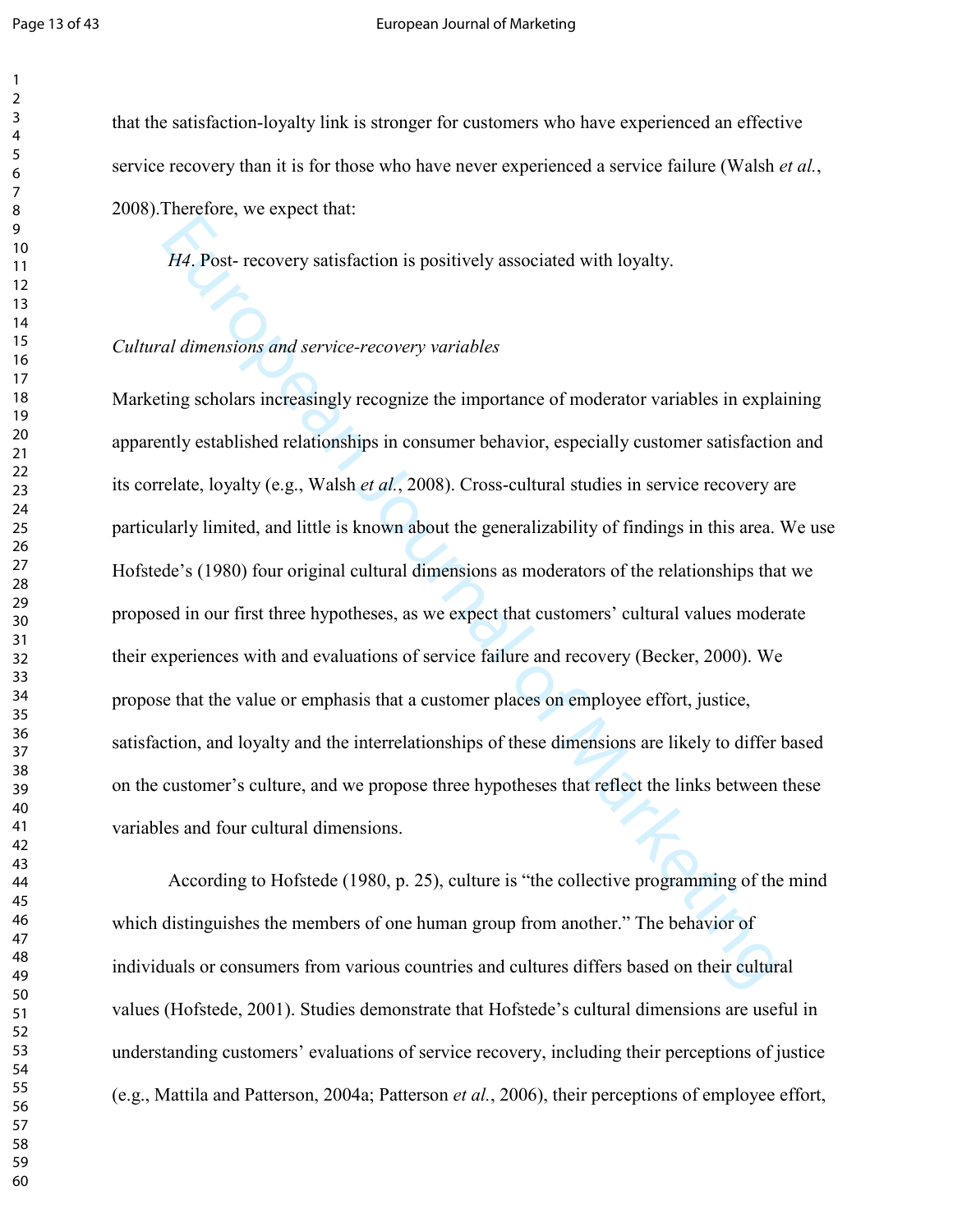(Huang, 2008; Mattila and Patterson, 2004b), their postrecovery satisfaction (Maxham and Netemeyer, 2002), their repurchase intentions (Wong, 2004), and their loyalty to the organization (Chebat and Slusarczyk, 2005). We follow the traditional approach (e.g., Brettel *et al.*, 2008; Walsh *et al.*, 2015; Wong, 2004) in employing Hofstede's (1980) country scores for masculinity/femininity, individualism/collectivism, power distance, and uncertainty avoidance, shown in Table I, to test three hypotheses.

et al., 2015; Wong, 2004) in employing Hofstede's (1980) country scores for<br>inity/femininity, individualism/collectivism, power distance, and uncertainty avoid<br>in Table 1, to test three hypotheses.<br>asculinity/femininity op Masculinity/femininity opposes ego goals with social goals. While masculinity is characterized by competition, achievement, assertiveness, and success, femininity relates to cooperation, helping others, sharing, empathy, and solidarity. Individualism/collectivism refers to the degree of interdependence a society maintains among its members. People in individualist cultures are expected to take care of themselves, while in collectivist cultures people are integrated into groups that protect them in exchange for loyalty. Power distance reflects the extent to which the less powerful members expect and accept that power is distributed unequally or believe that inequalities should be minimized. Finally, uncertainty avoidance relates to the extent to which members of a culture feel threatened by ambiguous or unknown situations. Cultures with high levels of uncertainty avoidance maintain rigid codes of belief and behavior, while those with low levels have a more relaxed and accepting attitude toward uncertainty.

We propose that the masculinity/femininity dimension affects customers' perceptions of employee effort. According to Hofstede (1983), people in masculine cultures put less emphasis on helping others and have lower levels of "service mindedness" than do those in feminine cultures, as the latter place more value on relationships, service, caring for others, empathy, and solidarity. Consequently, when they report a service failure, customers from feminine cultures anticipate that employees should make serious, determined, and significant effort to understand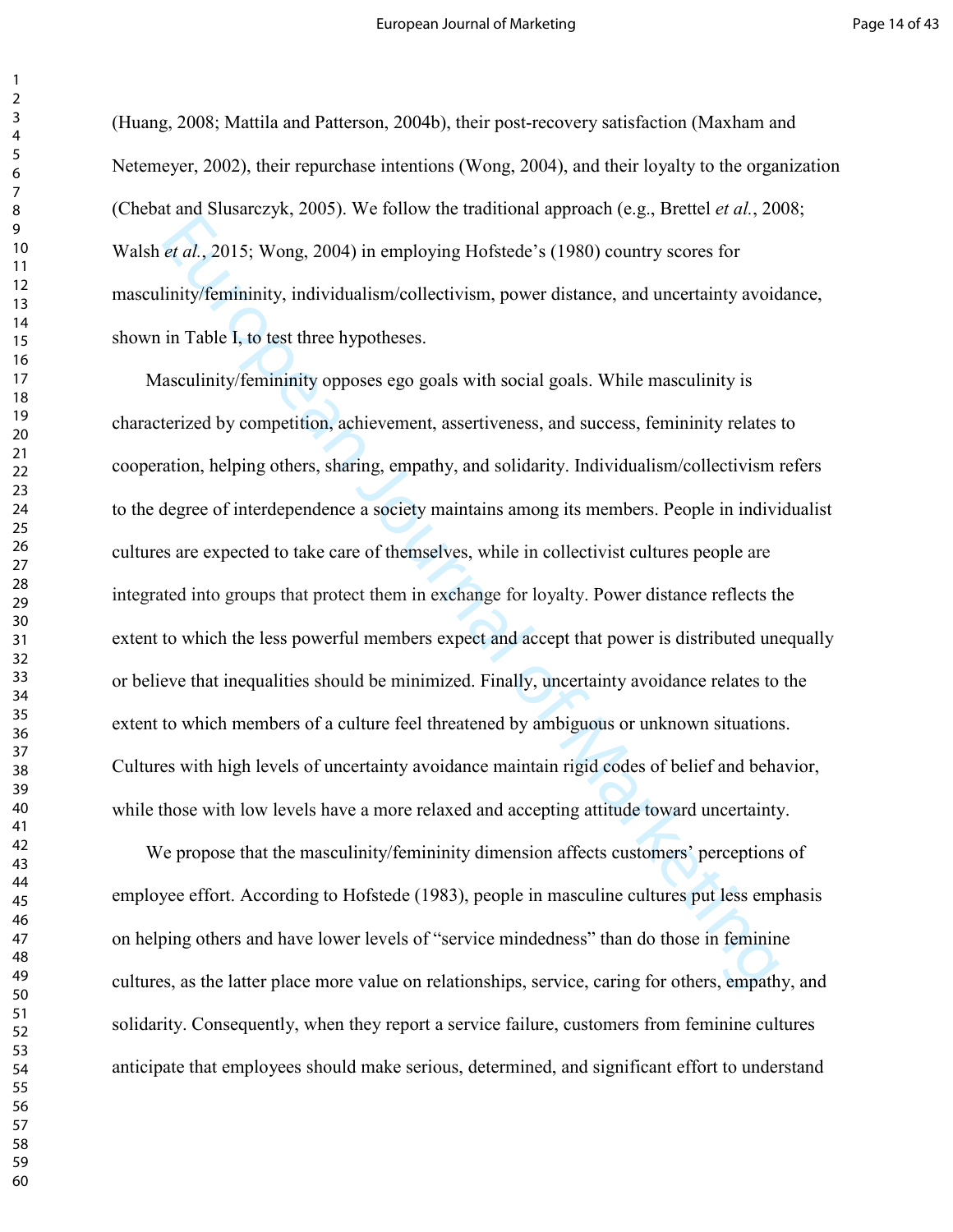#### Page 15 of 43 European Journal of Marketing

and resolve their problems, and perceptions of such employee effort increase customers' satisfaction (Bitner *et al.*, 1990; Huang, 2008; Mattila and Patterson, 2004b; Mohr and Bitner, 1995). Therefore, we propose that:

. The positive relationship between perceived employee effort and postrecovery satisfaction is stronger in feminine cultures than it is in masculine cultures.

European manner of the protocompleme manner of the positive relationship between perceived employee effort and post-recovery satisfaction is stronger in feminine cultures than it is in masculine cultures.<br>
in fluence of t The influence of the cultural dimensions on perceived justice is not clear. Studies link customers' perceptions of justice to individualism/collectivism and power distance, but the results from these studies are mixed (Mattila and Patterson, 2004a; Patterson *et al.*, 2006). The link between perceived justice and post-recovery satisfaction is generally established in the service recovery literature (e.g., Blodgett *et al.*, 1997; Maxham and Netemeyer, 2002; Smith *et* al., 1999; Tax *et al.*, 1998), but only a few studies examine this relationship cross-culturally. The limited evidence from cross-cultural research seems to indicate that "people's justice perceptions" are determined by similar principles across cultures" (Morris and Leung, 2000, p. 114 ). Studies found that cultural orientation, i.e., individualism/collectivism, does not influence the relationship between perceived justice and post-recovery satisfaction (De Matos *et al.*, 2011; Mattila and Patterson, 2004a). Therefore, we expect similar results in this study and hypothesize that:

*H*<sub>6</sub>. Cultural orientation does not moderate the relationship between perceived justice and post-recovery satisfaction.

Finally, people in cultures that score high on uncertainty avoidance tend to be concerned with security, as uncertainty creates anxiety (Hofstede, 1980). Therefore, we argue that a high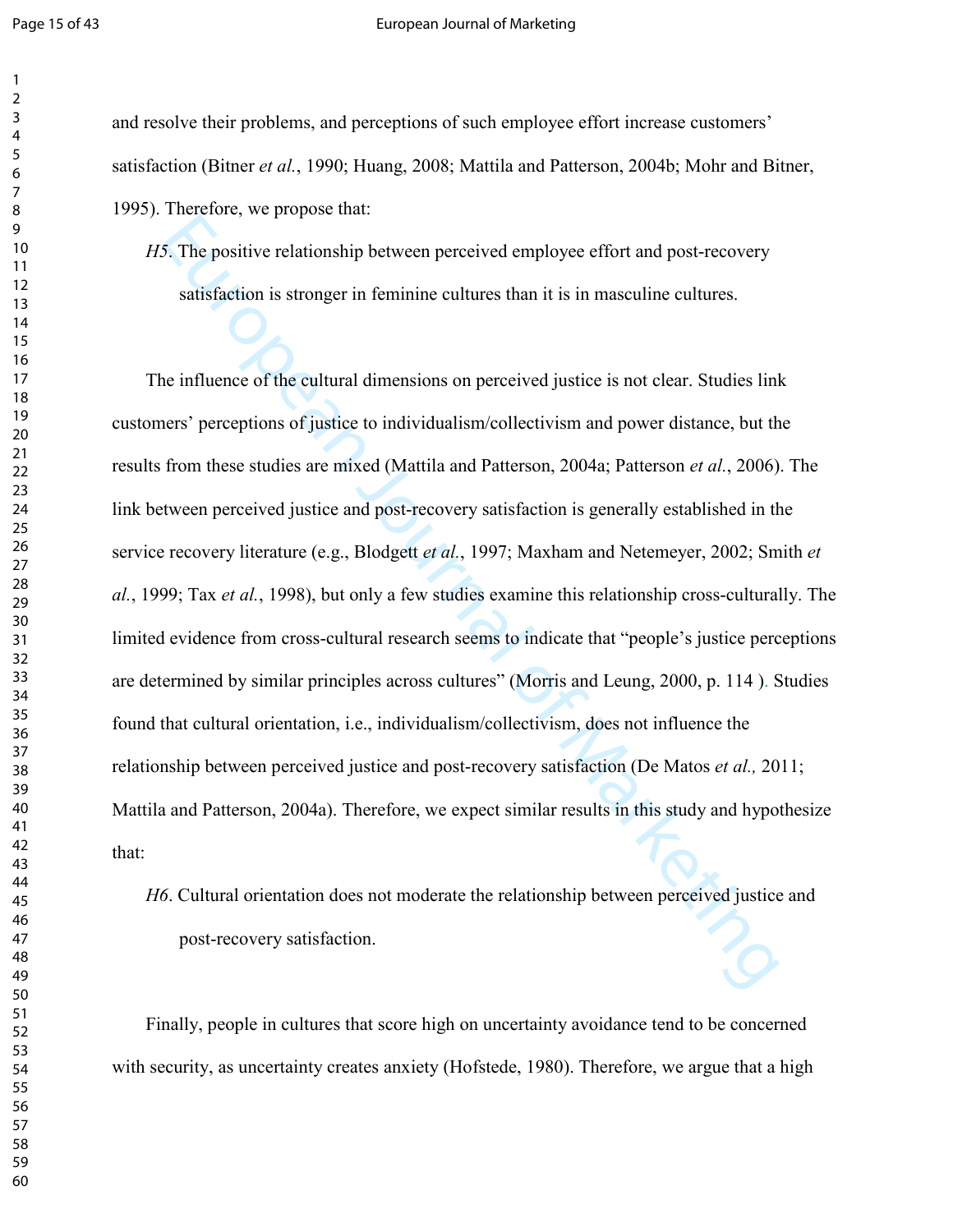European Journal of Marketing School increases the individuals seck to minimize the potent<br>service failure. In contrast, customers in cultures with a low level of uncertainty ave<br>refolerant of ambiguity and may be willing level of uncertainty avoidance causes individuals to be less willing to take risks than are those who have a low level of this dimension because of a greater fear of failure. In the context of service recovery, a high level of uncertainty avoidance has a negative impact on repurchase intentions (Wong, 2004) and loyalty because such individuals seek to minimize the potential of a future service failure. In contrast, customers in cultures with a low level of uncertainty avoidance are more tolerant of ambiguity and may be willing to give the provider another chance. This argument is consistent with the finding that East Asian consumers have less tolerance for uncertain and ambiguous situations than US consumers do (Mattila and Patterson, 2004b). Therefore, we expect that:

*H7*. The positive relationship between post-recovery satisfaction and loyalty is stronger for customers from cultures characterized by low uncertainty avoidance than it is for customers from cultures characterized by high uncertainty avoidance.

Figure 1 illustrates the conceptual model for this study.

[Take in Figure 1]

#### **Methodology**

Rationale for the choice of industry and countries sampled

To test our model empirically, we use the mobile phone services industry, which is characterized by both a high diversity of customers' cultural contexts and extensive personal contact between employees and customers. The industry has nearly reached the level of commodity—that is, the suppliers' offerings and support infrastructures are almost identical—so differences between countries are comparatively easy to isolate (Morgeson *et al.*, 2015).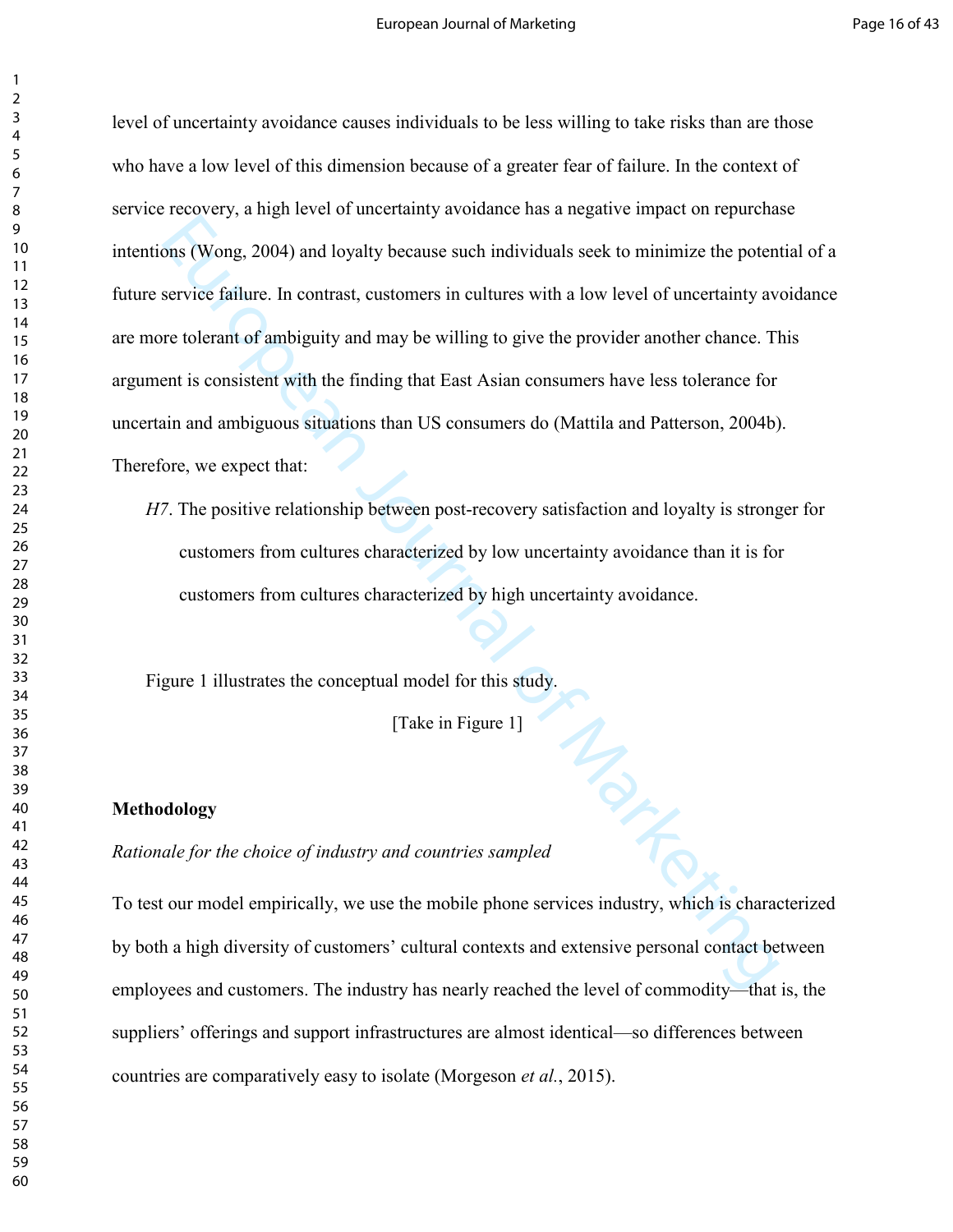#### Page 17 of 43 **Page 17 of 43** European Journal of Marketing

Toning We conducted a survey with a sample of customers in the UK, Spain, and Mexico, countries that vary in terms of their cultural dimensions, which is important for meaningful comparisons (see, e.g., Sekaran, 1983). As Table I shows, the Mexican and UK cultures are masculine, while the Spanish culture is feminine; the UK is individualist, while Mexico and Spain are collectivist; and Mexico and Spain score high on both power distance and uncertainty avoidance, as opposed to the UK's low scores. Beyond Hofstede's scores, although Spain and Mexico share a common language and similar cultural backgrounds, they differ in their economic outlook and development. Considering that the growth in the service sector comes largely from emerging markets (Alam, 2014), the inclusion of Mexico helps us determine the generalizability of previous findings that are grounded in well-developed economies like that of the US (Burgess and Steenkamp, 2006). Mexico's developing economy is large and growing, and the number of mobile phone users, which has increased from 59.1 million in 2011 to 82.0 million in 2015 (approximately 40% in four years), is expected to rise to 90.7 million in 2020. (Statista, 2018). Considering the notable differences in cultural dimensions among the country samples, as shown in Table I, we expect customers' perceptions of service recovery to differ based on national culture.

# [Take in Table I]

# Sample and procedure

We obtained a convenience sample of 414 responses from customers who had complained to their mobile phone service providers in Mexico ( $n = 102$ ), the UK ( $n = 111$ ), and Spain ( $n = 201$ ) during the most recent twelve months. Although the use of real problems meant that the respondents would be talking about a variety of issues (e.g., network coverage failure, defective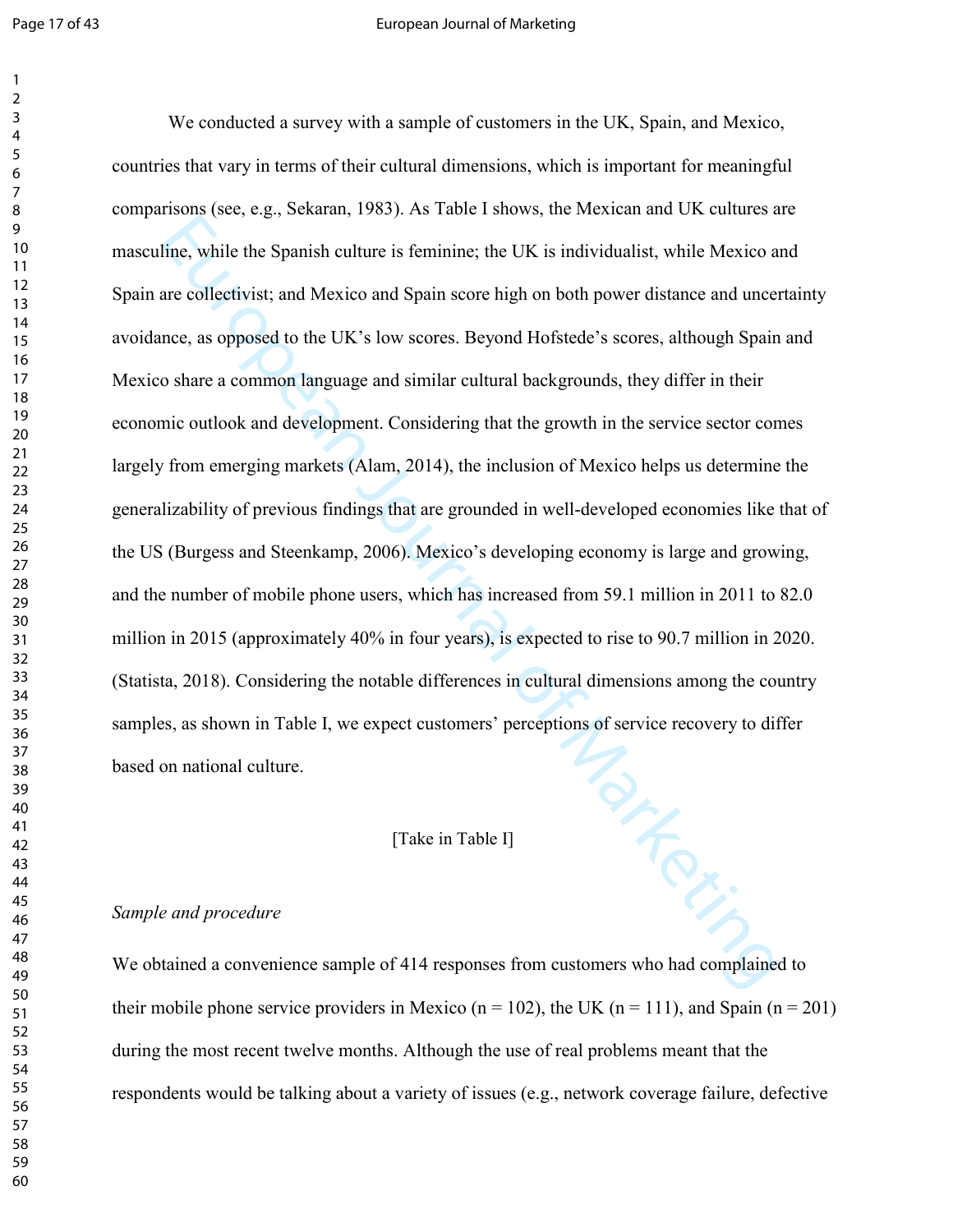European Marketing unsultable propulation data and the absence of suitable samply makes probability sampling unsuitable (Craig and Douglas, 2000; Malhotra et al., more, because of the cross-cultural nature of our study, w handsets, billing errors, long waiting times, rude treatment from staff), using actual experiences facilitated a more accurate assessment of their perceptions of the organizations' service recovery processes than a created scenario would have. In our study, as in previous cross-cultural consumer research, the lack of reliable population data and the absence of suitable sampling frames makes probability sampling unsuitable (Craig and Douglas, 2000; Malhotra *et al.*, 1996). Furthermore, because of the cross-cultural nature of our study, we sought sample equivalence to enhance data comparability (Steenkamp and Baumgartner, 1998). As Reynolds *et al.* (2003, p. 86) explain, "in such studies the key concern is with internal validity and therefore control of extraneous factors to ensure between-country comparability is of paramount importance. Such comparability is facilitated by the use of homogeneous samples: these are typically selected via nonprobabilistic procedures." Therefore, we use nonprobability sampling (e.g., convenience), as it is the most appropriate strategy for the nature of our research.

We employed a face-to-face questionnaire that asked participants to rate measures of employee effort, justice, satisfaction with the recovery, and loyalty to the provider. The data collection took place over a two-week period at two large urban shopping malls in the three countries during scheduled times (morning, afternoon and evening), seven days a week. Interceptions occurred near the mall entrances and exits to reduce sampling bias and to obtain a mix of respondents, as suggested by Kok and Fon (2014). The mall intercept is a popular method in marketing research (see Bush and Hair, 1985) and has been used in similar studies (e.g., Keillor *et al.*, 2007). The mall-intercept method was appropriate for our use because it enabled interviewers to screen potential respondents for their eligibility and to seek clarification if needed.We defined our target population as adults who had experienced a service failure episode with their mobile phone service providers, placed a complaint, and received a response from the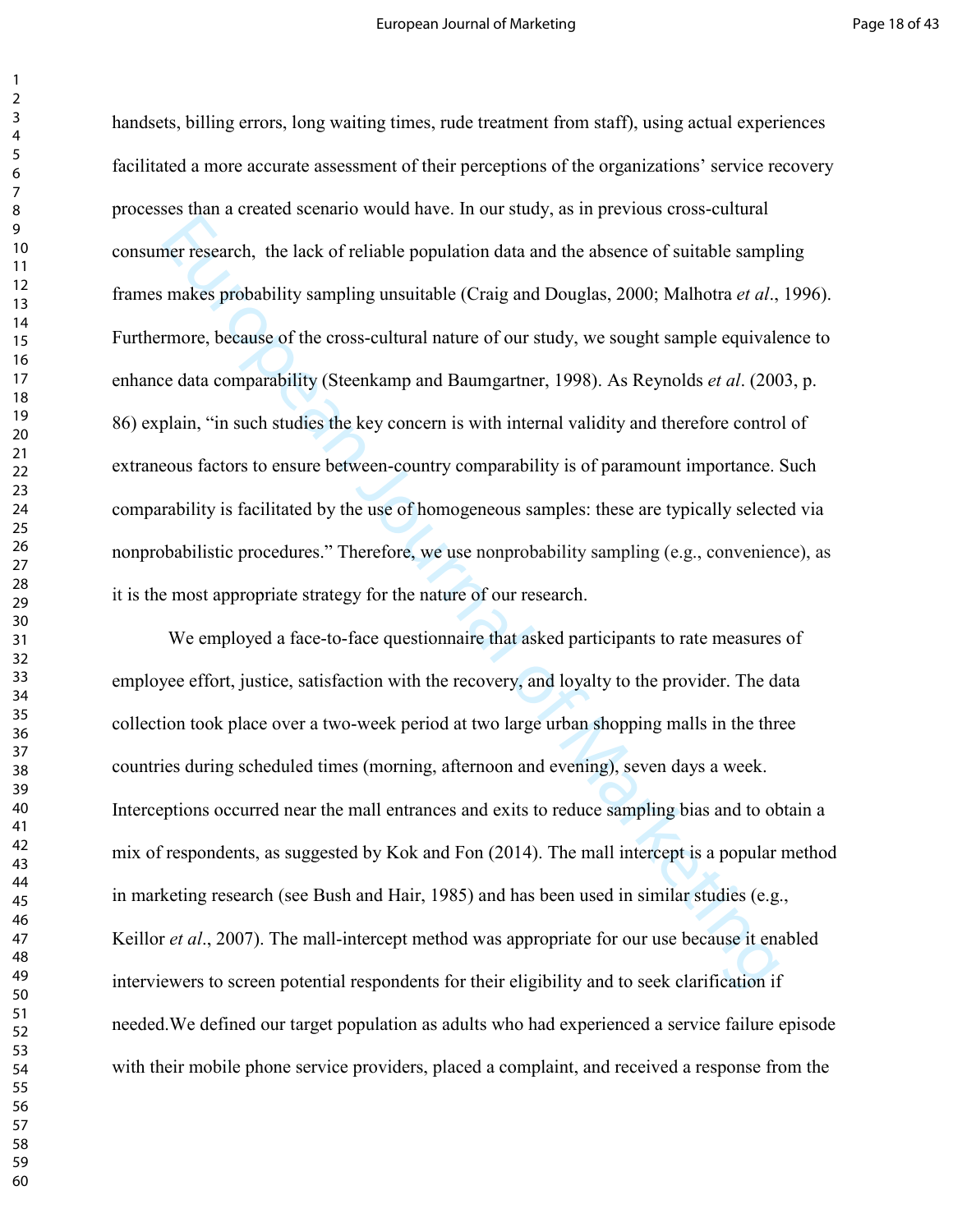#### Page 19 of 43 European Journal of Marketing

firm. Shoppers were approached randomly by trained research assistants and invited to complete a short, self-administered questionnaire. The research assistants asked them two screening questions to determine whether they had experienced a service failure episode with their mobile phone service provider and whether they had placed a complaint and had received a response from the firm. The research assistants collected data from a similar mix of adult males and females with a goal of 100-200 customers in each country.

service provider and whether they had placed a complaint and had received a resperterent. The research assistants collected data from a similar mix of adult males and with a goal of 100-200 customers in each country.<br>We u We used four strategies—sample matching, translation equivalence, pre-tests, and data equivalence—to ensure comparability of data, a fundamental issue in cross-cultural research. Matching samples were necessary in order to rule out demographic differences as alternative explanations for our results (Lonner and Berry, 1986). Most of the participants were young adults between eighteen and thirty-five years of age (Mexico  $77\%$ , Spain  $66\%$ , the UK  $68\%$ ), and these was approximately equal participation between males (Mexico 40%, Spain 52%, the UK 47%) and females. To ensure translation equivalence, we translated the questionnaire into Spanish for use in Spain and Mexico through an iterative process of translation and back translation by a team of bilingual speakers (Brislin *et al.*, 1973). We used a concept-driven, rather than a translation-driven, approach (Erkut et al., 1999), which required a bilingual/bicultural research team with native researchers from each country to check for linguistic nuances (Barnard, 1982).

We pre-tested the questionnaires (Douglas and Craig, 2007) to detect any ambiguity, improve the sequencing and wording of the items, and ensure that all the items worked well in actual use (Brislin, 1986). In two pre-tests, we employed thirty people—ten in each country who matched the characteristics of the target population but did not form part of the main sample. Besides filling in the questionnaire, the tests' respondents were asked whether they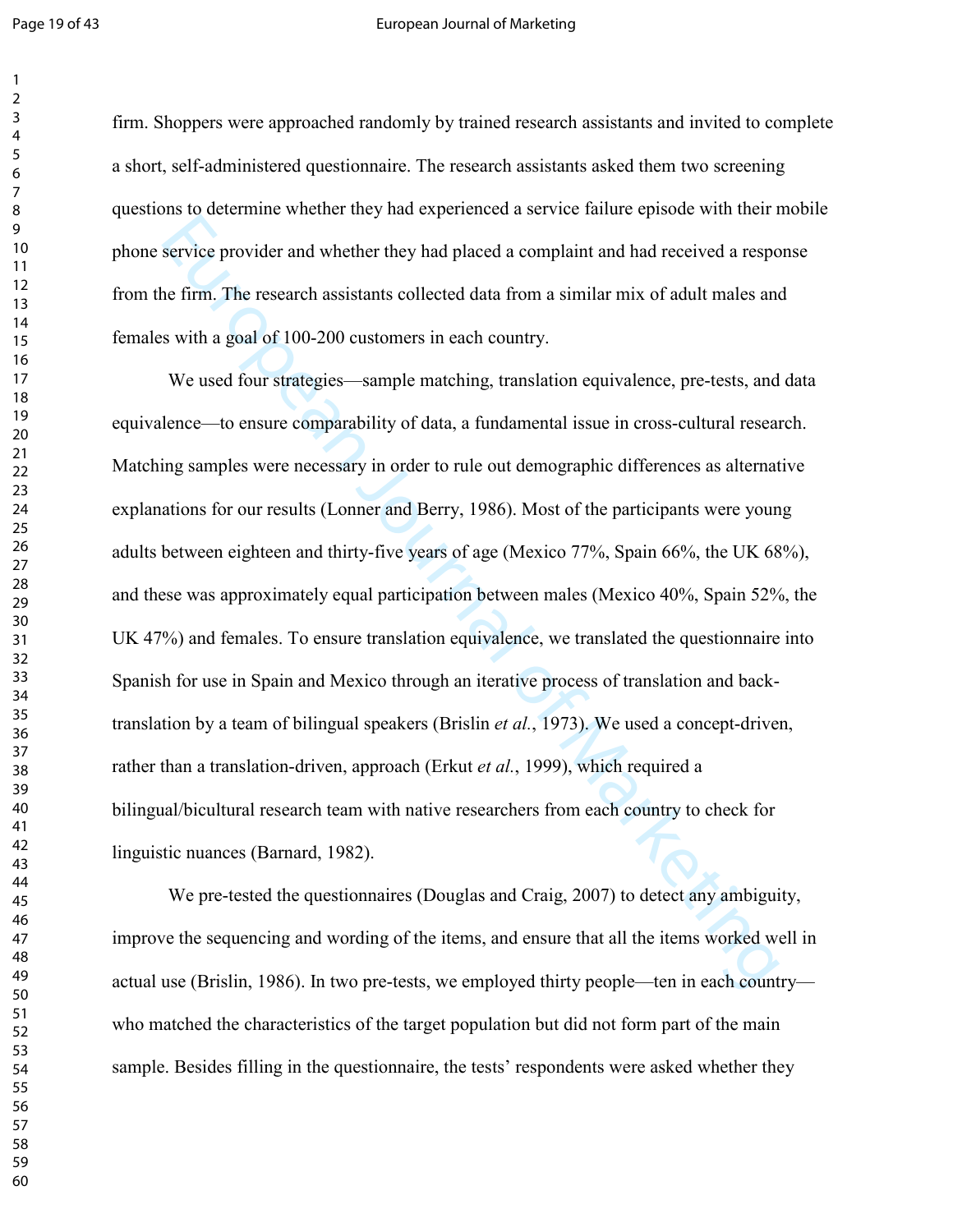understood the directions for completing the survey, whether the wording in each question and the place to mark responses were clear, and how long it took to answer. They were also asked to provide any ideas for improving the questionnaire. After the first pre-test, the questionnaire was refined, and a second pre-test was conducted with a different group of ten respondents in each country, who voiced no issues regarding the revised questionnaire, its wording, or format, so it was deemed ready for use on the main sample. Finally, we conducted invariance tests to verify empirically the data's equivalence, which is crucial to the validity and reliability of findings in cross-cultural studies (Salzberger and Sinkovics, 2006).

### $Measurement$

European Application with a different group of ten respondents in a succeord pro-test was conducted with a different group of ten respondents in sy, who voiced no issues regarding the revised questionnaire, its wording, o All items were measured on a seven-point Likert scale that ranged from (1) strongly disagree to (7) strongly agree. Perceived employee effort was measured with three items adapted from Mohr and Bitner (1995), and perceived justice was measured with seven items adapted from Blodgett *et al.* (1997) and Smith *et al.* (1999). Following DeWitt *et al.* (2008), we combined the three dimensions of justice (distributive, procedural, and interactional) into a single perceived justice construct. To measure post-recovery satisfaction, we used two items adapted from Reynolds and Beatty (1999). Finally, we measured loyalty using five items adapted from Garbarino and Johnson (1999) (behavioral loyalty) and Ganesh *et al.* (2000) (attitudinal loyalty). As with our measurement of perceived justice, we combined the two dimensions of loyalty into a single loyalty construct. All measurement scales items are shown in the Appendix.

# **Results**

**Reliability and validity**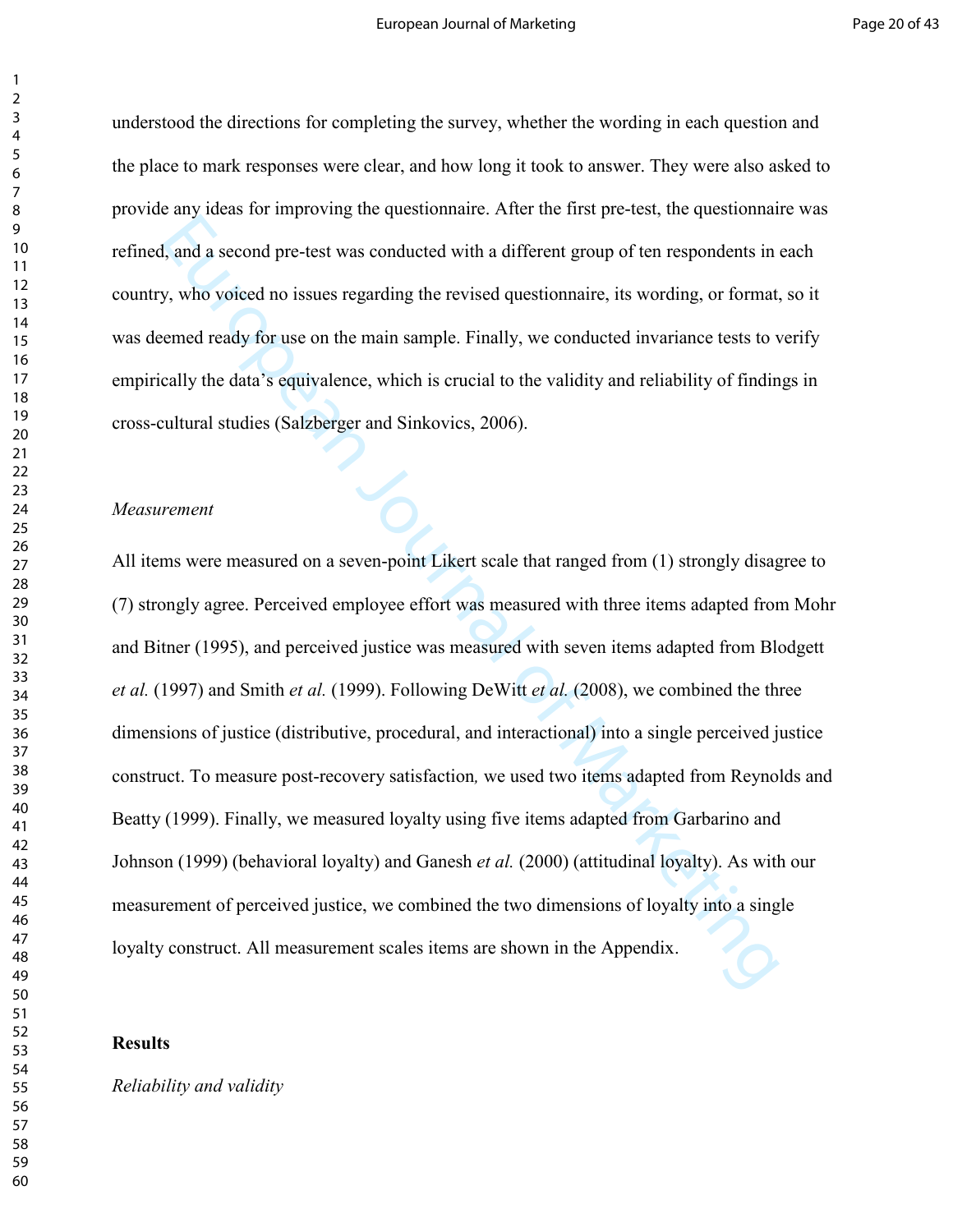#### Page 21 of 43 European Journal of Marketing

dents in all three countries used the full range of each seale, for the most part, with<br>bibe standard deviation. Cronbach's alpha coefficients ranged between 0.83 and 0.5<br>the 0.70 threshold criterion (Kline, 2000), which i Table II presents the means, standard deviations, correlation coefficients, Cronbach's alpha coefficients, and average variance extracted (AVE) of our service-recovery measurement scales, both combined for all countries and separately for each one. Our results indicate that the respondents in all three countries used the full range of each scale, for the most part, with an acceptable standard deviation. Cronbach's alpha coefficients ranged between 0.83 and 0.93, well above the 0.70 threshold criterion (Kline, 2000), which indicates satisfactory reliability for all constructs in all samples. To establish convergent validity, we computed the AVE following the approach Fornell and Larcker (1981) suggest, which uses the R package semTools (Pornprasertmanit *et al.*, 2016). The AVE is the amount of variance in indicator variables that a construct explains. Values above 0.50 are recommended to ensure that the measurement error variance is not larger than the variance of the construct itself. As Table II shows, the AVE was above the 0.50 threshold for all constructs and countries, which indicates convergent validity.

Conversely, discriminant validity is established if a construct's AVE is larger than the squared correlation between any two constructs. Table II shows that discriminant validity was established both in the pooled dataset and in each of the countries. However, we note that two of the path coefficients for the UK sample on Table II are high. We tested for and found discriminant validity using the two tests Fornell and Larcker (1981) recommend for discriminant validity: the strict test that requires a construct's AVE to be larger than the squared correlation between any two constructs, and a more lenient test that requires that the correlation between any pair of constructs is less than 1. Anderson and Gerbing (1988) advocate the use of this more lenient test. In our case, the calculation of the stricter test is as follows: In the UK, the AVE for post-recovery satisfaction  $= 0.86$ , and the correlation between post-recovery satisfaction and perceived justice = 0.82. Therefore,  $0.82^2 = 0.67$ ; 0.86 AVE > 0.67. The AVE for perceived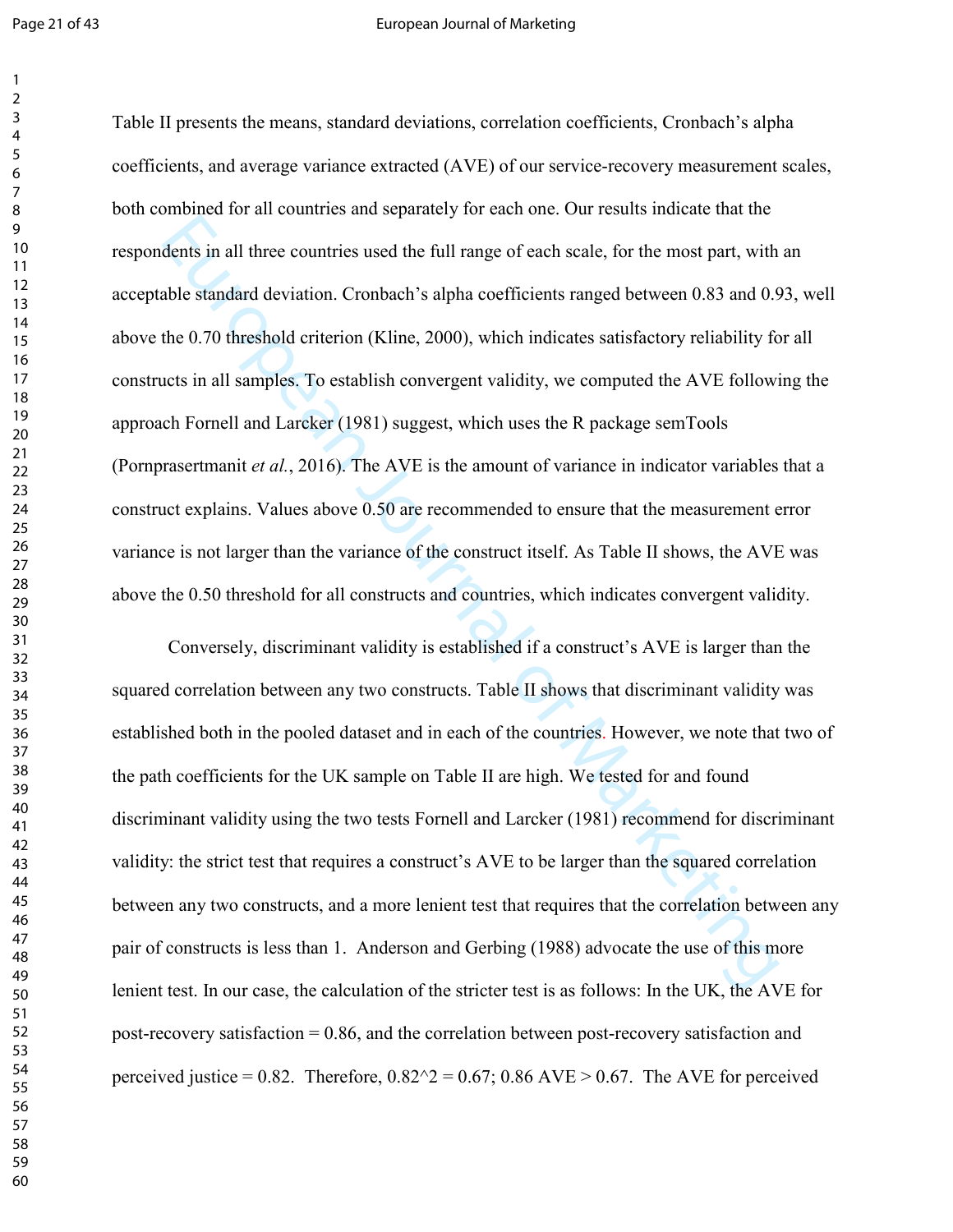justice  $= 0.67$ , and the correlation between perceived justice and post-recovery satisfaction  $=$ 0.82. Therefore,  $0.82^{\prime\prime}2 = 0.67$ ;  $0.67$  AVE = 0.67. While the AVE in the first case is greater than the squared correlation, we acknowledge that it is borderline in the second case but nevertheless satisfies the more lenient test's requirement that the correlation between the pair of constructs is less than 1 (0.67 < 1) (Anderson and Gerbing, 1988; Fornell and Larcker, 1981).

# [Take in Table II]

### Results of the model analyses

European Marketing, the transmission of the correlation between the pair of constraints the more lenient test's requirement that the correlation between the pair of constraint 1 (0.67 < 1) (Anderson and Gerbing, 1988; For We used structural equation modeling (SEM) to examine the set of hypothesized relationships. First, we used the R package MVN and the Henze-Zirkler's test, which is recommended for sample sizes of more than 100, to determine whether the data was multivariate normally distributed (Korkmaz et al., 2014). This test was significant, indicating that the data is not multivariate normally distributed (HZ = 1.25,  $p < 0.001$ ). Therefore, following Rosseel (2012), we used the robust standard error estimation and the Satorra-Bentler scaled model test statistics (e.g., Chou *et al.*, 1991) for SEM and measurement equivalence testing. We conducted additional data analyses using the R package latent variable analysis (lavaan, version 0.520; Rosseel 2012) and semTools (version 0.4-11; Pornprasertmanit *et al.*, 2016).

We computed four models—one model of the combined data and one of each country to test the hypothesized set of relationships. As Table III shows, the four data sets fit the baseline model well (Van de Schoot et al., 2012). We followed a conservative approach by allowing only the four endogenous factors and none of the items or residuals to correlate.

[Take in Table III]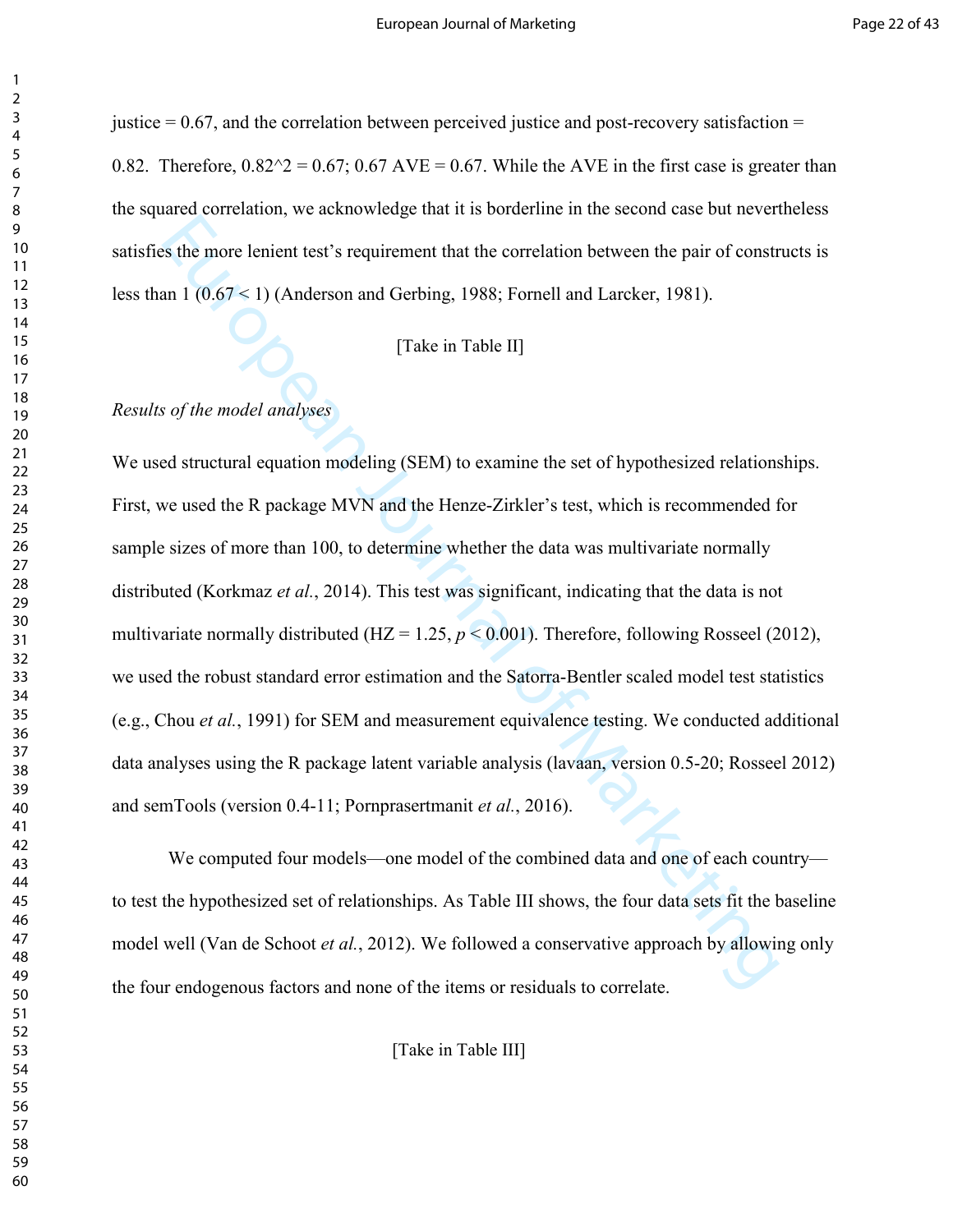#### Page 23 of 43 **European Journal of Marketing**

are omprehension of the constructs across all cultures (Steenkamp and Baumgartne<br>
are comprehension of the constructs across all cultures (Steenkamp and Baumgartne<br>
The levels of equivalence are often considered hierarchi A certain level of measurement equivalence or measurement invariance must be established in order to conduct meaningful comparisons across groups (e.g., comparison of path coefficients), to test our hypotheses regarding cultural effects, and to allow for the assumption of a similar comprehension of the constructs across all cultures (Steenkamp and Baumgartner, 1998). The levels of equivalence are often considered hierarchical; testing for a stricter level of invariance is usually meaningful only if previous levels have been established. For the purpose of our research, it is sufficient to establish the first three levels of measurement invariance– configural, weak or metric, and strong or scalar invariance—in order to establish that the number of factors, the factor loadings, and the item intercepts are invariant across groups (Davidov *et al.*, 2014; Hirschfeld and von Brachel, 2014). Wu *et al.* (2007) provide several examples of the importance of invariance. For example, if the factor loadings are not invariant, then a factor score of X is associated with different item scores across groups. Therefore, "cross-group inequality of factor loadings can be understood as the difference in factor score calibration with regard to the unit of measurement" (Wu *et al.*, 2007, p. 10).

In particular, scalar invariance must be established before the path coefficients and the means of latent variables can be meaningfully compared. Although extant research offers several recommendations for the cut-off criteria between the models (Chen, 2007; Cheung and Rensvold, 2002), we followed Cheung and Rensvold's (2002) recommendation that equivalence is established if the difference between two models remains  $CFI \leq 0.01$ . As Table IV shows, configural and metric invariance was established, but scalar invariance was not. If measurement equivalence is not established, extant research suggests unconstraining (freeing) one or more items based on the modification indices (Byrne *et al.*, 1989; Yoo and Donthu, 2002). After we removed the constraints of equal intercepts for two items of the justice scale, scalar invariance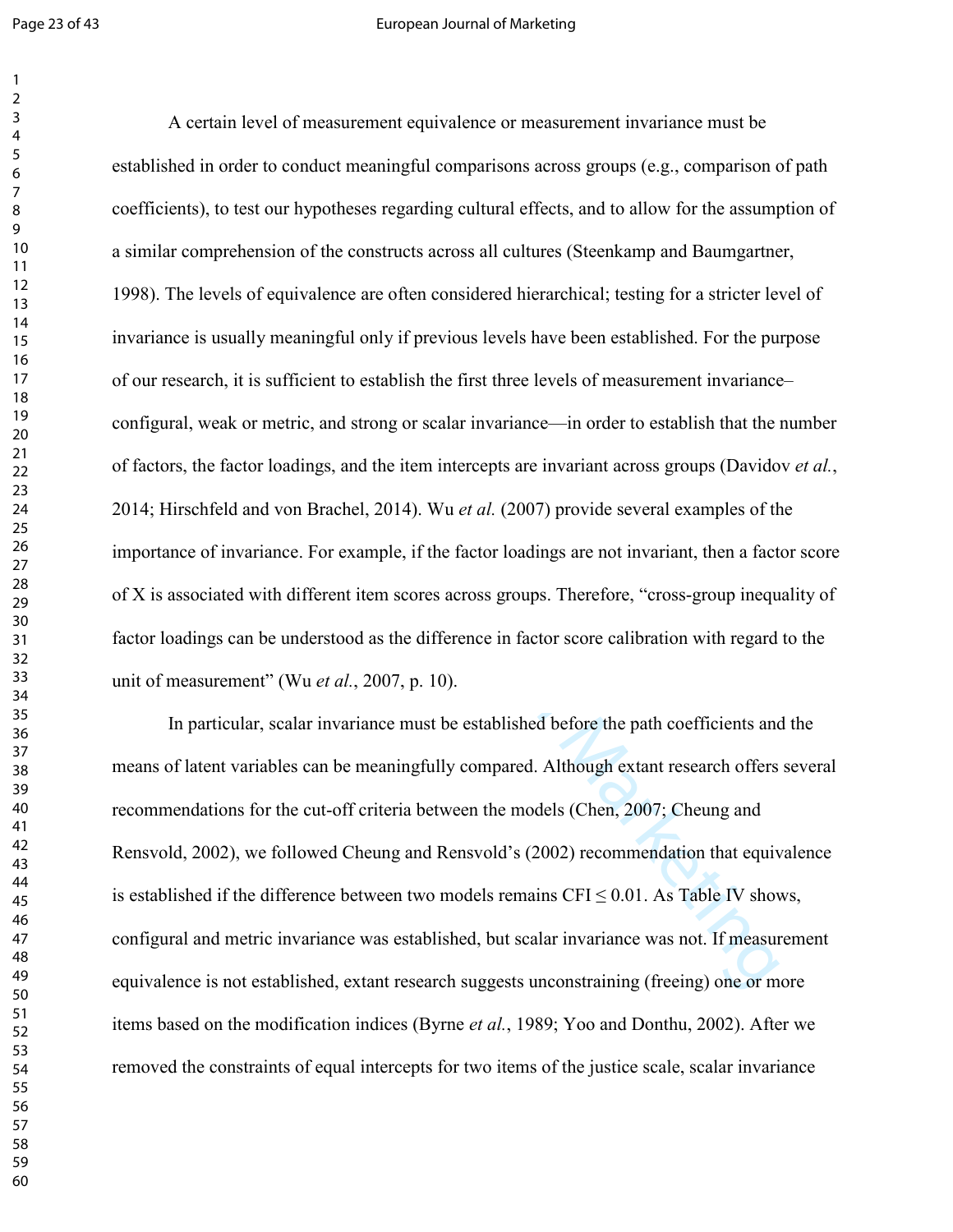was established ( $\Delta$ CFI = 0.008), allowing us to compare the three path coefficients across countries. These results are presented in Table IV.

# [Take in Table IV]

We estimated  $R^2$  values in order to assess our model's explanatory power. Our results show  $R^2$  = 0.38 across the pooled sample, 0.21 in Mexico, 0.37 in Spain, and 0.54 in the UK (all  $p < 0.001$ ). In the context of human behavior, these values indicate that our model provides satisfactory explanatory power (Cohen, 1988). We argue that the large  $R^2$  range, from 0.21 to 0.54, is in line with our arguments for cross-cultural moderation, as explained in our discussion section regarding *H*7.

[Take in Table IV]<br>We estimated R<sup>2</sup> values in order to assess our model's explanatory power. Our res<br>  $R^2 = 0.38$  across the pooled sample, 0.21 in Mexico, 0.37 in Spain, and 0.54 in the 1<br>
001). In the context of human Table V presents the results of our hypotheses testing. The results suggest that the patterns of relationships proposed in our hypotheses are borne out empirically. In support of  $H1$ , we found a significant strong relationship between perceived justice and perceived employee effort (0.72,  $p < 0.001$ ) for both the overall sample and individual countries. The coefficients for individual countries were close to each other, ranging between 0.69 and 0.76.We also found support for  $H2$ , as the relationship between perceived employee effort and post-recovery satisfaction was significant for the overall sample  $(0.16, p < 0.05)$ , but at the individual country level, the path coefficient was significant only for Spain  $(0.26, p \le 0.01)$ . We found a significant and strong link between perceived justice and post-recovery satisfaction  $(0.78, p \le 0.001)$  for both the overall sample and individual countries, whose path coefficients ranged between 0.70 and 0.88, with the largest value being that for the UK. These results provide support for  $H3$ .

 $H<sub>4</sub>$  was also supported, as the overall sample showed a significant and strong relationship between post-recovery satisfaction and loyalty, with a path coefficient of 0.72 ( $p < 0.001$ ). The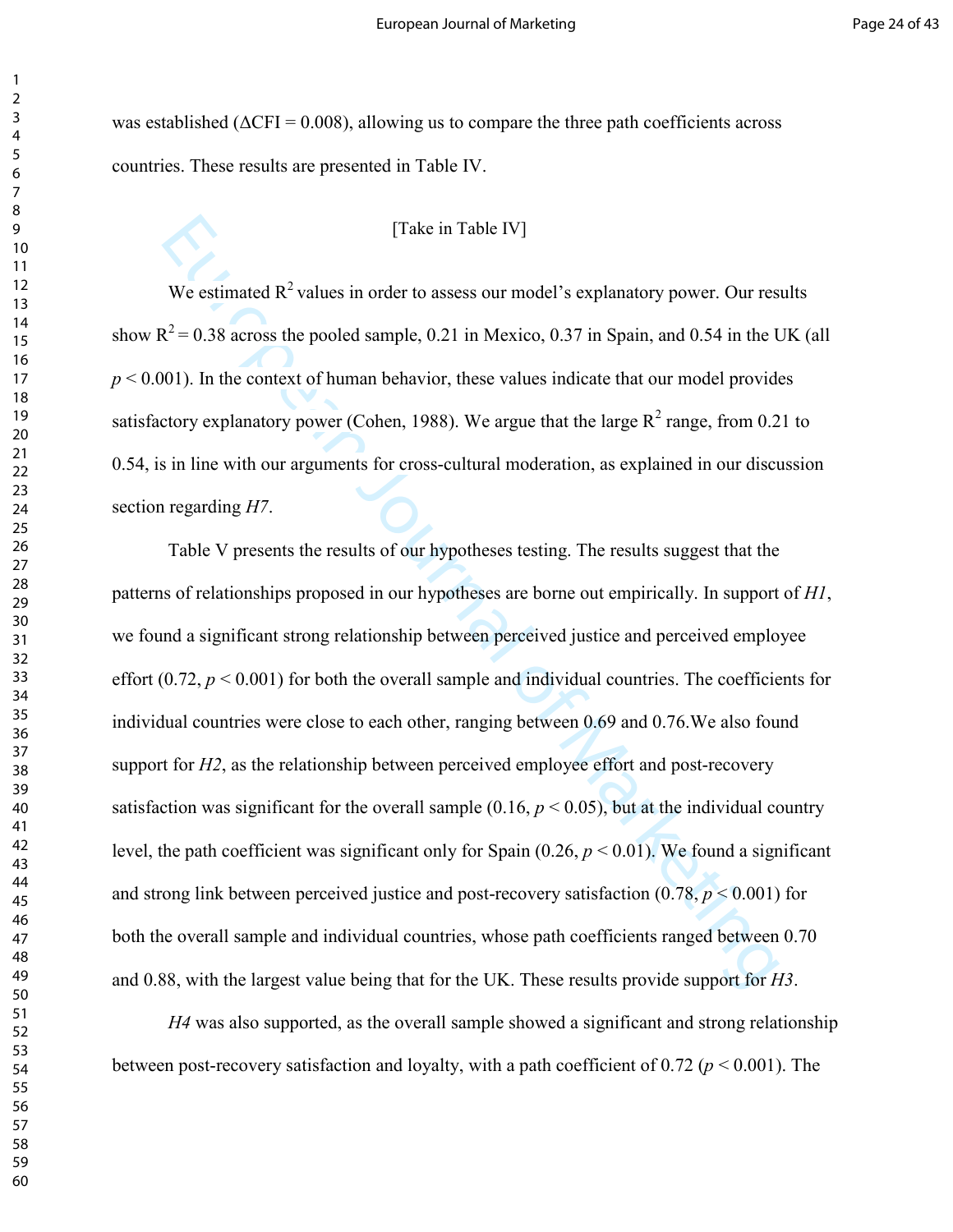#### Page 25 of 43 European Journal of Marketing

path coefficients for individual countries were also significant and strong, ranging between 0.48 and 0.85, again with the largest value for the UK.

# [Take in Table V]

[Take in Table V]<br>
To test our last three hypotheses regarding the cultural moderators, we used Brette<br>
1008) formula to compare the path coefficients. Table V shows the path coefficients<br>
nees between the cultural groups To test our last three hypotheses regarding the cultural moderators, we used Brettel et 's (2008) formula to compare the path coefficients. Table V shows the path coefficients, the differences between the cultural groups, and these differences' significance. As expected, the results for  $H<sub>5</sub>$  show that the effect of perceived employee effort on post-recovery satisfaction was positive and significant and strong only in the feminine Spanish culture  $(0.26, p < 0.05)$ , while it is insignificant in the masculine Mexican and UK cultures. The difference between Spain and the UK is large and marginally significant (0.27,  $p \le 0.07$ ), but there is no difference between Spain and Mexico. These results provide partial support for  $H_2$ , at least when the more conservative criterion of significance is applied. Results also show support for *H6*'s proposition that cultural orientation does not influence the relationship between perceived justice and post recovery satisfaction, since there were no significant differences among the countries. Finally, results for *H*7 show that the effects of post-recovery satisfaction and loyalty were numerically larger in the low uncertainty-avoidant British culture than they were in the high uncertaintyavoidant cultures of Mexico and Spain. However, these differences were statistically significant between the UK and Mexico (0.37,  $p < 0.05$ ), which provides partial support for *H*7. An unexpected significant difference was found between the two highly uncertainty-avoidant cultures of Mexico and Spain (0.23,  $p < 0.05$ ), which is discussed in the next section.

### Discussion and Implications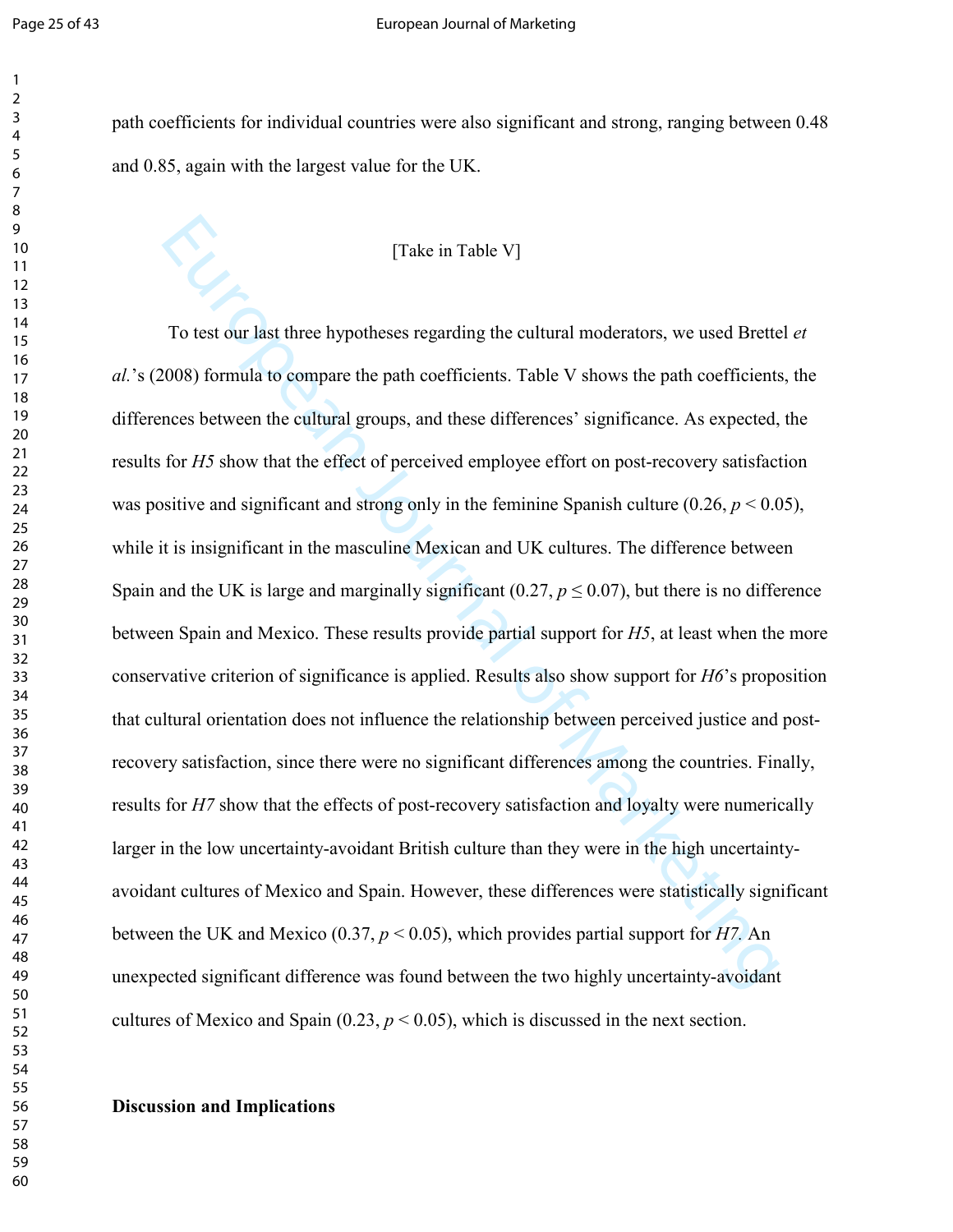Our findings show that we can obtain a fuller picture when we integrate the functional (perceived justice) and the symbolic (perceived employee effort) elements of service recovery as determinants of post-recovery satisfaction and loyalty. While the functional element (e.g., compensation) is a practical matter, the symbolic element (e.g., empathy) says something about the company's values. This integration addresses research that calls for the combined examination of customers' perceptions of service quality in order to clarify their relationships (Cronin *et al.*, 2000; Ostrom and Iacobucci, 1995). We also address calls for more international and cross-cultural research in marketing that focuses on emerging markets (Burgess and Steenkamp, 2006; Steenkamp, 2005), particularly in the area of service recovery (De Matos *et*) *al.*, 2011; Mattila and Patterson, 2004a; Zhang *et al.*, 2008).

Institution) is a practical matter, the symbolic element (e.g., empathy) says something<br>many's values. This integration addresses research that calls for the combined<br>mation of eastemers' perceptions of service quality in This paper contributes to the literature in services marketing, with implications for international marketing, by focusing on service recovery and cross-cultural consumer behavior. Our study is the first to provide empirical, cross-cultural evidence of the relationship between customers' perceptions of employee effort and justice. It is also the first to provide cross-cultural evidence of the influence of these perceptions on postrecovery satisfaction and loyalty. By providing evidence of the cross-cultural generalizability of this set of relationships, this study helps international marketers to tailor and communicate their service-recovery strategies to specific cultural contexts in order to restore satisfaction after service recovery and reinforce loyalty.

Overall, our findings provide support for all seven of our hypotheses and are consistent with other studies in service recovery. The result for  $H1$  demonstrates empirically for the first time the direct link between perceived employee effort, as conceptualized by Mohr and Bitner (1995), and perceived justice. While the literature does not report on this link, our result is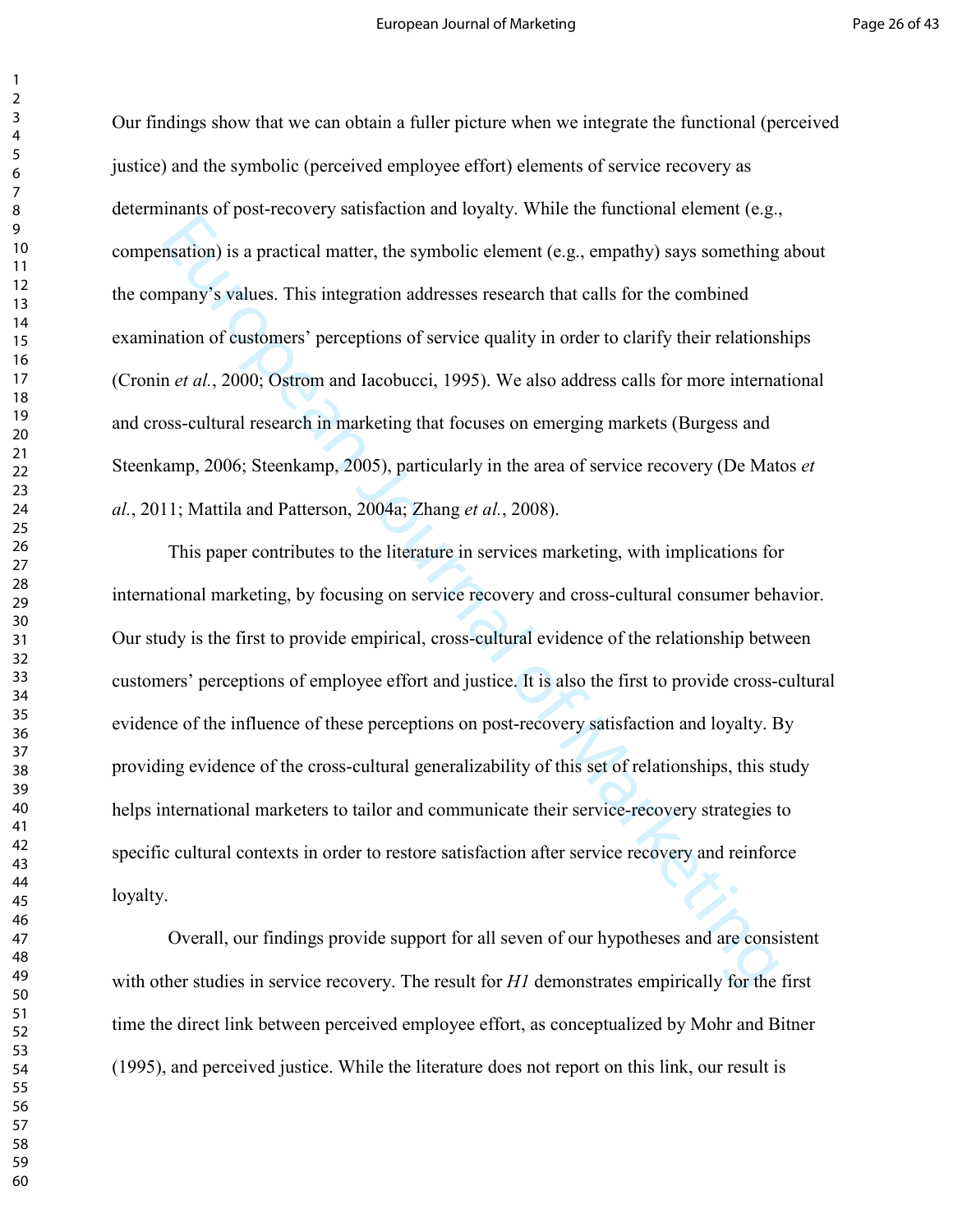#### Page 27 of 43 **European Journal of Marketing**

consistent with previous research (Del Río-Lanza *et al.*, 2009; Liao, 2007; McQuilken *et al.*, 2013) that measures employee effort differently than it is measured in the present study. This finding indicates that the more effort an employee makes to resolve a service failure, the more likely the customer is to consider the outcome to be fair.

European States and States and States (Liao, 2007). We also finding that is considered by the service register and provides support to *H2* and is in line with the limited number of studies that ex-<br>studt provides support A major finding in our study is that the more effort or energy an employee is perceived to exert to resolve a failure, the more likely the customer is to be satisfied with the service recovery. This result provides support to  $H2$  and is in line with the limited number of studies that examine this relationship (Bitner *et al.*, 1990; Mattila and Patterson, 2004b; Mohr and Bitner, 1995). The link between perceived employee effort and post-recovery satisfaction is important to both theory and management. The literature ignores the perceived employee effort construct, focusing instead on customers' perceptions of justice. However, perceived employee effort is the symbolic element that represents the manner in which the outcome is transferred to the customer, from which the customer derives meaning (Mohr and Bitner, 1995)—that is, how the staff deals with customers' concerns is often more important to customers than are the causes of the earlier service failures (Walsh *et al.*, 2008). For management, our finding is critical to successful service recovery, since the customer often has difficulty seeing when employee effort and outcome are not consistent (Mohr and Bitner, 1995), and a large proportion of unsatisfactory encounters arise from the employee's inability to respond to the service failure (Bitner *et al.*, 1990).

We also find that perceived justice is positively associated with post-recovery satisfaction  $(H3)$ , a finding that is consistent with prior studies (Liao, 2007; Maxham and Netemeyer, 2002; Oliver and Swan, 1989; Sabharwal *et al.*, 2010; Smith *et al.*, 1999). Furthermore, we find a direct link between post-recovery satisfaction and loyalty  $(H4)$ , which suggests that satisfied customers are willing to do business with the service company again as shown in previous research (Liao,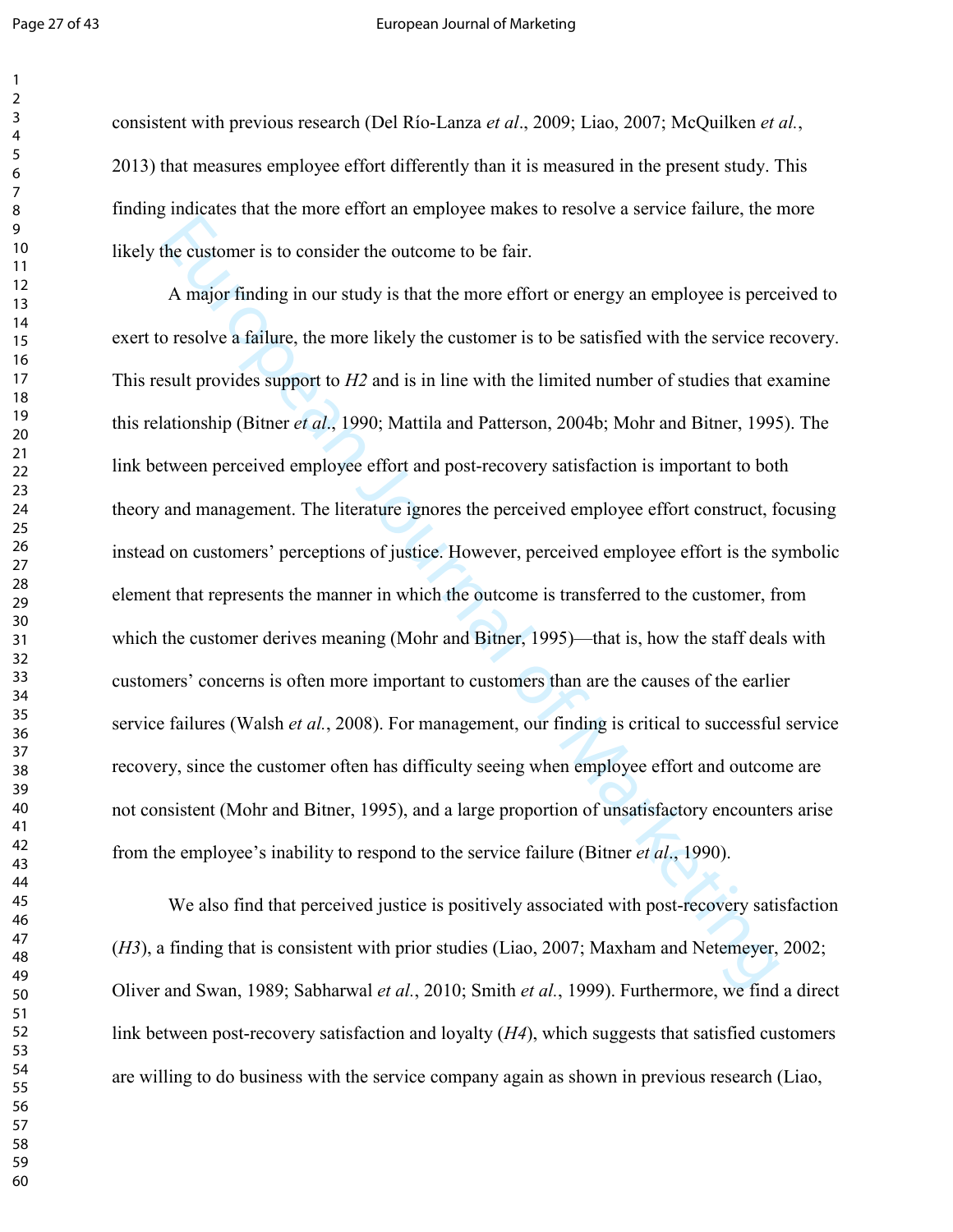2007; Smith and Bolton, 1998; Smith *et al.*, 1999; Sparks and McColl-Kennedy, 2001). In other words, effective service recovery processes decrease the chance that customers will switch to other providers and that such processes can often increase the possibility of cultivating long lasting relationships, as suggested in DeWitt *et al.* (2008) and Walsh *et al.* (2008). The main theoretical implication from these findings is that perceived employee effort (symbolic element) and perceived justice (functional element) are interrelated and have a direct impact on post recovery satisfaction and loyalty. Investigating the two factors simultaneously can provide broader, more meaningful insights and a more complete explanation than is possible when perceived justice is used alone, as is the case in most service recovery studies.

relationships, as suggested in DeWitt et al. (2008) and Walsh et al. (2008). The microlarity relationships, as suggested in DeWitt et al. (2008) and Walsh et al. (2008). The microlarities efficient of Marketing is that pe Taken together, the three cultural-orientation-related hypotheses are supported in terms of their influence (or lack of influence) on the proposed relationships. In support of  $H_2$ , we found that cultural orientation strengthens the relationship between perceived employee effort and post recovery satisfaction, and in support of  $H<sub>7</sub>$ , we found that cultural orientation also strengthens the relationship between post-recovery satisfaction and loyalty. We also found support for *H6*, which proposes that cultural orientation does not moderate the relationship between perceived justice and post-recovery satisfaction. Our findings for  $H<sub>5</sub>$  show that cultural orientation influences the relationship between perceived employee effort and postrecovery satisfaction and suggest that feminine cultures like that of Spain, where relationships, caring for others, and empathy are paramount, attach more importance to the amount of effort an employee expends in trying to recover a service failure than do masculine cultures like the UK, as they are more focused on monetary success than on helping others (Hofstede, 1983). However,  $H_2$  is partially supported because we found no significant difference between Spain and Mexico (masculine).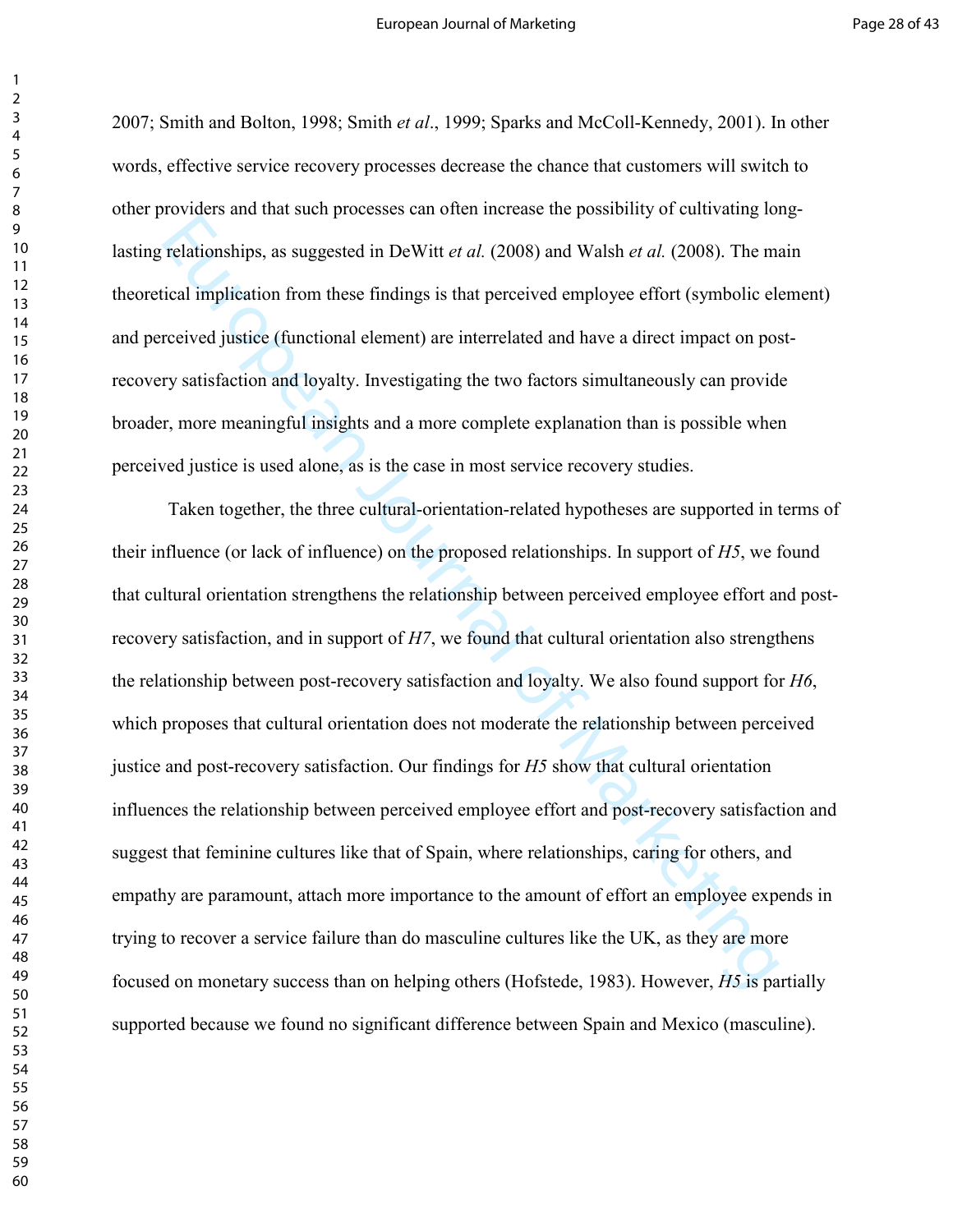#### Page 29 of 43 European Journal of Marketing

Similarly, we found that cultural orientation strengthens the relationship between post recovery satisfaction and loyalty, as *H*7 proposes. Our results suggest that UK customers are more likely to give providers a second chance than are those in more uncertainty-avoidant cultures (e.g., Spain and Mexico), who are likely to seek to decline a second chance in order to minimize the potential for service failure in the future, negatively affecting loyalty. This result is consistent with Mattila and Patterson (2004b) and Wong (2004). However, *H*7 is partially supported, as the differences were statistically significant only for the comparison between the UK and Mexico.

European Mexico), who are likely to seek to decline a second chance in order in the potential for service failure in the future, negatively affecting loyalty. This rent with Mattila and Patterson (2004b) and Wong (2004). We found an unexpected difference in the relationship between post-recovery satisfaction and loyalty between Spain and Mexico. This result can be explained using Morgeson *et al.*'s (2015) study, which finds that the relationship between satisfaction and loyalty is significantly weaker in emerging markets than it is in developed economies because customers in emerging markets are more sensitive to prices and instability in personal income. Therefore, although Spain and Mexico are similarly high in uncertainty avoidance, this cultural dimension is exacerbated in Mexico because of its economic conditions, as "both price tolerance and repurchase intention might be determined less by customers' sense of satisfaction fulfillment and more by uncertainty surrounding their economic situation" (Morgeson *et al.*, 2015, p. 7). Finally, our results indicate that cultural orientation has no effect on the positive relationship between perceived justice and post-recovery satisfaction, so *H6* is supported. This result suggests that the concept of justice is likely to be universal and that perceived justice predicts postrecovery satisfaction, irrespective of the cultural environment, which is in line with De Matos *et al.* (2011) and Mattila and Patterson (2004b), among others. Our findings help fill a gap in the literature, as cross-cultural research on this set of relationships is limited.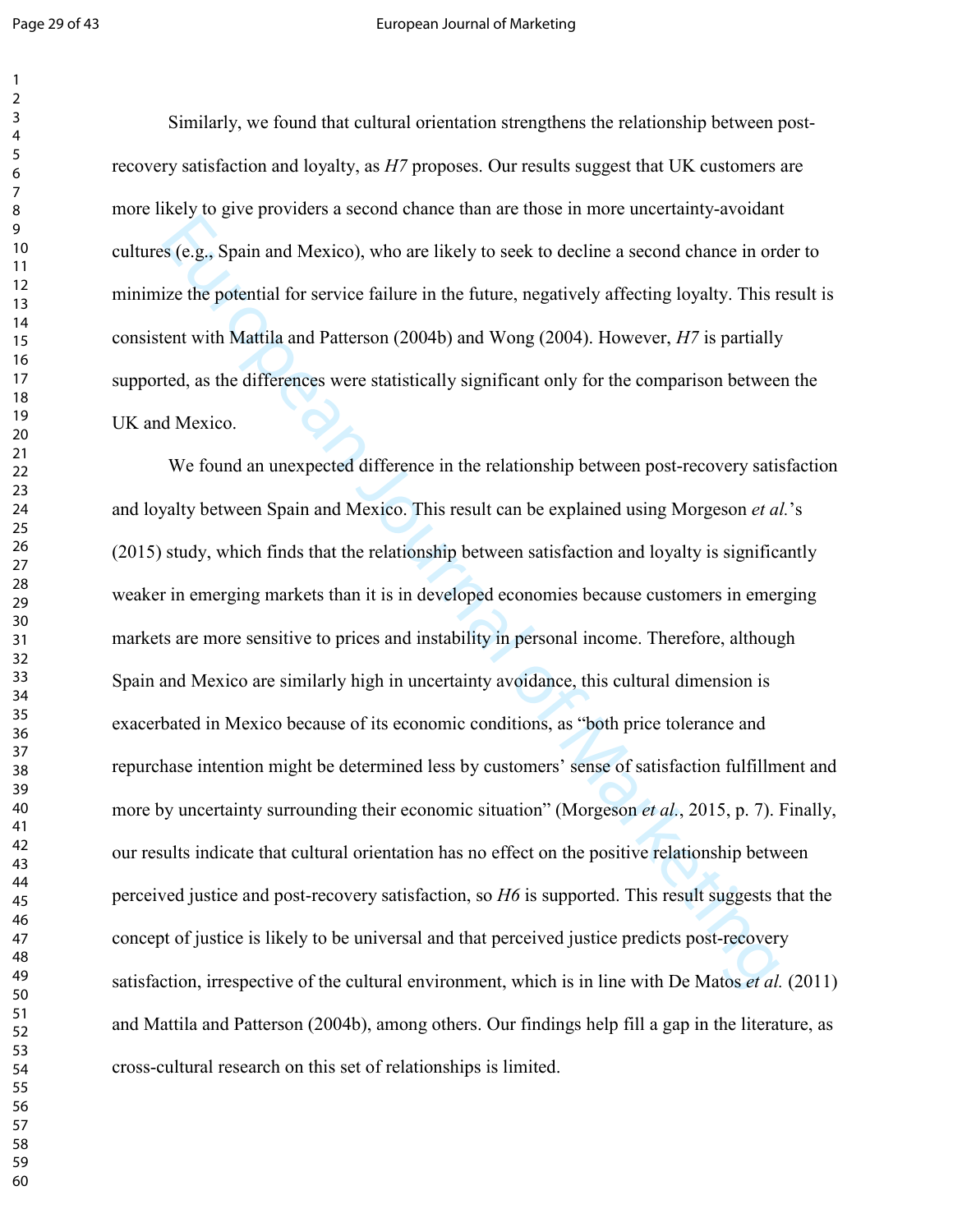### *Managerial implications*

First should recognize that customers value highly motivated employees whom they<br>
or as exerting a significant level of effort to correct a failure, and this perceived efficion<br>
to enhancing customers' perceptions of justi Managers should recognize that customers value highly motivated employees whom they perceive as exerting a significant level of effort to correct a failure, and this perceived effort is crucial to enhancing customers' perceptions of justice in the recovery. Understanding this link can help companies differentiate themselves using their service recovery efforts. In an international context, this study suggests that effective service providers are those who recognize the nature of differences in customers' cultural values and tailor their recovery strategies accordingly. While all of the countries in our sample place significant value on justice, our findings indicate that customers from masculine cultures like those of the UK and Mexico emphasize their perceptions of fairness and justice (the functional element) in the service recovery process. Therefore, customers from these cultures may be likely to be satisfied with redress in the form of financial compensation, whereas customers from feminine cultures like that of Spain, who place a higher emphasis on interpersonal relationships, are also concerned with how they are treated, as demonstrated by the time and effort employees devote to solving their problems. Companies may consider, for example, allocating call-center employees who deal with such cultures more time to solve customers' problems and giving them more training in empathizing with the customer. This finding helps to address the tendency of cross-cultural research to focus solely on tangible aspects of service recovery (Keillor *et al.*, 2007).

Service providers should also be aware that customers from cultures with high levels of uncertainty avoidance, such as Mexico and Spain, are less willing than are those from low uncertainty-avoidant cultures like the UK to give the provider another chance after a service failure, even if they are satisfied with the recovery. Therefore, providers who operate in cultures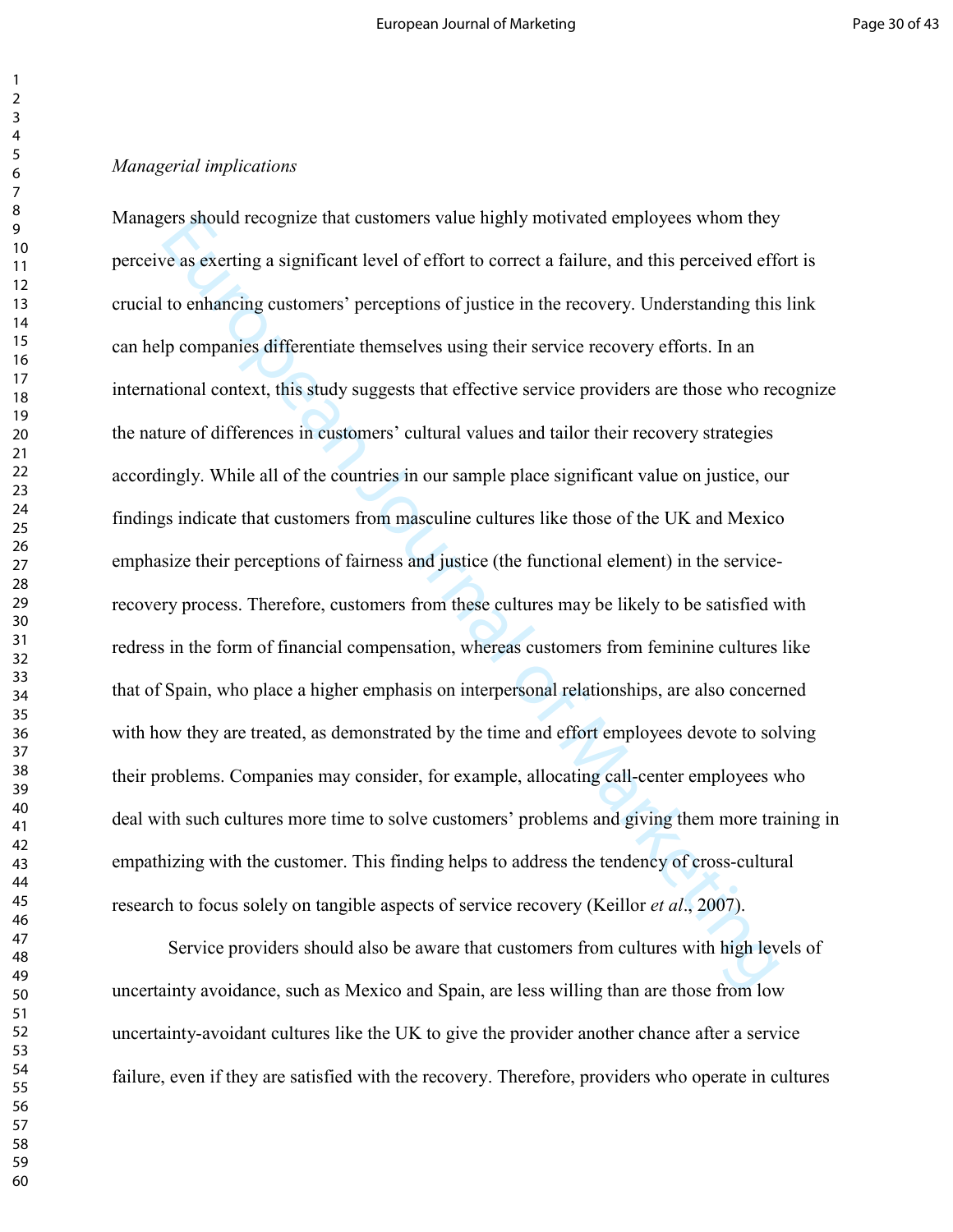#### Page 31 of 43 European Journal of Marketing

should work to reduce service failures, especially if they operate in emerging markets, such as that of Mexico, where customers' uncertainty avoidance is compounded by an economic situation that increases their sensitivity to prices and instability in personal income. As the service sector's growth is likely to come from emerging economies, and little is known about how firms interact with customers in such economies (Alam, 2014), mobile phone providers in particular may need to look closely at pricing strategies and service availability to remain competitive.

European Sections is the study and directions and point is shown at the sector's growth is likely to come from emerging economics, and little is known at the state is may need to look closely at pricing strategies and serv Our findings suggest that international managers should monitor and address failures in service recovery that result from an overly standardized or globalized approach to agent training. For example, call-center staff members who are trained to follow a standardized script for complaints may be destined to fail in dealing with customers from a culture other that on which the original script is based. Empathy with customers and knowledge about their cultural backgrounds are critical to effective service recovery and, ultimately, customer satisfaction and loyalty.

### Limitations and future research directions

The limitations of the study and directions for future research are discussed as follows. First, our study focuses on one sector (the mobile phone market) and so the findings are relevant to this context. Future research could apply our model in other sectors to extend our findings. Some service sectors that may be of interest are the banking, hospital, insurance, travel, and hotel industries, which have different contextual and competitive characteristics, but entail a high level of human interaction between customers and company's staff, as in the case of the mobile phone market. Second, data came from three samples (Mexico, the UK, and Spain), and hence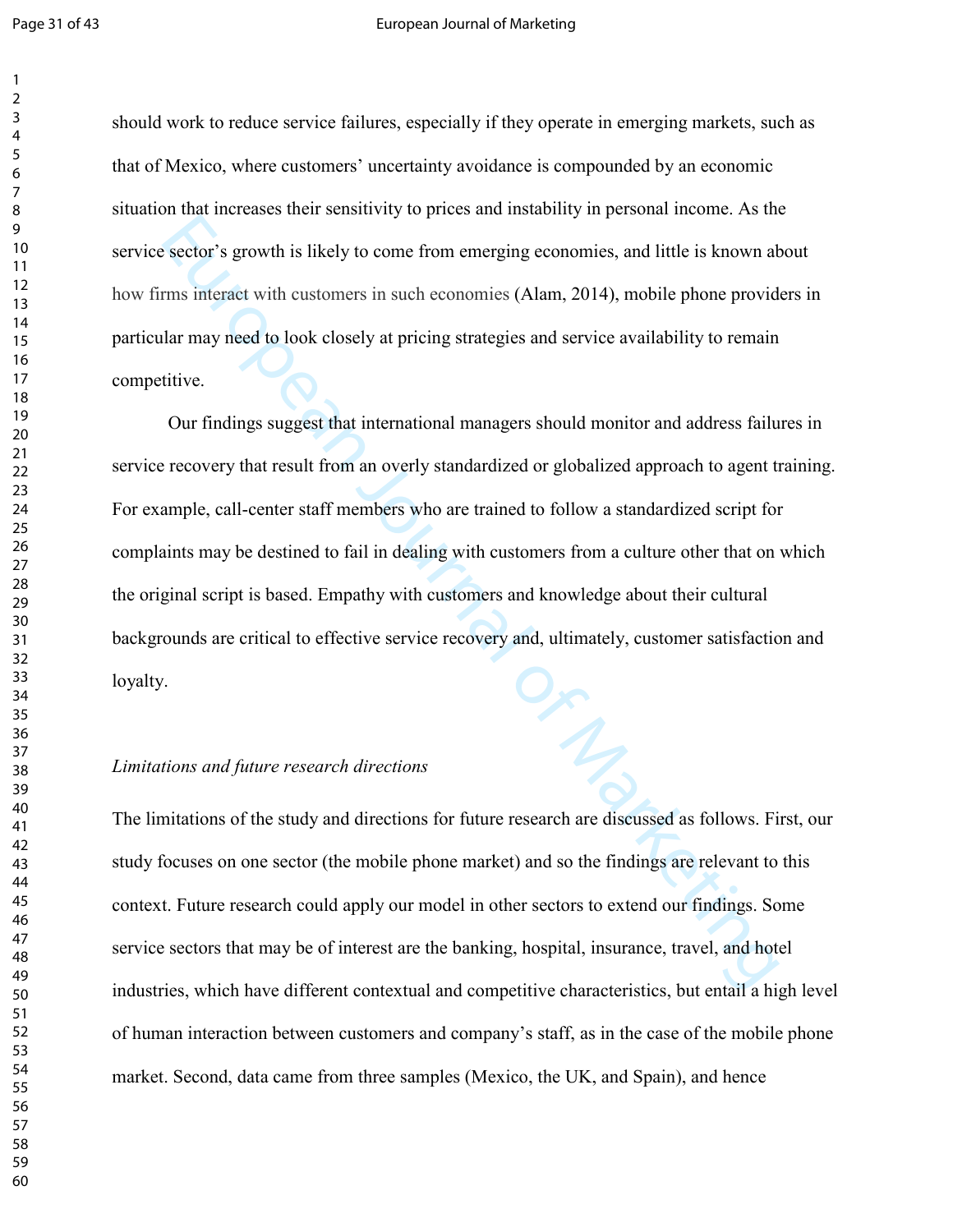European States in holding the magnitude of the failure constant (Weum *et al.*, 20<br>tudies find that, when customers perceive the failure as severe, their perceptions and<br>tions of the service recovery effort are affected replications across other cultural groups and regions (e.g., Middle East, Asia, Africa) will be needed to strengthen the robustness of our conclusions and/or identify differences. Third, our model does not include the severity of the failure as a variable. Although we follow most service-recovery studies in holding the magnitude of the failure constant (Weun *et al.*, 2004), some studies find that, when customers perceive the failure as severe, their perceptions and evaluations of the service recovery effort are affected (e.g., Smith *et al.*, 1999; Weun *et al.*, 2004). Therefore, to clarify this issue, severity of the failure should be included in future research. Finally, as with most existing research in the area, our study employed convenience sampling to measure customers' intentions to remain with or leave their provider after a service failure and recovery event. To further validate our findings, future research could move beyond convenience sampling by testing our model with a list of cases (made available by service providers) of customers, who have actually remained loyal or defected following a service recovery event.

# **References**

- Alam, I. (2014), "Conducting research for new service development in emerging markets", *Journal of Services Research*, Vol. 14 No. 1, pp. 183-201.
- Ambrose, M.L. and Schminke, M. (2009), "The role of overall justice judgments in organizational justice research: a test of mediation", *Journal of Applied Psychology*, Vol. 94, pp. 491-500.
- Anderson, J. C. and Gerbing, D. W. (1988), "Structural equation modeling in practice: A review and recommended two-step approach", *Psychological Bulletin*, Vol. 103, pp. 411-423.
- Andreassen, T.W. (2001), "From disgust to delight: do customers hold a grudge?", *Journal of Service Research*, Vol. 4 No. 1, pp. 39-49.
- Bagozzi, R.P. (1975), "Marketing as exchange", *Journal of Marketing*, Vol. 39 No. 4, pp. 32-39.
	- Balaji, M.S., Roy, S.K. and Quazi, A. (2017), "Customers' emotion regulation strategies in service failure encounters", *European Journal of Marketing*, Vol. 51 No. 5/6, pp. 960-982.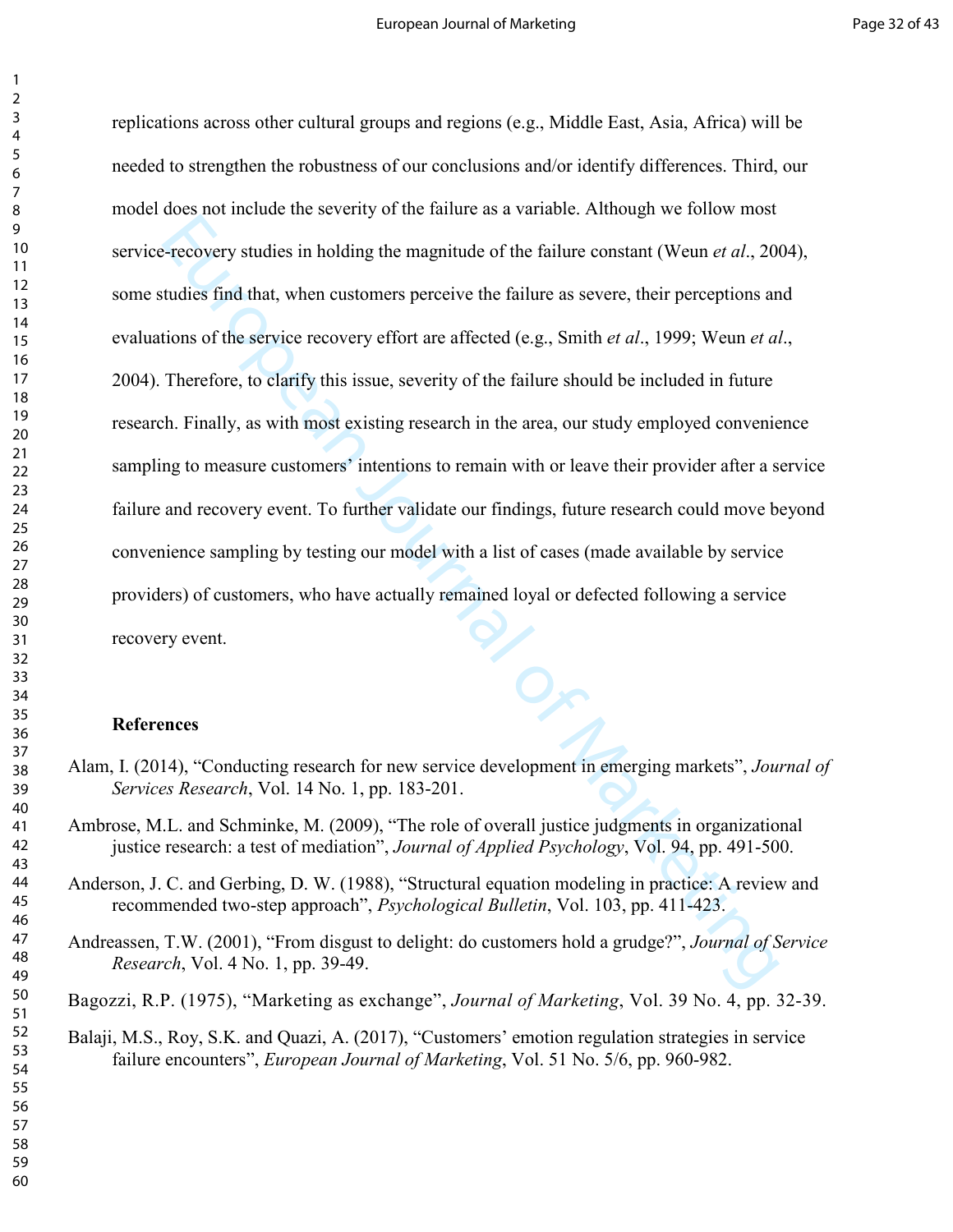| $\overline{2}$                               |                                                                                                                                                                                                                                                                   |
|----------------------------------------------|-------------------------------------------------------------------------------------------------------------------------------------------------------------------------------------------------------------------------------------------------------------------|
| $\mathbf{3}$<br>$\overline{4}$<br>$\sqrt{5}$ | Barnard, P. (1982), "Conducting and co-ordinating multi-country quantitative studies across Europe",<br>Journal of the Market Research Society, Vol. 24, pp. 46–64.                                                                                               |
| $\boldsymbol{6}$<br>$\overline{7}$<br>8      | Becker, C. (2000), "Service recovery strategies: the impact of cultural differences", <i>Journal of</i><br>Hospitality and Tourism Research, Vol. 24 No. 4, pp. 526-538.                                                                                          |
| 9<br>10<br>11                                | Berry, L.L. (1995), "Relationship marketing of services - growing interest, emerging perspectives",<br>Journal of the Academy of Marketing Science, Vol. 23 No. 4, pp. 236-245.                                                                                   |
| 12<br>13<br>14<br>15                         | Bitner, M.J. (1990), "Evaluating service encounters: the effects of physical surroundings and employee<br>responses", Journal of Marketing, Vol. 54, April, pp. 69-82.                                                                                            |
| 16<br>17<br>18                               | Bitner, M.J., Bernard, H.B. and Tetreault, M. (1990), "The service encounter: diagnosing favorable<br>and unfavorable incidents", Journal of Marketing, Vol. 54, January, pp. 71-84.                                                                              |
| 19<br>20<br>21                               | Blodgett, J.G., Hill, D.J. and Tax, S.S. (1997), "The effects of distributive, procedural and interactional<br>justice on postcomplaint behavior", Journal of Retailing, Vol. 73 No. 2, pp. 185-210.                                                              |
| 22<br>23<br>24<br>25                         | Bolton, R.N. (1998), "A dynamic model of the duration of the customer's relationship with a<br>continuous service provider: the role of satisfaction," Marketing Science, Vol. 17 No. 1, pp. 45-<br>65.                                                           |
| 26<br>27<br>28<br>29                         | Brettel, M., Engelen, A., Heinemann, F. and Vadhanasindhu, P. (2008), "Antecedents of market<br>orientation: a cross-cultural comparison", Journal of International Marketing, Vol. 16 No. 2, pp.<br>84-119.                                                      |
| 30<br>31<br>32<br>33<br>34                   | Brislin, R.W. (1986), "The wording and translation of research instruments", in Lonner, W.J. and<br>Berry, J.W. (Eds), Cross-cultural Research and Methodology Series, Vol. 8. Field Methods in<br>Cross-cultural Research, Sage, Thousand Oaks, CA, pp. 137-164. |
| 35<br>36<br>37                               | Brislin, R.W., Lonner, W.J. and Thorndike, R.M. (1973), Cross-Cultural Research Methods, Wiley,<br>New York, NY.                                                                                                                                                  |
| 38<br>39<br>40<br>41                         | Burgess, S.M. and Steenkamp, J.B.E.M (2006), "Marketing renaissance: how research in emerging<br>markets advances marketing science and practice", International Journal of Research in<br>Marketing, Vol. 23, pp. 337-356.                                       |
| 42<br>43<br>44                               | Bush, A.J., and Hair, J.F., Jr. (1985), "An assessment of the mall intercept as a data collection<br>method," Journal of Marketing Research, Vol. 22 No. 2, pp. 158-67.                                                                                           |
| 45<br>46<br>47<br>48<br>49                   | Byrne, B.M., Shavelson, R.J. and Muthén, B. (1989), "Testing for the equivalence of factor covariance<br>and mean structures: the issue of partial measurement invariance", Psychological Bulletin, Vol.<br>105 No. 3, pp. 456–466.                               |
| 50<br>51<br>52<br>53                         | Chebat, J.C. and Slusarczyk, W. (2005), "How emotions mediate the effects of perceived justice on<br>loyalty in service recovery situations: an empirical study", Journal of Business Research, Vol.<br>58, pp. 664-673.                                          |
| 54<br>55<br>56<br>57<br>58<br>59<br>60       | Chen, F.F. (2007), "Sensitivity of goodness of fit indexes to lack of measurement invariance",<br>Structural Equation Modeling: A Multidisciplinary Journal, Vol. 14 No. 3, pp. 464–504.                                                                          |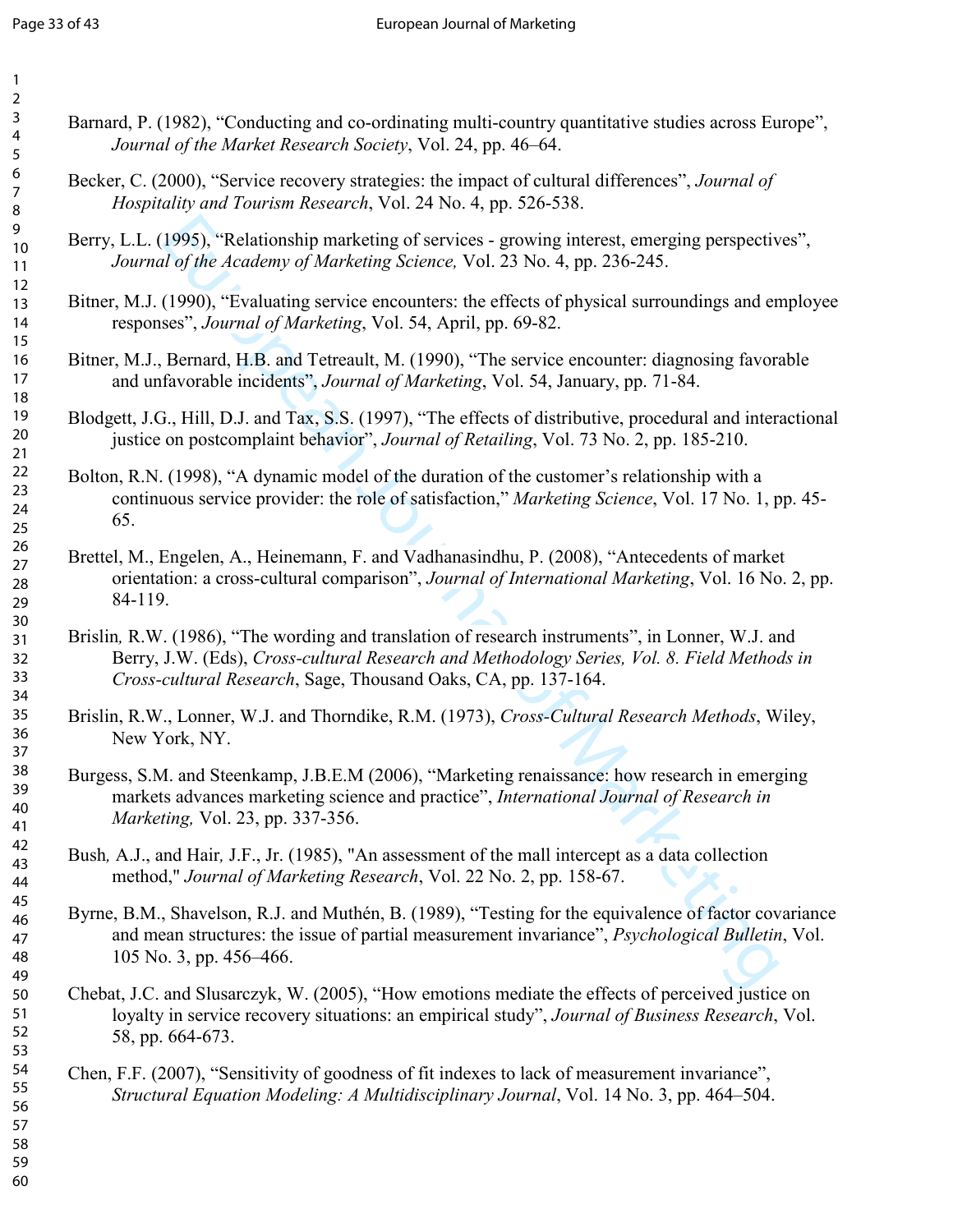- Cheung, G.W. and Rensvold, R.B.  $(2002)$ , "Evaluating goodness-of-fit indexes for testing measurement invariance", Structural Equation Modeling: A Multidisciplinary Journal, Vol. 9 No. 2, pp. 233–255.
	- Chou, C.P., Bentler, P.M. and Satorra, A. (1991), "Scaled test statistics and robust standard errors for non-normal data in covariance structure analysis: a Monte Carlo study", *British Journal of Mathematical and Statistical Psychology*, Vol. 44 No. 2, pp. 347–357.
- Cohen, J. (1988), *Statistical Power Analysis for the Behavioral Sciences*, Lawrence Earlbaum Associates, Hillsdale, NJ.
- Craig, C.S. and Douglas, S.P. (2000), *International Marketing Research*, 2<sup>nd</sup> ed., Wiley, New York, NY.
- Cronin, J.J., Brady, M.K. and Hult, G.T.M. (2000), "Assessing the effects of quality, value, and customer satisfaction on consumer behavioral intentions in service environments", *Journal of Retailing, Vol. 76 No. 2, pp. 193-218.*
- Czepiel, J., Solomon, M. and Surprenant, C. (1985), *The Service Encounter*, Lexington Books, New York, NY.
- Davidov, E., Meuleman, B., Cieciuch, J., Schmidt, P. and Billiet, J. (2014), "Measurement equivalence in cross-national research", *Annual Review of Sociology*, Vol. 40 No. 1, pp. 55–75.
- mmal data in covariance structure analysis: a Monte Carlo study", *British Journal a*<br>mailead and Sutistical Psychology, Vol. 44 No. 2, pp. 347–357.<br>Marketing *Seasy, Sutistical Pover Analysis for the Behavioral Sciences*, De Matos, C.A., Fernandes, D.V.H., Leis, R.P. and Trez, G. (2011), "A cross-cultural investigation of customer reactions to service failure and recovery", Journal of International Consumer *Marketing*, Vol. 23, pp. 211-228.
- De Matos, C.A., Henrique, J.L. and Vargas, C.A. (2007), "Service recovery paradox: a meta-analysis", Journal of Service Research, Vol. 10, pp. 60-77.
- De Mooji, M. and Hofstede, G. (2002), "Convergence and divergence in consumer behavior: implications for international retailing", *Journal of Retailing*, Vol. 78 No. 1, pp. 61-69.
- Del Río-Lanza, A.B., Vázquez-Casielles, R. and Díaz-Martín, A.M. (2009), "Satisfaction with service recovery: perceived justice and emotional responses", *Journal of Business Research*, Vol. 62 No. 8, pp. 775-781.
- DeWitt, T., Nguyen, D.T. and Marshall, R. (2008), "Exploring customer loyalty following service recovery", *Journal of Service Research*, Vol. 10, pp. 269-281.
- Dick, A.S. and Basu, K. (1994), "Customer loyalty: toward an integrated conceptual framework", Journal of the Academy of Marketing Science, Vol. 22 No. 2, pp. 99-113.
- Douglas, S.P. and Craig, C.S. (2007), "Collaborative and iterative translation: an alternative approach to back translation", *Journal of International Marketing*, Vol. 15, pp. 30-43.
- Erkut, S., Alarcón, O., Coll, C.G., Tropp, L.R. and Garcia, H.A.V. (1999), "The dual-focus approach to creating bilingual measures", *Journal of Cross-Cultural Psychology*, Vol. 30, pp. 206-218.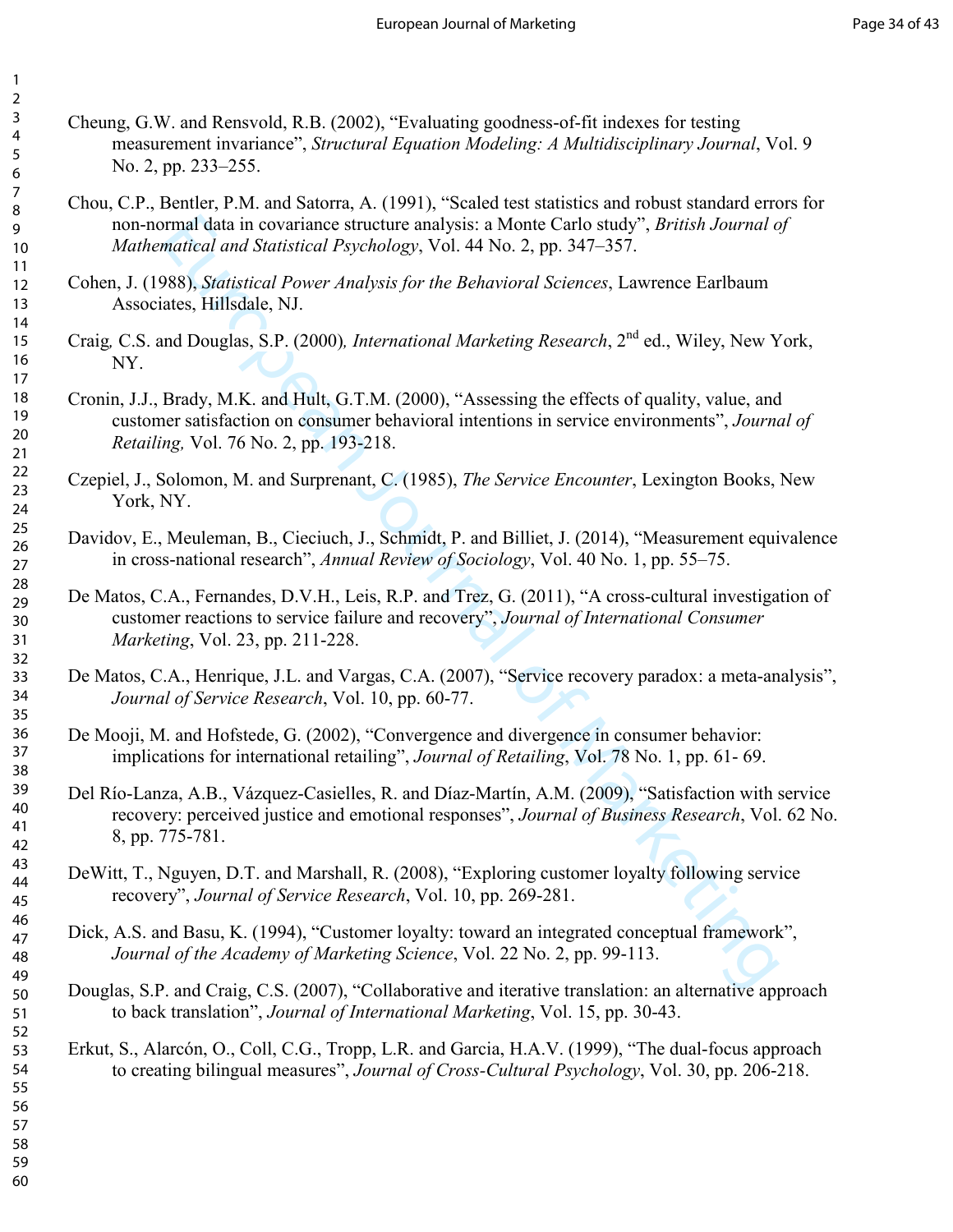| $\overline{2}$<br>$\mathsf{3}$<br>$\overline{4}$ | Fornell, C. and Larcker, D.F. (1981), "Evaluating structural equation models with unobservable                                                                                                                                                             |
|--------------------------------------------------|------------------------------------------------------------------------------------------------------------------------------------------------------------------------------------------------------------------------------------------------------------|
| $\sqrt{5}$                                       | variables and measurement error", Journal of Marketing Research, Vol. 18 No. 1, pp. 39-50.                                                                                                                                                                 |
| 6<br>$\boldsymbol{7}$<br>8<br>$\mathsf 9$        | Ganesh, J., Arnold, M.J. and Reynolds, K.E. (2000), "Understanding the customer base of service<br>providers: an examination of the differences between switchers and stayers", Journal of<br>Marketing, Vol. 64, pp. 65-87.                               |
| 10<br>11<br>12                                   | Garbarino, E. and Johnson, M. (1999), "The different roles of satisfaction, trust and commitment in<br>customer relationships", Journal of Marketing, Vol. 63, pp. 70-87.                                                                                  |
| 13<br>14<br>15<br>16<br>17                       | Grønholdt, L., Martensen, A. and Kristensen, K. (2000), "The relationship between customer<br>satisfaction and loyalty: cross-industry differences", Total Quality Management and Business<br><i>Excellence</i> , Vol. 11 No. 4, 5, 6, pp. 509-514.        |
| 18<br>19<br>20                                   | Grönroos, C. (1988), "Service quality: the six criteria of good perceived service quality", Review of<br><i>Business</i> , Vol. 9 No. 3, pp. 10-13.                                                                                                        |
| 21<br>22<br>23<br>24                             | Hirschfeld, G. and von Brachel, R. (2014), "Multiple-group confirmatory factor analysis in R - A<br>tutorial in measurement invariance with continuous and ordinal indicators", Practical<br>Assessment, Research and Evaluation, Vol. 19 No. 7, pp. 1–12. |
| 25<br>26<br>27                                   | Hofstede, G. (1980), Culture's Consequences: International Differences in Work-Related Values, Sage<br>Publications, Beverly Hills, CA.                                                                                                                    |
| 28<br>29<br>30                                   | Hofstede, G. (1983), "The cultural relativity of organizational practices and theories", Journal of<br>International Business Studies, Vol. 14 No. 2, pp. 75–89.                                                                                           |
| 31<br>32<br>33                                   | Hofstede, G. (2001), Culture's Consequences: Comparing Values, Behaviors, Institutions and<br>Organizations across Nations, Sage Publications, Thousand Oaks, CA.                                                                                          |
| 34<br>35<br>36<br>37                             | Homburg, C. and Giering, A. (2001), "Personal characteristics as moderators of the relationship<br>between customer satisfaction and loyalty", Psychology & Marketing, Vol. 18 No. 1, pp. 43-66.                                                           |
| 38<br>39<br>40                                   | Huang, W.H. (2008), "The impact of other-customer failure on service satisfaction", International<br>Journal of Service Industry Management, Vol. 19, pp. 521-536.                                                                                         |
| 41<br>42<br>43<br>44                             | Jung, N.Y. and Seock, Y.K. (2017), "Effect of service recovery on customers' perceived justice,<br>satisfaction, and word-of-mouth intentions on online shopping websites", Journal of Retailing<br>and Consumer Services, Vol. 37, July, pp. 23-30.       |
| 45<br>46<br>47<br>48                             | Kau, A.K. and Wan-Yiun Loh, E. (2006), "The effects of service recovery on consumer satisfaction: a<br>comparison between complainants and non-complainants," Journal of Services Marketing, Vol.<br>$20$ No. 2, pp. $101-111$ .                           |
| 49<br>50<br>51                                   | Keillor, B.D., Lewison, D., Hult, G.T.M. and Hauser, W. (2007), "The service encounter in a multi-<br>national context", Journal of Services Marketing, Vol. 21 No. 2, pp. 451-451.                                                                        |
| 52<br>53<br>54<br>55<br>56                       | Kim, S.M. and Oh, J.Y. (2012), "Employee emotional response toward healthcare organization's<br>service recovery efforts and its influence on service recovery performance", Service Business,<br>Vol. 6, pp. 297-321.                                     |
| 57<br>58<br>59<br>60                             |                                                                                                                                                                                                                                                            |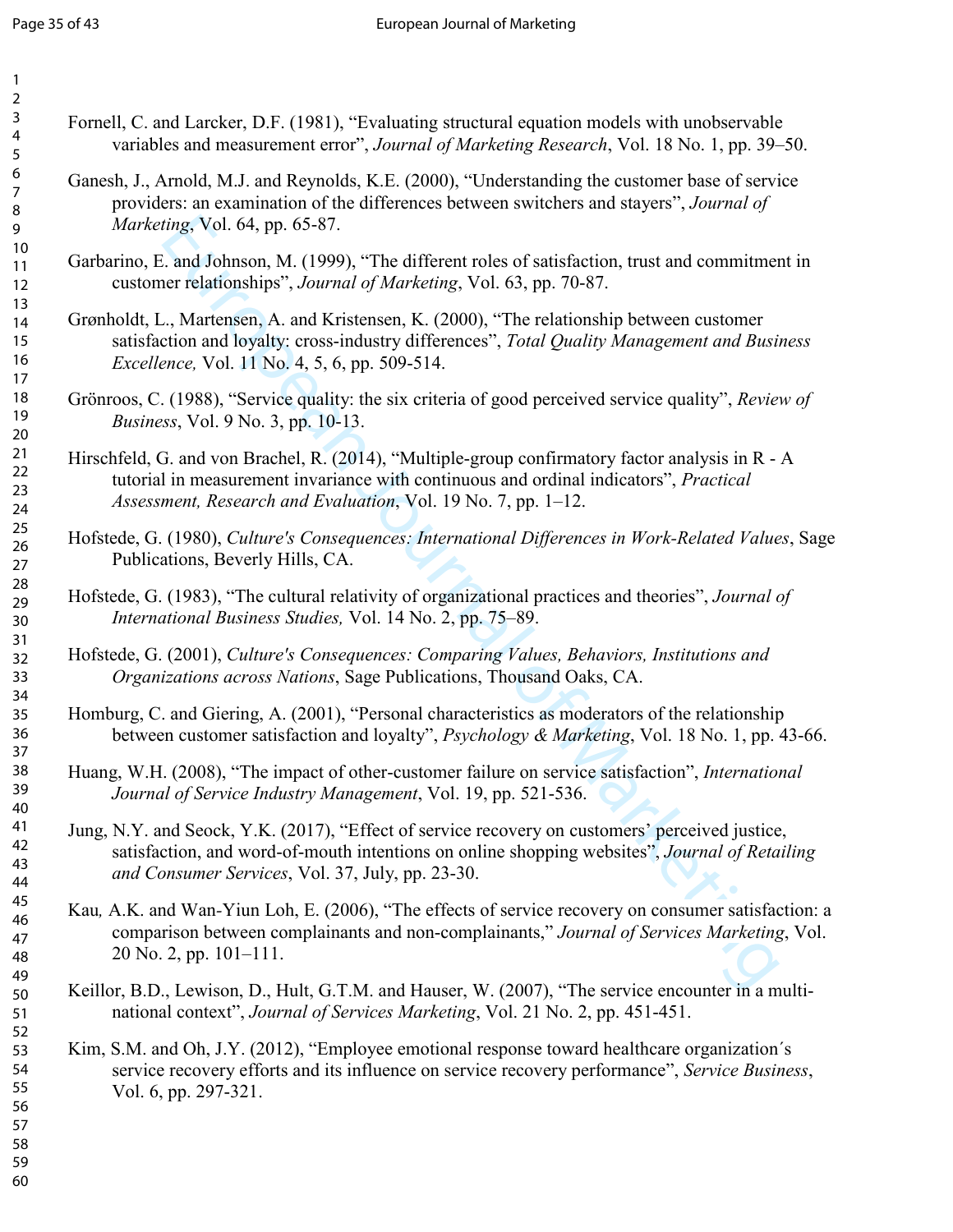Kline, P. (2000), *The Handbook of Psychological Testing* (2nd ed.), Routledge, London.

- Kok, W.K. and Fon, S.O. (2014), "Shopper perception and loyalty: a stochastic approach to modeling shopping mall behavior", *International Journal of Retail & Distribution Management*, Vol. 42 No. 7, pp. 626-642.
- Korkmaz, S., Goksuluk, D. and Zararsiz, G. (2014), "MVN: An R package for assessing multivariate normality", *R Journal*, Vol. 6 No. 2, pp. 151–162.
- Lee, J.H., Kim, M. and Jeon, A. (2013), "The effects of emotional intelligence on service recovery and organizational loyalty: a case of flight attendants of South Korean Airlines", *Service Business*, Vol. 7, pp.  $665-686$ .
- Liao, H. (2007), "Do it right this time: the role of employee service recovery performance in customer perceived justice and customer loyalty after service failures", *Journal of Applied Psychology*, Vol. 92 No. 2, pp. 275489.
- Lonner, W.J. and Berry, J.W. (1986), *Cross-Cultural Research and Methodology Series*, Sage, Beverly Hills, CA.
- Malhotra N.K., Agarwal J., Peterson M. (1996), "Methodological issues in cross-cultural marketing research: a state-of-the-art review", *International Marketing Review*, Vol. 13 No. 5, pp. 7-43.
- Mattila, A.S. (2014), "Restoring Justice- an examination in the marketing context", in Moutinho, L. *et* al. (Eds), The Routledge Companion to the Future of Marketing, Routledge, New York, NY, pp.  $51-61$ .
- Mattila, A.S. and Patterson, P.G. (2004a), "Service recovery and fairness perceptions in collectivist and individualist contexts", *Journal of Service Research*, Vol. 6, pp. 336-346.
- Mattila, A.S. and Patterson, P.G. (2004b), "The impact of culture on consumers' perceptions of service recovery efforts", *Journal of Retailing*, Vol. 80, pp. 196-206.
- Maxham, J. and Netemeyer, R. (2002), "Modelling customer perceptions of complaints handling over time: the effect of perceived justice on satisfaction and intent", *Journal of Retailing*, Vol. 78, pp. 239-252.
- Mazarehi, E., Richard, M. and Laroche, M. (2011), "Online consumer behavior: comparing Canadian and Chinese website visitors", *Journal of Business Research*, Vol. 64 No. 9, pp. 958-965.
- , Goksuluk, D. and Zararsiz, G. (2014), "MVN: An R package for assessing multity", *R. Journal*, Vol. 6 No. 2, pp. 151–162.<br>
itiy", *R. Journal*, Vol. 6 No. 2, pp. 151–162.<br>
and Jeon, A. (2013), "The effects of emotional McCollough, M. and Bharadwaj, G. (1992), "The service recovery paradox: an examination of consumer satisfaction in relation to disconfirmation, service quality, and attribution based theories," in Allen, C.T. et al. (Eds), *Marketing Theory and Applications*, American Marketing Association, Chicago, Ill, pp. 102-107.
- McQuilken, L., McDonald, H.J. and Vocino, A. (2013), "Is guarantee compensation enough? The important role of fix and employee effort in restoring justice", *International Journal of Hospitality Management, Vol. 33, pp. 41-50.*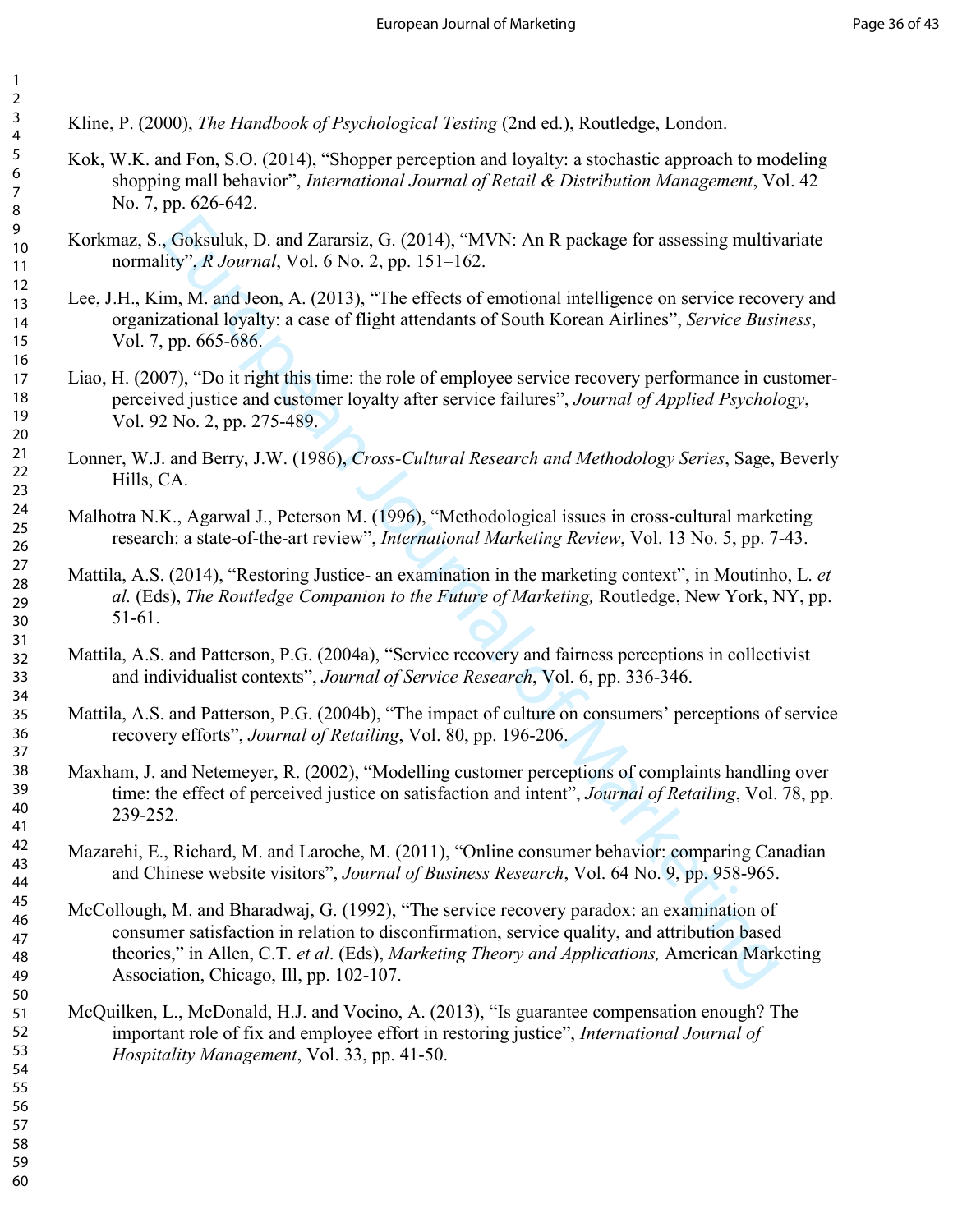| 1<br>2                     |  |
|----------------------------|--|
| 3<br>4                     |  |
| 5                          |  |
| 6                          |  |
| 8<br>9                     |  |
| 10                         |  |
| 11<br>$\overline{12}$      |  |
| 13                         |  |
| $\overline{14}$<br>1<br>5  |  |
| 16<br>17                   |  |
| 18                         |  |
| 19<br>20                   |  |
| $\overline{21}$<br>$^{22}$ |  |
| 23<br>24                   |  |
| 25                         |  |
| 26<br>27                   |  |
| 28<br>29                   |  |
| 30                         |  |
| $\overline{31}$<br>32      |  |
| 33<br>34                   |  |
| 35                         |  |
| 36<br>37                   |  |
| Rξ<br>39                   |  |
| 40                         |  |
| 41<br>42                   |  |
| 43<br>44                   |  |
| 45                         |  |
| 46<br>47                   |  |
| 48<br>49                   |  |
| 50                         |  |
| 51<br>52                   |  |
| 53<br>54                   |  |
| 55                         |  |
| 56<br>57                   |  |
| 58<br>59                   |  |

- Mohr, L. and Bitner, M.J. (1995), "The role of employee effort in satisfaction with service transactions", *Journal of Business Research*, Vol. 32, pp. 239-252.
- Morgeson III, F.V. and Hult, G.T. (2015), "Cross-national differences in consumer satisfaction: mobile services in emerging and developed markets", *Journal of International Marketing*, Vol. 23 No. 2, pp. 1-24.
- 24.<br>
2. and Leung, K. (2000), "Justice for all? progress in research on cultural variation<br>
2. yol. 49 No. 1, pp. 100-132.<br>
7. Vol. 49 No. 1, pp. 100-132.<br>
7. Vol. 49 No. 1, pp. 100-132.<br>
7. McColl-Kennedy, J.R. and Dagger Morris, M.W. and Leung, K. (2000), "Justice for all? progress in research on cultural variation in the psychology of distributive and procedureal justice", *Applied Psychology: An International Review*, Vol. 49 No. 1, pp. 100-132.
- Nguyen, D.T., McColl-Kennedy, J.R. and Dagger, T.S. (2012), "Matching service recovery solutions to customer recovery preferences", *European Journal of Marketing*, Vol. 46, pp. 1171-1194.
- Oliver, R.L. (1997), Satisfaction: A Behavioral Perspective on the Consumer, McGraw-Hill, New York, NY.
- Oliver, R.L. (1999), "Whence consumer loyalty?", *Journal of Marketing*, Vol. 63 No. 4, pp. 33-44.
- Oliver, R.L. and Swan, J.E. (1989), "Consumer perceptions of interpersonal equity and satisfaction in transactions: a field survey approach", *Journal of Marketing*, Vol. 53 No. 2, pp. 21-35.
- Ostrom, A. and Iacobucci, D. (1995), "Consumer trade-offs and the evaluation of services", *Journal of Marketing, Vol.* 59 No. 1, pp. 17-28.
- Patterson, P.G., Brady, M.K. and McColl-Kennedy, J.R. (2016), "Geysers or bubbling hot spring? A cross-cultural examination of customer rage from eastern and western perspectives", *Journal of Service Research, Vol. 19 No. 3, pp. 243-259.*
- Patterson, P.G., Cowley, E. and Prasongsukarn, K. (2006), "Service failure recovery: the moderating impact of individual-level cultural value orientation on perceptions of justice", *International Journal of Research in Marketing, Vol. 23, pp. 263-277.*
- Poon, P., Hui, M. and Au, K. (2004), "Attributions on dissatisfying service encounters: a cross-cultural comparison between Canadian and PRC consumers", *European Journal of Marketing*, Vol. 38, pp. 1527-1540.
- Pornprasertmanit, S., Miller, P., Schoemann, A. and Rosseel, Y. (2016), "SemTools: useful tools for structural equation modeling (R package version 0.4-11)", available at: https://cran.rproject.org/web/packages/semTools/index.html.
- Reichheld, F. and Sasser, W.E., Jr. (1990), "Zero defections: quality comes to services", *Harvard Business Review, Vol. 68 No. 5, pp. 105–111.*
- Reynolds, K.E. and Beatty, S.E. (1999), "A relationship customer typology", *Journal of Retailing*, Vol. 75 No. 4, pp. 509-523.
- Reynolds, N.L., Simintiras, A.C. and Diamantopolous, A. (2003), "Theoretical justification of sampling choices in international marketing research: key issues and guidelines for researchers," *Journal of International Business Studies, Vol. 34 No. 1, pp. 80-89.*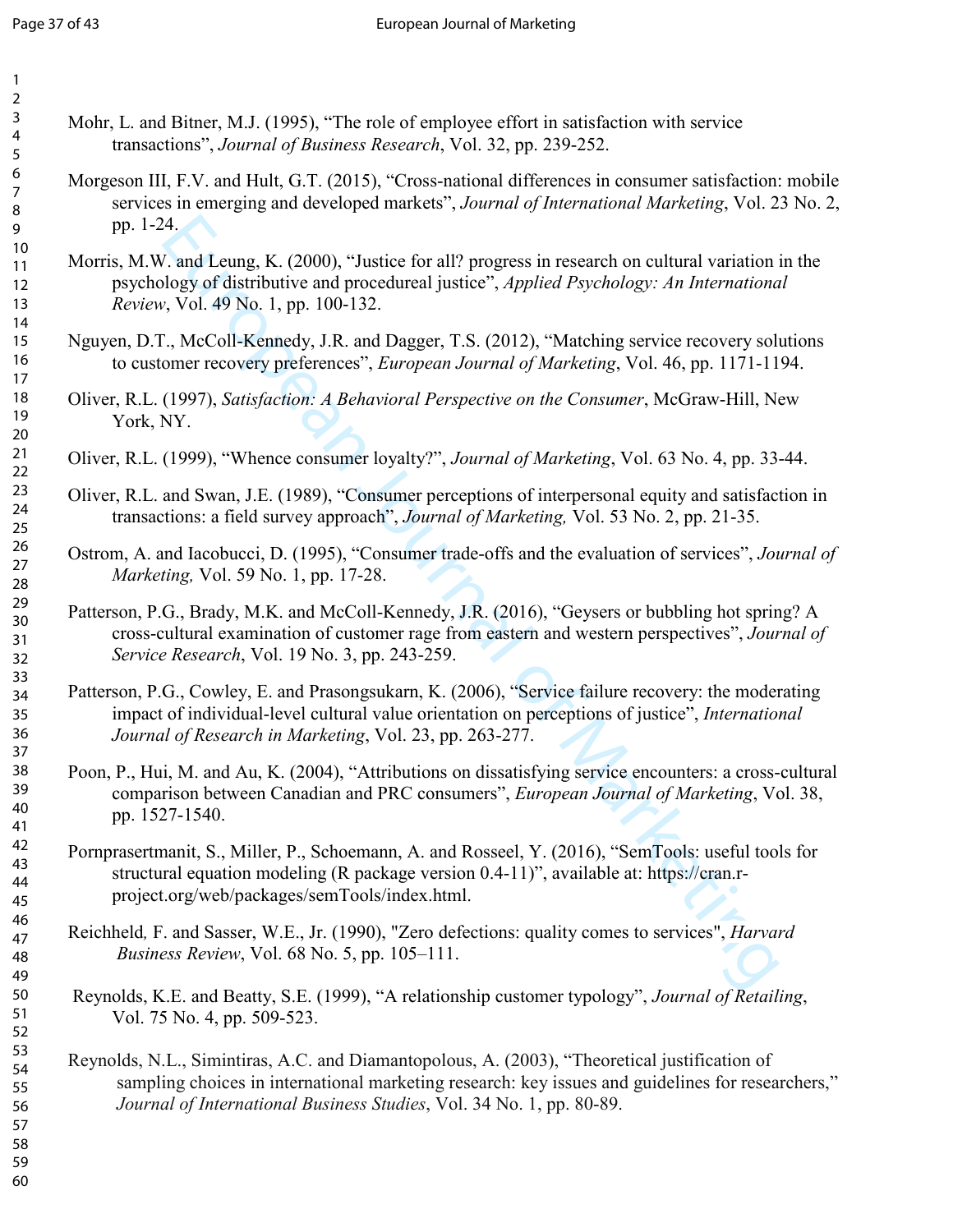- Rosseel, Y. (2012), "Lavaan: an R package for structural equation modeling", *Journal of Statistical Software*, Vol. 48 No. 2, pp. 1–36.
	- Sabharwal, N., Soch, H. and Kaur, H. (2010), "Are we satisfied with incompetent services? a scale development approach for service recovery", *Journal of Service Research*, Vol. 10 No. 1, pp. 125142.
- Salzberger, T. and Sinkovics, R.R. (2006), "Reconsidering the problem of data equivalence in international marketing research: contrasting approaches based on CFA and the Rasch model for measurement", *International Marketing Review*, Vol. 23 No. 4, pp. 390-417.
- Schoefer, K. (2010), "Cultural moderation in the formation of recovery satisfaction judgments: a cognitive-affective perspective", *Journal of Service Research*, Vol. 12 No. 1, pp. 52-66.
- Sekaran, U. (1983), "Methodological and theoretical issues and advancements in cross-cultural research", *Journal of International Business Studies*, Vol. 14 No. 2, pp. 61-73.
- Smith, A.K. and Bolton, R.N. (1998), "An experimental investigation of customer reactions to service failure and revovery encounters", *Journal of Service Research*, Vol.1 No. 1, pp. 65-81.
- proach for service recovery", Journal of Service Research, Vol. 10 No. 1,<br>
22.<br>
22.<br>
22.<br>
T. and Sinkovies, R.R. (2006), "Reconsidering the problem of data equivalence in<br>
tinonal marketing research: contrasting approaches Smith, A.K. and Bolton, R.N. (2002), "The effect of customers' emotional responses to service failures on their recovery effort evaluations and satisfaction judgments", *Journal of the Academy of Marketing Science, Vol. 30 No. 1, pp. 5-23.*
- Smith, A.K., Bolton, R.N. and Wagner, J. (1999), "A model of customer satisfaction with service encounters involving failure and recovery", Journal of Marketing Research, Vol. 36, pp. 356-372.
- Sparks, B.A. and McColl-Kennedy, J.R. (2001), "Justice strategy options for increased customer satisfaction in a services recovery setting", *Journal of Business Research*, Vol. 54 No. 3, pp. 209218.
- Statista (2018), "Number of mobile phone users in Mexico from 2011-2020", available at: http://www.statista.com/statistics/274700/forecast-of-mobile-phone-users-in-mexico/ (accessed 20 July 2016).
- Steenkamp, J.B.E.M. (2005), "Moving out of the U.S. silo: a call to arms for conducting international marketing research", *Journal of Marketing*, Vol. 69, pp. 6–8.
- Steenkamp, J.B.E.M. and Baumgartner, H. (1998), "Assessing measurement invariance in cross national consumer research", *Journal of Consumer Research*, Vol. 25, 78-90.
	- Tax, S., Brown, S. and Chandrashekaran, M. (1998), "Customer evaluations of service complaint experiences: implications for relationship marketing", *Journal of Marketing*, Vol. 62, pp. 60-76.
- Tombs, A.G., Russell-Bennett, R. and Ashkanasy, N.M. (2014), "Recognising emotional expressions of complaining customers: a cross cultural study", *European Journal of Marketing*, Vol. 48 No. 7/8, pp. 1354-1374.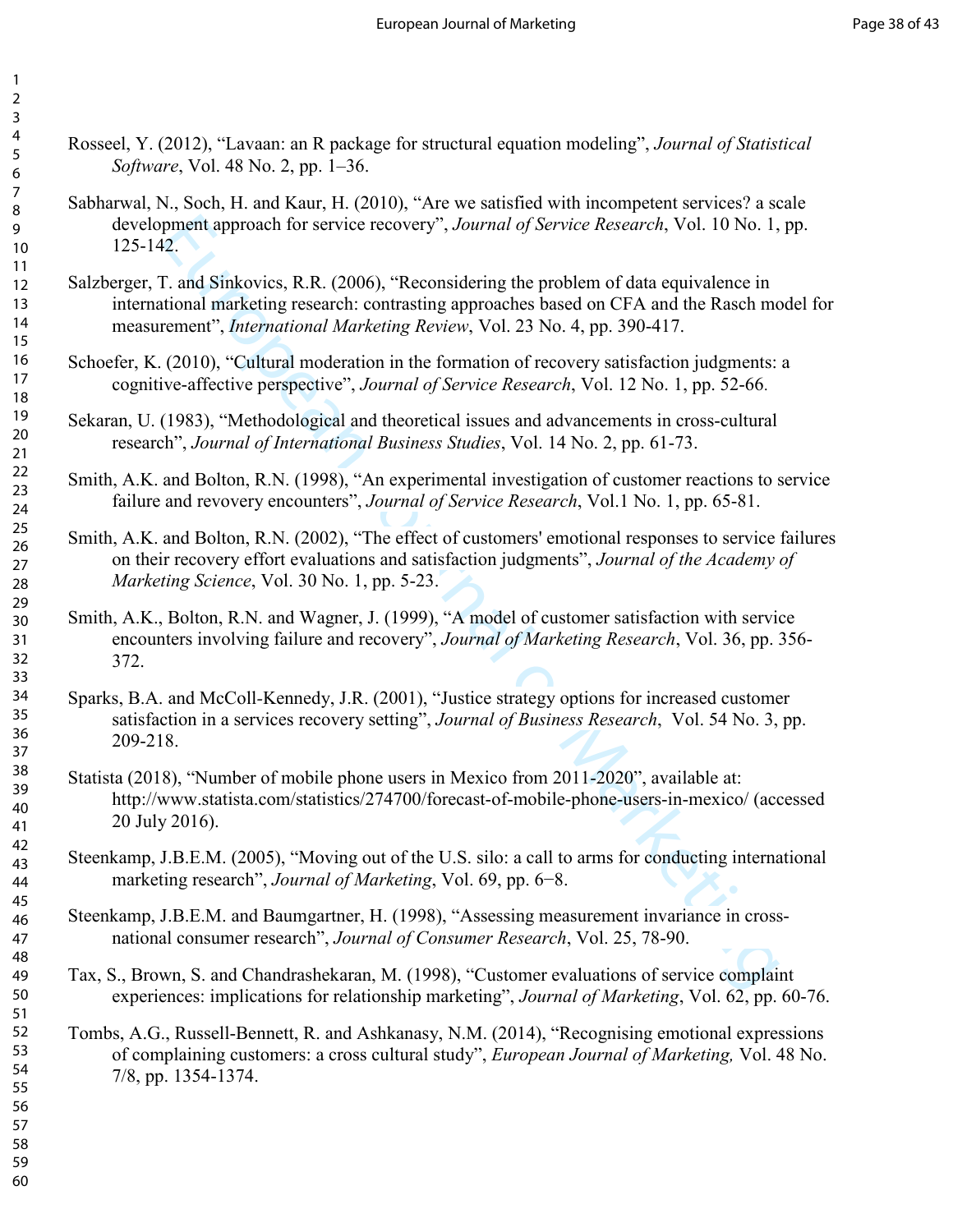| $\overline{2}$           |                                                                                                                                                                                                                                                                            |
|--------------------------|----------------------------------------------------------------------------------------------------------------------------------------------------------------------------------------------------------------------------------------------------------------------------|
| 3<br>4<br>5              | Van de Schoot, R., Lugtig, P. and Hox, J. (2012), "A checklist for testing measurement invariance",<br>European Journal of Developmental Psychology, Vol. 9 No. 4, pp. 486-492.                                                                                            |
| 6<br>7<br>8<br>9         | Walsh, G., Evanschitzky, H. and Wunderlich, M. (2008), "Identification and analysis of moderator<br>variables: investigating the customer satisfaction-loyalty link", <i>European Journal of Marketing</i> ,<br>Vol. 42, pp. 977-1004.                                     |
| $10\,$<br>11<br>12<br>13 | Walsh, G., Northington, W.M., Hille, P. and Dose, D. (2015), "Service employees' willingness to<br>report complaints scale: cross-country application and replication," Journal of Business<br>Research, Vol. 68, pp. 500-506.                                             |
| 14<br>15<br>16<br>17     | Walster, E., Berscheid, E. and Walster, G.W. (1973), "New directions in equity research", Journal of<br>Personality and Social Psychology, Vol. 25 Nol. 2, pp. 151-176.                                                                                                    |
| 18<br>19<br>20<br>21     | Weun, S., Beatty, S.E. and Jones, M.A. (2004), "The impact of service failure severity on service<br>recovery evaluations and post-recovery relationships", Journal of Services Marketing, Vol. 18<br>No. 2, pp. 133-146.                                                  |
| 22<br>23<br>24           | Wong, N. (2004), "The role of culture in the perception of service recovery", Journal of Business<br>Research, Vol. 57, pp. 957-963.                                                                                                                                       |
| 25<br>26<br>27<br>28     | Wu, A.D., Li, Z. and Zumbo, B.D. (2007), "Decoding the Meaning of factorial invariance and<br>updating the practice of multi-group confirmatory factor analysis: a demonstration with TIMSS<br>data", Practical Assessment Research & Evaluation, Vol. 12 No. 3, pp. 1-26. |
| 29<br>30<br>31<br>32     | Yaprak, A. (2008), "Culture study in international marketing: a critical review and suggestions for<br>future research", International Marketing Review, Vol. 25 No. 2, pp. 215-29.                                                                                        |
| 33<br>34<br>35           | Yoo, B. and Donthu, N. (2002), "Testing cross-cultural invariance of the brand equity creation<br>process", Journal of Product and Brand Management, Vol. 11 No. 6, pp. 380–398.                                                                                           |
| 36<br>37<br>38           | Zeithaml, V., Berry, L. and Parasuraman, A. (1996), "The behavioral consequences of service quality",<br>Journal of Marketing, Vol. 60 No. 2, pp. 31-46.                                                                                                                   |
| 39<br>40<br>41           | Zhang, J., Beatty, S.E. and Walsh, G. (2008), "Review and future directions of cross-cultural consumer<br>services research", Journal of Business Research, Vol. 61 No. 3, pp. 211-224.                                                                                    |
| 42<br>43<br>44<br>45     | <b>PAYS</b>                                                                                                                                                                                                                                                                |
| 46<br>47<br>48<br>49     |                                                                                                                                                                                                                                                                            |
| 50<br>51<br>52           |                                                                                                                                                                                                                                                                            |
| 53<br>54<br>55           |                                                                                                                                                                                                                                                                            |
| 56<br>57<br>58           |                                                                                                                                                                                                                                                                            |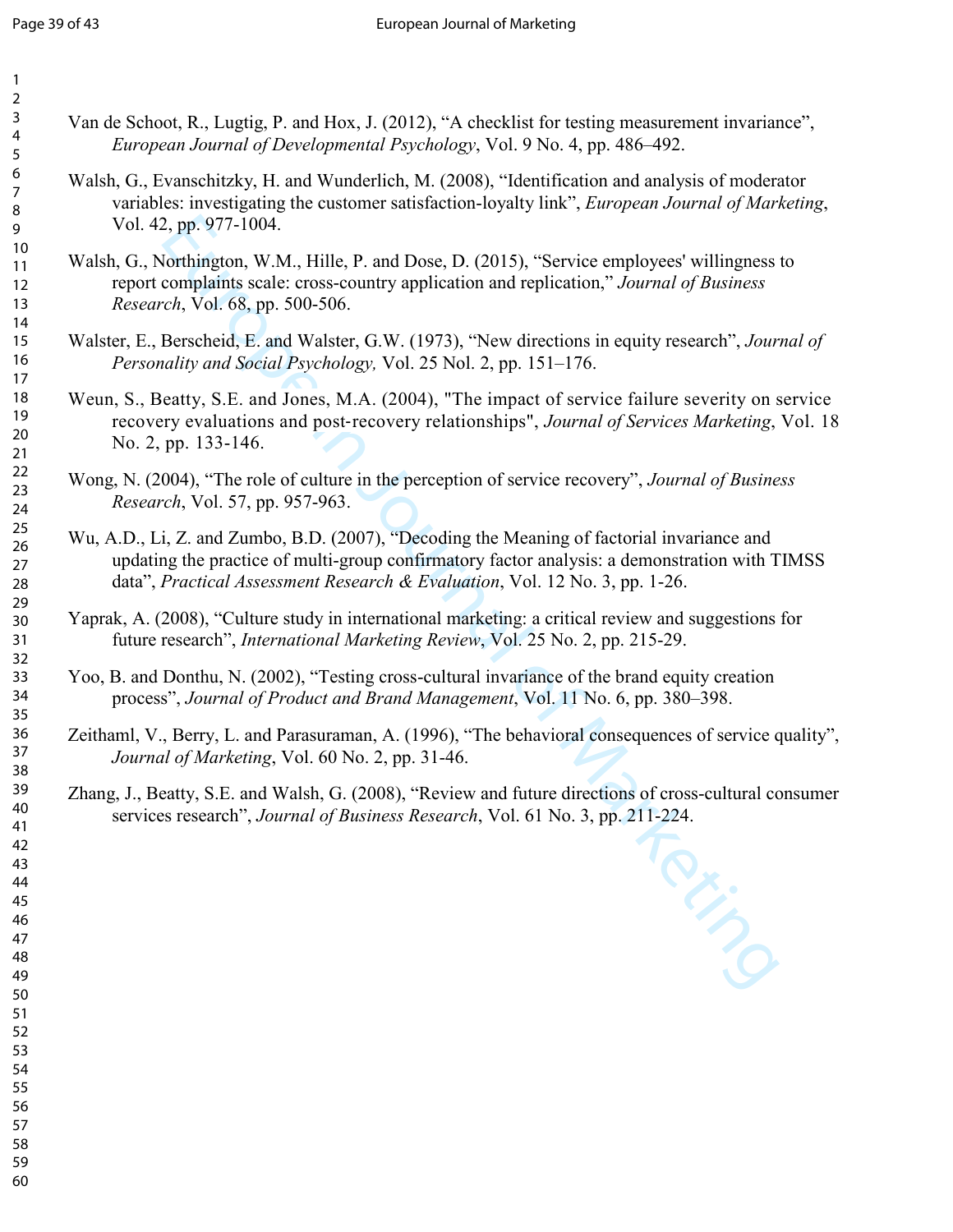| Table I. |  |
|----------|--|
|          |  |

| Value scores of cultural dimensions |             |               |          |             |  |  |  |  |  |
|-------------------------------------|-------------|---------------|----------|-------------|--|--|--|--|--|
| Country                             | Masculinity | Individualism | Power    | Uncertainty |  |  |  |  |  |
|                                     |             |               | distance | avoidance   |  |  |  |  |  |
| Mexico                              | 69          | 30            | 81       | 82          |  |  |  |  |  |
| Spain                               | 42          | 51            | 57       | 86          |  |  |  |  |  |
| United                              | 66          | 89            | 35       | 35          |  |  |  |  |  |

# Table II.

| <b>Mexico</b> |                                                                                          | 6Y   | 30        |          | 81         |            | 82         |            |
|---------------|------------------------------------------------------------------------------------------|------|-----------|----------|------------|------------|------------|------------|
| Spain         |                                                                                          | 42   | 51        |          | 57         |            | 86         |            |
| United        |                                                                                          | 66   | 89        |          | 35         |            | 35         |            |
| Kingdom       | <b>Note:</b> Scores run between $0-100$ ; $86$ = highest; $30$ = lowest (Hofstede 1980). |      |           |          |            |            |            |            |
|               |                                                                                          |      |           |          |            |            |            |            |
| Table II.     | Descriptive statistics, correlations, reliability, convergent and discriminant validity  |      |           |          |            |            |            |            |
|               |                                                                                          |      |           |          |            |            |            |            |
| Country       | Constructs                                                                               | M    | <b>SD</b> | $\alpha$ | <b>AVE</b> | <b>JUS</b> | <b>EFF</b> | <b>SAT</b> |
|               | <b>JUS</b>                                                                               | 3.72 | 1.45      | 0.93     | 0.67       |            |            |            |
|               | <b>EFF</b>                                                                               | 3.74 | 1.47      | 0.90     | 0.76       | 0.66       |            |            |
| All countries | <b>SAT</b>                                                                               | 3.70 | 1.78      | 0.88     | 0.80       | 0.81       | 0.66       |            |
|               | LOY                                                                                      | 3.59 | 1.44      | 0.83     | 0.56       | 0.55       | 0.41       | 0.61       |
|               | <b>JUS</b>                                                                               | 3.71 | 1.37      | 0.92     | 0.62       |            |            |            |
|               | <b>EFF</b>                                                                               | 3.71 | 1.44      | 0.89     | 0.74       | 0.68       |            |            |
| Mexico        | <b>SAT</b>                                                                               | 3.70 | 1.61      | 0.80     | 0.67       | 0.75       | 0.64       |            |
|               | LOY                                                                                      | 3.68 | 1.48      | 0.87     | 0.62       | 0.40       | 0.34       | 0.44       |
|               | <b>JUS</b>                                                                               | 3.27 | 1.36      | 0.92     | 0.63       |            |            |            |
|               | <b>EFF</b>                                                                               | 3.55 | 1.52      | 0.88     | 0.72       | 0.63       |            |            |
| Spain         | <b>SAT</b>                                                                               | 3.21 | 1.68      | $0.88\,$ | $0.80\,$   | 0.79       | $0.68\,$   |            |
|               | LOY                                                                                      | 3.33 | 1.38      | $0.81\,$ | 0.51       | 0.54       | 0.40       | 0.59       |
|               | <b>JUS</b>                                                                               | 4.54 | 1.35      | 0.93     | 0.67       |            |            |            |
| UK            | <b>EFF</b>                                                                               | 4.09 | 1.34      | 0.93     | 0.84       | 0.70       |            |            |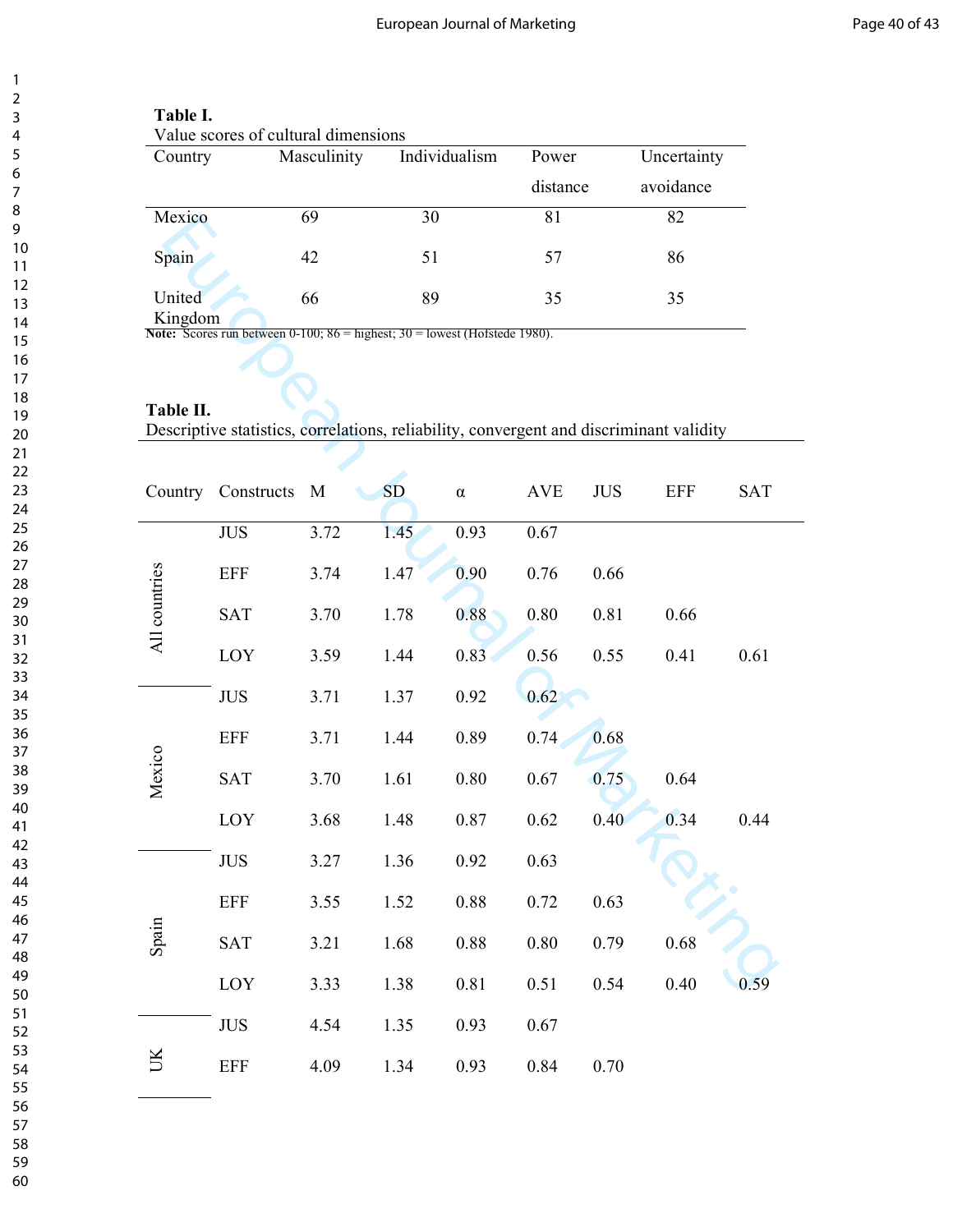#### Page 41 of 43 **Page 41 of 43** European Journal of Marketing

| SAT 4.58 1.77 0.92 0.86 0.82 0.61      |  |  |  |  |
|----------------------------------------|--|--|--|--|
| LOY 3.97 1.42 0.83 0.59 0.61 0.45 0.74 |  |  |  |  |

Notes: JUS: Perceived justice; EFF: Perceived employee effort; SAT: Post-recovery satisfaction; LOY: Loyalty; M: Mean; SD: Standard deviation; α: Cronbach's alpha, AVE: Average variance extracted.

# Table III.

| Fit indices of baseline model |
|-------------------------------|
|-------------------------------|

| I It maloes of basemic model |          |            |       |            |      |       |             |
|------------------------------|----------|------------|-------|------------|------|-------|-------------|
| Countries                    | $\chi^2$ | df         | p     | <b>CFI</b> | TLI  | RMSEA | <b>SRMR</b> |
| All countries                | 216.20   | 115        | 0.000 | 0.98       | 0.98 | 0.05  | 0.04        |
| Mexico                       | 174.63   | <b>115</b> | 0.000 | 0.94       | 0.93 | 0.07  | 0.08        |
| Spain                        | 149.21   | 115        | 0.029 | 0.98       | 0.98 | 0.04  | 0.05        |
| UK                           | 168.58   | 115        | 0.001 | 0.96       | 0.96 | 0.07  | 0.06        |

# Table IV.

| $D$ . Duman a deviation, $\alpha$ . Cronouen 5 arpha, $\alpha$ v $D$ . Trenage                                                                              |                     |                 |                   |            |              |              |                                                                                                                                                                                                                              |  |  |  |  |
|-------------------------------------------------------------------------------------------------------------------------------------------------------------|---------------------|-----------------|-------------------|------------|--------------|--------------|------------------------------------------------------------------------------------------------------------------------------------------------------------------------------------------------------------------------------|--|--|--|--|
| Table III.                                                                                                                                                  |                     |                 |                   |            |              |              |                                                                                                                                                                                                                              |  |  |  |  |
| Fit indices of baseline model                                                                                                                               |                     |                 |                   |            |              |              |                                                                                                                                                                                                                              |  |  |  |  |
| Countries                                                                                                                                                   | $\chi$ <sup>2</sup> | df              | $\mathbf{p}$      | <b>CFI</b> | <b>TLI</b>   | <b>RMSEA</b> | <b>SRMR</b>                                                                                                                                                                                                                  |  |  |  |  |
| All countries                                                                                                                                               | 216.20              | 115             | 0.000             | 0.98       | 0.98         | 0.05         | 0.04                                                                                                                                                                                                                         |  |  |  |  |
| Mexico                                                                                                                                                      | 174.63              | 115             | 0.000             | 0.94       | 0.93         | 0.07         | 0.08                                                                                                                                                                                                                         |  |  |  |  |
| Spain                                                                                                                                                       | 149.21              | 115             | 0.029             | 0.98       | 0.98         | 0.04         | 0.05                                                                                                                                                                                                                         |  |  |  |  |
| <b>UK</b>                                                                                                                                                   | 168.58              | 115             | 0.001             | 0.96       | 0.96         | 0.07         | 0.06                                                                                                                                                                                                                         |  |  |  |  |
| Note: CFI: Comparative Fit Index, TLI: Tucker-Lewis Index, RMSEA: Root Mean Square Error of<br>Approximation, SRMR: Standardized Root Mean Square Residual. |                     |                 |                   |            |              |              |                                                                                                                                                                                                                              |  |  |  |  |
| Table IV.<br>Tests of the measurement equivalence of the key measurement variables                                                                          |                     |                 |                   |            |              |              |                                                                                                                                                                                                                              |  |  |  |  |
| Test                                                                                                                                                        | $\chi$ <sub>2</sub> | $\Delta \chi$ 2 | df                | <b>CFI</b> | <b>RMSEA</b> | $\Delta$ CFI | <b>ARMSEA</b>                                                                                                                                                                                                                |  |  |  |  |
| Configural                                                                                                                                                  | 631.07              |                 | $\overline{3}$ 45 | 0.968      | 0.057        |              |                                                                                                                                                                                                                              |  |  |  |  |
| Metric                                                                                                                                                      | 666.15              | 35.08           | 371               | 0.965      | 0.058        | 0.003        | 0.001                                                                                                                                                                                                                        |  |  |  |  |
| Scalar                                                                                                                                                      | 745.96              | 79.81           | 397               | 0.951      | 0.065        | 0.013        | 0.008                                                                                                                                                                                                                        |  |  |  |  |
| Scalar                                                                                                                                                      | 589.84              |                 | 393               | 0.957      | 0.062        | 0.008        | 0.004                                                                                                                                                                                                                        |  |  |  |  |
| (partial)                                                                                                                                                   |                     |                 |                   |            |              |              |                                                                                                                                                                                                                              |  |  |  |  |
| unconstrained. Scalar (partial) is the model fit after two items have been unconstrained.                                                                   |                     |                 |                   |            |              |              | Note: CFI is confirmatory fit index, RMSEA is root mean square of error approximation, $\Delta$ represents the<br>differences between the current and the previous model, partial is the model fit after two items have been |  |  |  |  |
|                                                                                                                                                             |                     |                 |                   |            |              |              |                                                                                                                                                                                                                              |  |  |  |  |

Table V.

| $\cdots$ |                                                               |  |
|----------|---------------------------------------------------------------|--|
|          | Path coefficients with standard errors, and group comparisons |  |

| $\sim$ weil wo will will be a second through the will will me a complete world will well will |                                    |                               |  |  |  |  |  |
|-----------------------------------------------------------------------------------------------|------------------------------------|-------------------------------|--|--|--|--|--|
|                                                                                               | $\alpha$<br>Path C<br>Coefficients | $\cdot$ $\sim$<br>Differences |  |  |  |  |  |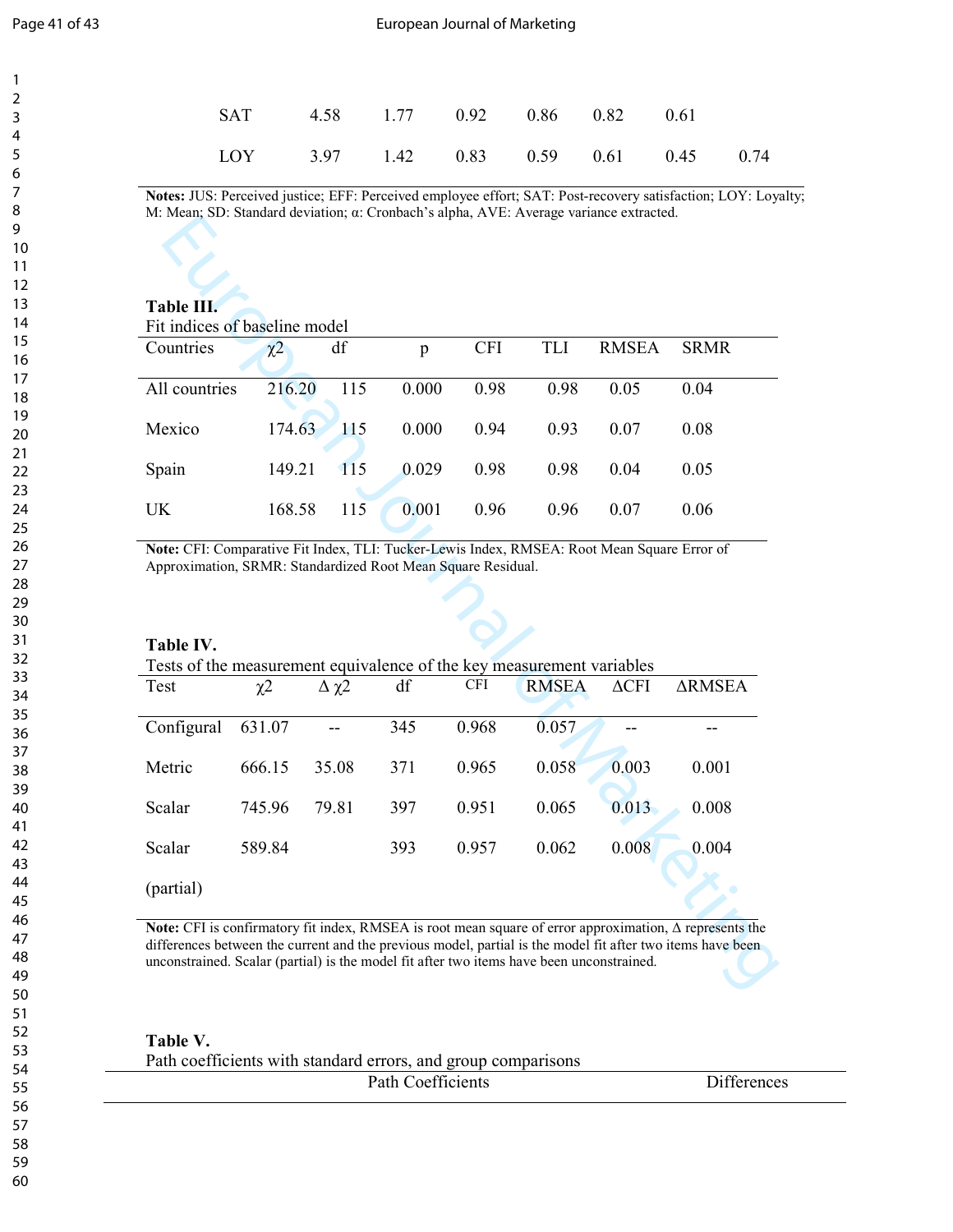|                       |               |           |           |           |          | Mexico Mexico | Spain           |
|-----------------------|---------------|-----------|-----------|-----------|----------|---------------|-----------------|
| Path                  | All Countries | Mexico    | Spain     | UK        |          | Versus Versus | Versus          |
|                       |               |           |           |           | Spain    | UK            | UK              |
| $EFF \rightarrow JUS$ | $0.72***$     | $0.76***$ | $0.69***$ | $0.73***$ | 0.07     | 0.03          | $-0.04$         |
|                       | (0.14)        | (0.25)    | (0.20)    | (0.21)    |          |               |                 |
| EFF→SAT               | $0.16*$       | 0.21      | $0.26**$  | $-0.01$   | $-0.05$  | 0.22          | $0.27^{\wedge}$ |
|                       | (0.07)        | (0.21)    | (0.10)    | (0.10)    |          |               |                 |
| $JUS \rightarrow SAT$ | $0.78***$     | $0.72***$ | $0.70***$ | $0.88***$ | 0.02     | $-0.16$       | $-0.18$         |
|                       | (0.07)        | (0.21)    | (0.09)    | (0.12)    |          |               |                 |
| $SAT \rightarrow LOY$ | $0.72***$     | $0.48***$ | $0.71***$ | $0.85***$ | $-0.23*$ | $-0.37*$      | $-0.14$         |
|                       | (0.05)        | (0.13)    | (0.08)    | (0.08)    |          |               |                 |
|                       |               |           |           |           |          |               |                 |

Notes: Standard errors are in brackets. JUS: Perceived justice; EFF: Perceived employee effort; SAT: Postrecovery satisfaction; LOY: Loyalty.  $\land: p \le 0.07$ ;  $\ast: p < 0.05$ ;  $\ast: p < 0.01$ ;  $\ast \ast: p < 0.001$ , one-tailed.

European Journal of Marketing Path All Countries Mexico Spain UK